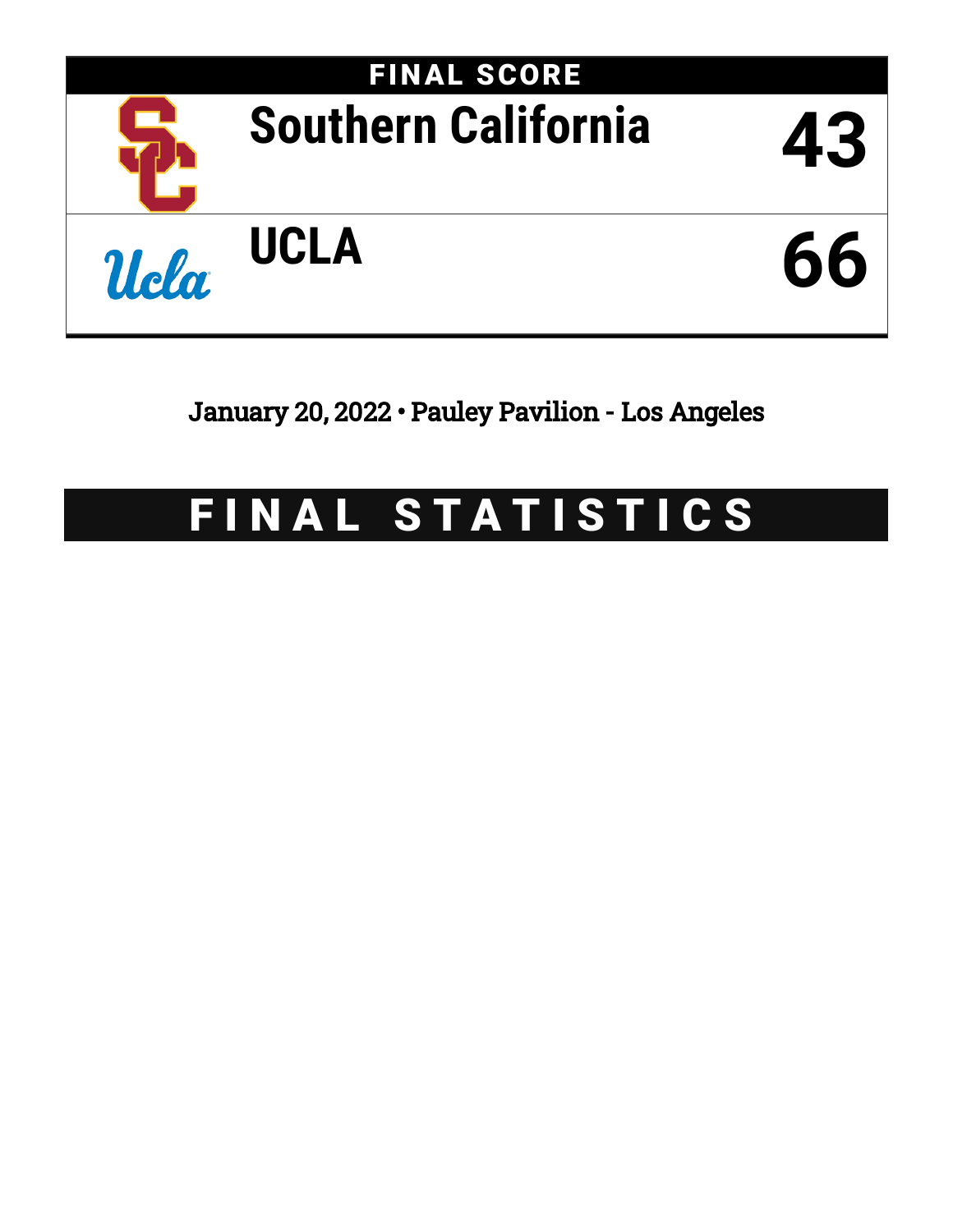### **Official Box Score Southern California vs UCLA Game Totals -- Final Statistics January 20, 2022 at Pauley Pavilion - Los Angeles**



# **Southern California 43**

| No. | Plaver                | S  | Pts           | FG       | 3FG      | FT       | <b>OR</b> | <b>DR</b> | TR           | РF          | A            | TO | <b>BIK</b> | Stl          | Min | $+/-$ |
|-----|-----------------------|----|---------------|----------|----------|----------|-----------|-----------|--------------|-------------|--------------|----|------------|--------------|-----|-------|
| 03  | REED, TERA            | G  | 4             | $1 - 6$  | $0 - 4$  | $2 - 2$  | 2         |           | 3            | 2           |              | 2  |            | 2            | 30  | $-15$ |
| 12  | PERKINS, BELLA        | G  | $\mathbf{0}$  | $0 - 2$  | $0 - 1$  | $0 - 0$  | 0         | 1         |              | $\Omega$    | 0            | 2  | $\Omega$   | $\mathbf{0}$ | 11  | $-5$  |
| 24  | CALDWELL, DESIREE     | G  | 5             | $2 - 11$ | $1 - 5$  | $0 - 0$  | 0         | 1         |              | 1           | 2            | 3  | 0          | 0            | 27  | -18   |
| 32  | JENKINS, JORDYN       | F. | 17            | 7-11     | $0 - 0$  | $3 - 3$  | 4         | 7         | 11           | 2           | 0            | 5  | $\Omega$   |              | 23  | $-14$ |
| 35  | PILI, ALISSA          | F  | 6             | $2 - 11$ | $0 - 3$  | $2 - 2$  | 4         | 2         | 6            | 2           | $\mathbf{0}$ | 0  | $\Omega$   | 0            | 16  | $-3$  |
| 10  | OLIVER, AMAYA         | F. | $\Omega$      | $0 - 2$  | $0 - 2$  | $0 - 0$  | 0         | 0         | $\mathbf{0}$ | 0           | 0            | 2  | $\Omega$   | 0            | 5   | $-2$  |
| 13  | MARSHALL, RAYAH       | F. | 5             | $2 - 7$  | $1 - 1$  | $0 - 0$  | 1         | 6         | 7            | 0           | 0            | 2  |            |              | 20  | -17   |
| 15  | <b>JACKSON, ANGEL</b> | C  | 1             | $0 - 2$  | $0 - 0$  | $1 - 2$  |           | 2         | 3            | $\Omega$    |              | 1  | $\Omega$   | $\Omega$     | 12  | $-12$ |
| 22  | WHITE, KYRA           | G  | 3             | $1 - 2$  | $0 - 0$  | $1 - 2$  |           | $\Omega$  | 1            | 0           |              | 5  |            | 0            | 24  | $-11$ |
| 25  | MIURA, ALYSON         | G  | $\mathbf{0}$  | $0 - 2$  | $0 - 1$  | $0 - 0$  | 0         | $\Omega$  | 0            | 0           |              | 0  | $\Omega$   | 1            | 18  | -14   |
| 34  | AKUNWAFO, CLARICE     | С  | $\mathcal{P}$ | $1 - 2$  | $0 - 0$  | $0 - 0$  | 0         | 2         | 2            | 1           | 0            | 2  | $\Omega$   | 0            | 12  | $-4$  |
|     | <b>TEAM</b>           |    |               |          |          |          |           | 4         | 11           | $\mathbf 0$ |              | 3  |            |              |     |       |
|     | <b>TOTALS</b>         |    | 43            | 16-58    | $2 - 17$ | $9 - 11$ | 20        | 26        | 46           | 8           | 6            | 27 | 3          | 5            | 198 |       |

| <b>Shooting By Period</b> |           |          |          |       |          |       | Deadball Rebounds: 4,1          |
|---------------------------|-----------|----------|----------|-------|----------|-------|---------------------------------|
| Period                    | FG        | FG%      | 3FG      | 3FG%  | FТ       | FT%   | Last FG: 4th-00:21              |
| 1st Qtr                   | $6 - 15$  | 40%      | 0-3      | 00%   | 1-1      | 100%  | Biggest Run: 5-0                |
| 2nd Qtr                   | $4 - 14$  | 29%      | $1 - 4$  | 25%   | $2 - 2$  | 100%  | Largest lead: By 1 at 1st-07:22 |
| 3rd Qtr                   | $4 - 13$  | 31%      | $1-5$    | 20%   | $3 - 4$  | 75%   | Technical Fouls: None.          |
| 4th Qtr                   | $2 - 16$  | 13%      | $0 - 5$  | 00%   | $3 - 4$  | 75%   |                                 |
| 1st Half                  | $10 - 29$ | 34%      | $1 - 7$  | 14%   | $3 - 3$  | 100%  |                                 |
| 2nd Half                  | $6 - 29$  | 21%      | $1 - 10$ | 10%   | 6-8      | 75%   |                                 |
| Game                      | 16-58     | $27.6\%$ | $2 - 17$ | 11.8% | $9 - 11$ | 81.8% |                                 |

### **UCLA 66**

|    | No. Player             | S. | Pts           | FG       | 3FG     | FТ      | 0R             | <b>DR</b> | TR              | PF.         |              | A TO          | Blk           | Stl           | Min    | $+/-$ |
|----|------------------------|----|---------------|----------|---------|---------|----------------|-----------|-----------------|-------------|--------------|---------------|---------------|---------------|--------|-------|
| 01 | OWENS, KAYLA           | G  |               | $63-12$  | $0 - 1$ | $0 - 0$ |                | 2         | 3               | 2           | 2            | 2             | 2             | $\mathcal{P}$ | 24     | 16    |
| 02 | <b>ONU, DOMINIQUE</b>  | G  | 9             | $4-9$    | $1 - 3$ | $0 - 0$ | $\mathbf{0}$   | 2         | 2               | 1           |              | $\mathcal{P}$ | $\Omega$      | 2             | -28    | 20    |
|    | 20 OSBORNE, CHARISMA   | G. | 11            | 4-13     | $2 - 6$ | $1 - 2$ | $\overline{2}$ | 4         | 6               | 2           |              | 3             | $\Omega$      | 4             | 39     | 23    |
|    | 23 CHOU, NATALIE       | G. | 10            | $4 - 9$  | $2 - 7$ | $0 - 0$ | $\mathbf{0}$   | 2         | 2               | 3           | 2            | $\Omega$      | $\mathbf 1$   |               | 5 35   | 16    |
| 24 | <b>THOMAS, IIMAR'I</b> | F. | <b>20</b>     | $9 - 14$ | $1 - 3$ | $1 - 2$ | 3              | 4         | 7               | $\mathbf 1$ | $\mathbf{2}$ | $\mathcal{P}$ | 1             | $\Omega$      | 36     | 19    |
| 00 | HORVAT, CHANTEL        | G  | 8             | $3 - 3$  | $0 - 0$ | $2 - 2$ | 3              | 2         | 5               | 1           |              |               |               |               | 17     | 10    |
| 43 | ANSTEY, IZZY           | F. | $\mathcal{P}$ | 1-6      | $0 - 0$ | $0 - 0$ | 1              | 4         | 5               | 5           | $\Omega$     | 1             | $\mathcal{P}$ | 1             | 19     | 11    |
|    | <b>TEAM</b>            |    |               |          |         |         | $\mathcal{P}$  | $\Omega$  | 2               | - 0         |              | 0             |               |               |        |       |
|    | <b>TOTALS</b>          |    |               | 66 28-66 | $6-20$  | $4 - 6$ | 12             | 20        | $32\phantom{a}$ | 15          | 15           |               |               |               | 15 198 |       |

| <b>Shooting By Period</b> |           |       |          |       |         |       |
|---------------------------|-----------|-------|----------|-------|---------|-------|
| Period                    | FG        | FG%   | 3FG      | 3FG%  | FT      | FT%   |
| 1st Qtr                   | $9 - 18$  | 50%   | $1 - 3$  | 33%   | $1 - 2$ | 50%   |
| 2nd Qtr                   | $7 - 16$  | 44%   | $1 - 7$  | 14%   | $2 - 2$ | 100%  |
| 3rd Qtr                   | $7 - 17$  | 41%   | $2-6$    | 33%   | $0 - 0$ | 0%    |
| 4th Qtr                   | $5 - 15$  | 33%   | $2 - 4$  | 50%   | $1 - 2$ | 50%   |
| 1st Half                  | 16-34     | 47%   | $2 - 10$ | 20%   | $3 - 4$ | 75%   |
| 2nd Half                  | $12 - 32$ | 38%   | $4 - 10$ | 40%   | $1 - 2$ | 50%   |
| Game                      | 28-66     | 42.4% | $6 - 20$ | 30.0% | 4-6     | 66.7% |

*Deadball Rebounds:* 1,0 *Last FG:* 4th-02:07 *Biggest Run:* 8-0 *Largest lead:* By 26 at 4th-02:07 *Technical Fouls:* None.

# Game Notes: Officials: **, ,**

Start Time: **09:36 PM ET** End Time: **11:23 PM ET** Game Duration: **1:47** Conference Game;

| <b>Score</b>                                                                     |     | 1st 2nd 3rd 4th |       | - тот |
|----------------------------------------------------------------------------------|-----|-----------------|-------|-------|
| USC                                                                              | 1.3 | 11              | 12    | 43    |
| UCL                                                                              | 20  | 17              | 16 13 | 66    |
| USC led for 0:16. UCL led for 36:14.<br>Game was tied for 3:12.<br>Times tied: 5 |     | Lead Changes: 2 |       |       |

| <b>Points</b>     | USC            | UCL            |
|-------------------|----------------|----------------|
| In the Paint      | 24             | 30             |
| Off Turns         | 6              | 21             |
| 2nd Chance        | 12             | 19             |
| <b>Fast Break</b> |                | 6              |
| Bench             | 11             | 10             |
| Per Poss          | 0.581<br>20/74 | 0.985<br>30/67 |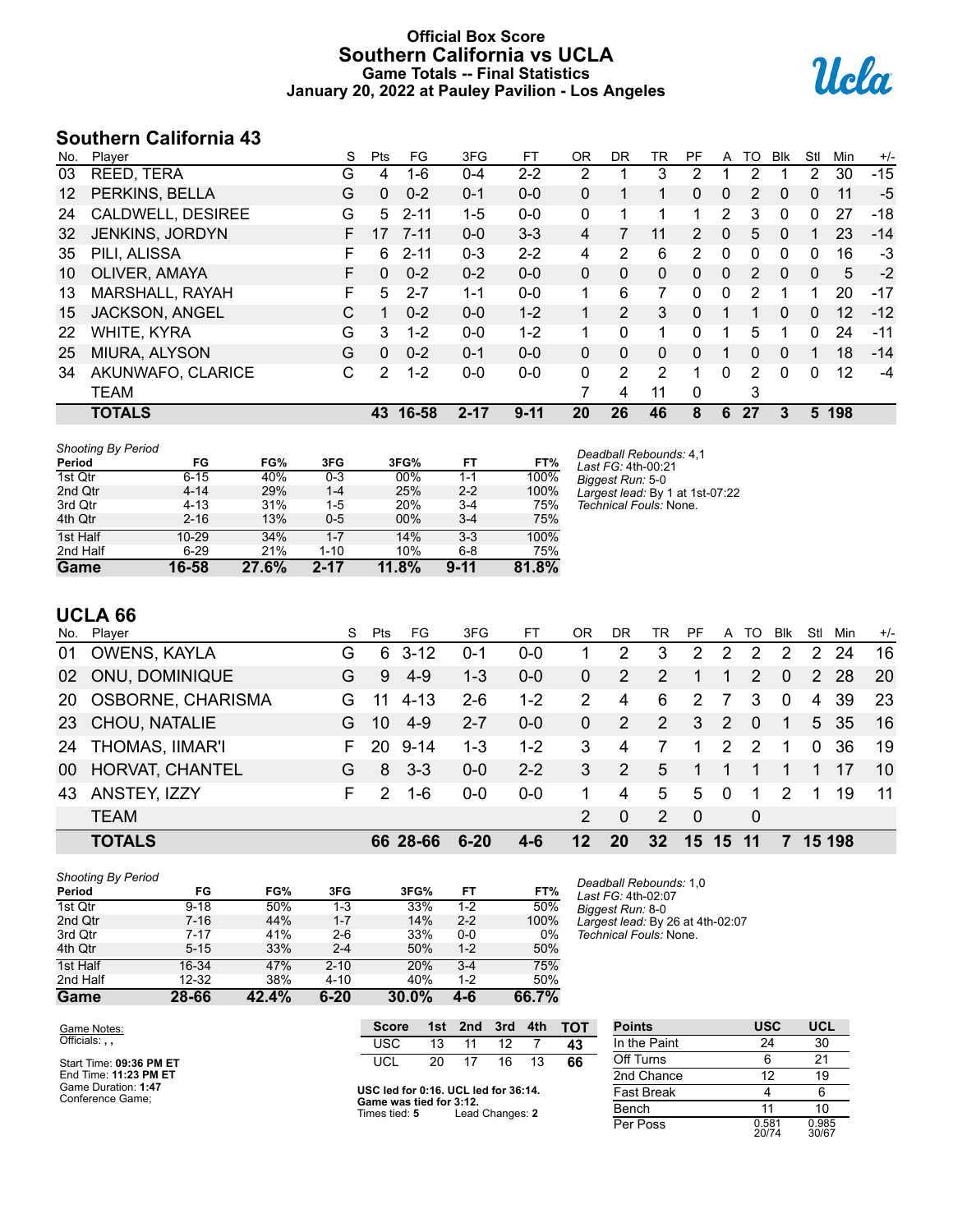#### **Official Box Score Southern California vs UCLA First Half Statistics Only January 20, 2022 at Pauley Pavilion - Los Angeles**



# **Southern California 24**

| No. | Player                | S  | Pts      | FG       | 3FG     | <b>FT</b> | <b>OR</b>    | <b>DR</b>      | <b>TR</b>      | PF           | A            | TO       | <b>Blk</b> | Stl         | <b>Min</b>  | $+/-$        |
|-----|-----------------------|----|----------|----------|---------|-----------|--------------|----------------|----------------|--------------|--------------|----------|------------|-------------|-------------|--------------|
| 03  | REED, TERA            | G  | 2        | $1 - 3$  | $0 - 1$ | $0-0$     | 2            | 0              | $\overline{2}$ | 2            | 0            | 2        | 0          |             | 17          | $-11$        |
| 10  | OLIVER, AMAYA         | F  | $\Omega$ | $0 - 0$  | $0 - 0$ | $0 - 0$   | 0            | 0              | $\Omega$       | $\mathbf{0}$ | 0            | 0        | 0          | 0           | 0           | $\Omega$     |
| 12  | PERKINS, BELLA        | G  | $\Omega$ | $0 - 1$  | 0-1     | $0-0$     | 0            | 1              | 1              | 0            | 0            | 2        | $\Omega$   | 0           | 6           | $-2$         |
| 13  | MARSHALL, RAYAH       | F. | $\Omega$ | $0 - 1$  | $0 - 0$ | $0 - 0$   | $\mathbf{1}$ | $\overline{2}$ | 3              | $\Omega$     | 0            | 2        | 0          | 0           | 9           | $-9$         |
| 15  | <b>JACKSON, ANGEL</b> | С  | $\Omega$ | $0 - 1$  | $0 - 0$ | $0 - 0$   | 0            | 1              | 1              | 0            | $\mathbf{0}$ | 0        | $\Omega$   | $\mathbf 0$ | 5           | -6           |
| 22  | WHITE, KYRA           | G  | $\Omega$ | $0 - 0$  | $0 - 0$ | $0 - 0$   | $\Omega$     | $\Omega$       | 0              | 0            |              |          |            | 0           | 9           | $-4$         |
| 24  | CALDWELL, DESIREE     | G  | 5        | $2-6$    | $1 - 3$ | $0-0$     | $\Omega$     | 0              | 0              |              |              | 2        | 0          | 0           | 16          | $-11$        |
| 25  | MIURA, ALYSON         | G  | $\Omega$ | $0 - 1$  | $0 - 1$ | $0 - 0$   | 0            | 0              | $\mathbf{0}$   | 0            | 0            | 0        | 0          | $\Omega$    | 9           | $-11$        |
| 32  | JENKINS, JORDYN       | F  | 11       | $5 - 7$  | $0 - 0$ | $1 - 1$   | 1            | 5              | 6              | 2            | $\Omega$     | 3        | $\Omega$   | 0           | 15          | $-7$         |
| 34  | AKUNWAFO, CLARICE     | С  | $\Omega$ | $0 - 0$  | $0 - 0$ | $0 - 0$   | 0            | $\Omega$       | $\mathbf{0}$   | $\Omega$     | 0            |          | $\Omega$   | 0           | 2           | $-4$         |
| 35  | PILI, ALISSA          | F  | 6        | $2 - 9$  | $0 - 1$ | $2 - 2$   | 4            | 2              | 6              | 1            | 0            | $\Omega$ | $\Omega$   | 0           | 10          | $\mathbf{0}$ |
|     | <b>TEAM</b>           |    | 0        | $0 - 0$  | $0 - 0$ | $0 - 0$   | 3            | 2              | 5              | $\Omega$     | 0            | 3        | $\Omega$   | 0           | $\mathbf 0$ |              |
|     | <b>TOTALS</b>         |    |          | 24 10-29 | $1 - 7$ | $3 - 3$   | 11           | 13             | 24             | 6            | $\mathbf{2}$ | 16       |            | 1           | 100         |              |

| <b>Shooting By Period</b><br>Period | FG        | FG%        | 3FG      | 3FG%  | FT       | FT%   |
|-------------------------------------|-----------|------------|----------|-------|----------|-------|
| 1st Qtr                             | $6 - 15$  | 40%        | 0-3      | 00%   | $1 - 1$  | 100%  |
| 2nd Qtr                             | 4-14      | <b>29%</b> | $1 - 4$  | 25%   | $2 - 2$  | 100%  |
| 1st Half                            | $10 - 29$ | 34%        | $1 - 7$  | 14%   | $3-3$    | 100%  |
| Game                                | 16-58     | 27.6%      | $2 - 17$ | 11.8% | $9 - 11$ | 81.8% |

*Deadball Rebounds:* 4,1 *Last FG Half:* USC 2nd-02:03

# **UCLA 37**

| No. | Player                 | S. | Pts           | FG       | 3FG      | <b>FT</b> | <b>OR</b>     | DR       | TR       | <b>PF</b> | A        | TO.      | <b>Blk</b>    | Stl      | Min   | $+/-$          |
|-----|------------------------|----|---------------|----------|----------|-----------|---------------|----------|----------|-----------|----------|----------|---------------|----------|-------|----------------|
| 00  | HORVAT, CHANTEL        | G  | 4             | 1-1      | $0 - 0$  | $2 - 2$   |               |          |          |           |          |          |               |          | 9     | - 6            |
| 01  | <b>OWENS, KAYLA</b>    | G  | 4             | $2 - 4$  | $0 - 0$  | $0 - 0$   | 0             | 0        | 0        |           | 0        | 1        | 2             | 2        | 11    | $\overline{4}$ |
| 02  | ONU, DOMINIQUE         | G  |               | $3 - 7$  | $1 - 3$  | $0 - 0$   | 0             |          |          | 1         | $\Omega$ | $\Omega$ | $\mathbf{0}$  | 2        | 15    | 11             |
|     | 20 OSBORNE, CHARISMA   | G  | 5.            | $2-6$    | $1 - 3$  | $0 - 0$   |               | 2        | 3        | $\Omega$  | 7        | $\Omega$ | $\Omega$      | 1        | 19    | 13             |
|     | 23 CHOU, NATALIE       | G  | 0             | $0 - 3$  | $0 - 3$  | $0-0$     | $\Omega$      | $\Omega$ | $\Omega$ | 1.        | 2        | $\Omega$ | $\Omega$      | $\Omega$ | -17   | -9             |
| 24  | <b>THOMAS, IIMAR'I</b> | F. | 15            | 7-9      | $0 - 1$  | $1 - 2$   | $\mathcal{P}$ | 2        | 4        |           | 1        |          |               | $\Omega$ | 18    | 13             |
| 43  | ANSTEY, IZZY           | F. | $\mathcal{P}$ | $1 - 4$  | $0 - 0$  | $0 - 0$   | 1             | 2        | 3        |           | $\Omega$ | 1        | $\mathcal{P}$ | 1        | 10    | -9             |
|     | <b>TEAM</b>            |    | 0             | $0 - 0$  | $0 - 0$  | $0 - 0$   | 0             | $\Omega$ | $\Omega$ | $\Omega$  | $\Omega$ | $\Omega$ | $\Omega$      | 0        | - 0   |                |
|     | <b>TOTALS</b>          |    |               | 37 16-34 | $2 - 10$ | $3 - 4$   | 5             | 8        | 13       | 6         | 11       | 4        | 6             |          | 7 100 |                |

| Shooting By Period<br>Period | FG       | FG%   | 3FG      | 3FG%  | FT      | FT%   |
|------------------------------|----------|-------|----------|-------|---------|-------|
| 1st Qtr                      | $9 - 18$ | 50%   | $1 - 3$  | 33%   | $1 - 2$ | 50%   |
| 2nd Qtr                      | $7 - 16$ | 44%   | $1 - 7$  | 14%   | $2 - 2$ | 100%  |
| 1st Half                     | 16-34    | 47%   | $2 - 10$ | 20%   | $3-4$   | 75%   |
| Game                         | 28-66    | 42.4% | 6-20     | 30.0% | 4-6     | 66.7% |

*Deadball Rebounds:* 1,0 *Last FG Half:* UCL 2nd-02:20

| Game Notes:                             | <b>Score</b> | 1st | 2nd | 3rd | 4th | <b>TOT</b> | <b>Points from (This Period)</b> |    | USC UCL |
|-----------------------------------------|--------------|-----|-----|-----|-----|------------|----------------------------------|----|---------|
| Officials:                              | USC          |     |     |     |     | 43         | In the Paint                     | 14 | 18      |
| Start Time: 09:36 PM ET                 | <b>UCL</b>   | 20  |     | 16  |     | 66         | Off Turns                        |    |         |
| End Time: 11:23 PM ET                   |              |     |     |     |     |            | 2nd Chance                       |    |         |
| Game Duration: 1:47<br>Conference Game: |              |     |     |     |     |            | <b>Fast Break</b>                |    |         |
|                                         |              |     |     |     |     |            | Bench                            |    |         |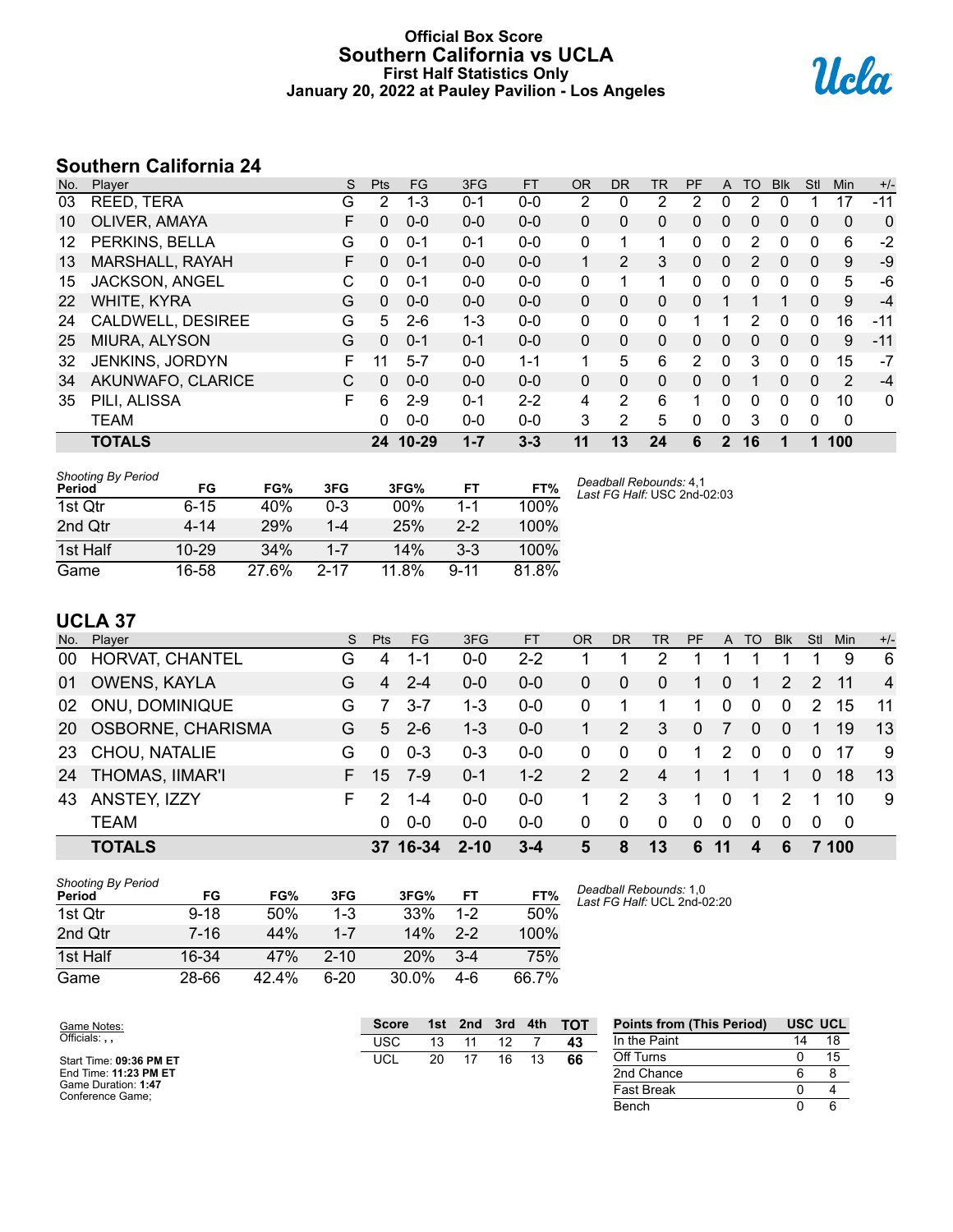### **Official Box Score Southern California vs UCLA First Quarter Statistics Only January 20, 2022 at Pauley Pavilion - Los Angeles**



# **Southern California 13**

| No.               | Plaver                 | S  | <b>Pts</b>      | FG       | 3FG     | <b>FT</b> | 0R           | <b>DR</b>      | TR           | <b>PF</b>    | A            | TO       | <b>Blk</b> | <b>Stl</b>     | Min          | $+/-$        |
|-------------------|------------------------|----|-----------------|----------|---------|-----------|--------------|----------------|--------------|--------------|--------------|----------|------------|----------------|--------------|--------------|
| 03                | REED, TERA             | G  | 2               | 1-1      | $0 - 0$ | $0-0$     | 2            | 0              | 2            |              | 0            |          | 0          | 0              | 10           | $-7$         |
| $12 \overline{ }$ | PERKINS, BELLA         | G  | $\mathbf{0}$    | $0 - 0$  | $0 - 0$ | $0 - 0$   | $\mathbf{0}$ | $\Omega$       | 0            | $\Omega$     | $\Omega$     | 1        | 0          | $\Omega$       | 3            | 0            |
| 24                | CALDWELL, DESIREE      | G  | $\mathbf{0}$    | $0 - 3$  | $0 - 2$ | $0 - 0$   | $\mathbf{0}$ | 0              | $\mathbf{0}$ |              |              | 0        | 0          | 0              | 8            | $-7$         |
| 32                | <b>JENKINS, JORDYN</b> | F. |                 | $3 - 3$  | $0 - 0$ | $1 - 1$   | $\Omega$     | 2              | 2            |              | $\Omega$     | 2        | $\Omega$   | $\Omega$       | 8            | $-3$         |
| 35                | PILI, ALISSA           | F  | 4               | $2-6$    | $0 - 1$ | $0-0$     | 3            | 0              | 3            | 0            | $\Omega$     | 0        | 0          | 0              | 5            | 0            |
| 10                | OLIVER, AMAYA          | F  | $\mathbf{0}$    | $0 - 0$  | $0 - 0$ | $0 - 0$   | $\Omega$     | $\mathbf{0}$   | 0            | $\mathbf{0}$ | 0            | 0        | 0          | $\overline{0}$ | $\mathbf{0}$ | 0            |
| 13                | MARSHALL, RAYAH        | F  | 0               | $0 - 1$  | $0 - 0$ | $0 - 0$   | 1            | 2              | 3            | $\Omega$     | 0            |          | 0          | 0              | 6            | $-7$         |
| 15                | <b>JACKSON, ANGEL</b>  | C  | $\Omega$        | $0 - 1$  | $0 - 0$ | $0 - 0$   | $\mathbf{0}$ | $\Omega$       | 0            | $\Omega$     | $\Omega$     | $\Omega$ | 0          | $\Omega$       | 2            | $-4$         |
| 22                | WHITE, KYRA            | G  | $\mathbf{0}$    | $0 - 0$  | $0 - 0$ | $0 - 0$   | $\mathbf{0}$ | 0              | $\mathbf{0}$ | 0            | $\mathbf{0}$ | 0        | 0          | 0              | 2            | $\mathbf{0}$ |
| 25                | <b>MIURA, ALYSON</b>   | G  | $\Omega$        | $0 - 0$  | $0 - 0$ | $0 - 0$   | $\Omega$     | $\Omega$       | 0            | $\Omega$     | $\Omega$     | $\Omega$ | $\Omega$   | $\Omega$       | 5            | $-7$         |
| 34                | AKUNWAFO, CLARICE      | C  | 0               | $0 - 0$  | $0 - 0$ | $0 - 0$   | $\Omega$     | $\Omega$       | $\Omega$     | $\Omega$     | $\Omega$     | 0        | 0          | $\Omega$       | $\Omega$     | 0            |
|                   | TEAM                   |    |                 |          |         |           |              | $\overline{2}$ | 3            | 0            |              | 3        |            |                |              |              |
|                   | <b>TOTALS</b>          |    | 13 <sup>°</sup> | $6 - 15$ | $0 - 3$ | $1 - 1$   |              | 6              | 13           | 3            |              | 8        | 0          |                | 50           |              |

| <b>Shooting By Period</b><br>Period | FG        | FG%   | 3FG      | 3FG%  | FT       | FT%   | Deadball Rebounds: 4,1 |
|-------------------------------------|-----------|-------|----------|-------|----------|-------|------------------------|
| 1st Qtr                             | $6 - 15$  | 40%   | $0 - 3$  | 00%   | 1-1      | 100%  |                        |
| 2nd Qtr                             | $4 - 14$  | 29%   | $1 - 4$  | 25%   | $2 - 2$  | 100%  |                        |
| 1st Half                            | $6 - 15$  | 40%   | $0 - 3$  | 00%   | 1-1      | 100%  |                        |
| 1st Half                            | $10 - 29$ | 34%   | $1 - 7$  | 14%   | $3-3$    | 100%  |                        |
| Game                                | 16-58     | 27.6% | $2 - 17$ | 11.8% | $9 - 11$ | 81.8% |                        |

# **UCLA 20**

Game Notes: Officials: **, ,**

Start Time: **09:36 PM ET** End Time: **11:23 PM ET** Game Duration: **1:47** Conference Game;

|    | No. Player             | S. | <b>Pts</b>     | FG          | 3FG     | <b>FT</b> | <b>OR</b>      | <b>DR</b>      | TR.           | <b>PF</b> |          | A TO        | <b>BIK</b>     | Stl          | Min | $+/-$                   |
|----|------------------------|----|----------------|-------------|---------|-----------|----------------|----------------|---------------|-----------|----------|-------------|----------------|--------------|-----|-------------------------|
| 01 | <b>OWENS, KAYLA</b>    | G  | $\overline{2}$ | $1 - 3$     | $0 - 0$ | $0 - 0$   | 0              | 0              |               | 0         | 0        |             |                |              | 6   | $\overline{4}$          |
| 02 | ONU, DOMINIQUE         | G  | $\overline{2}$ | $1 - 2$     | $0 - 0$ | $0-0$     | 0              | 0              | $\mathbf{0}$  | $\Omega$  | 0        | $\Omega$    | $\overline{0}$ |              | 9   | $\overline{7}$          |
|    | 20 OSBORNE, CHARISMA   | G  | 5.             | $2 - 5$     | $1-2$   | $0 - 0$   |                |                | $\mathcal{P}$ | $\Omega$  | 3        | $\Omega$    | 0              | $\Omega$     | 10  | 7                       |
|    | 23 CHOU, NATALIE       | G  | 0              | $0 - 1$     | $0 - 1$ | $0 - 0$   | $\overline{0}$ | $\overline{0}$ | $\Omega$      | 1         | 2        | $\Omega$    | $\Omega$       | $\Omega$     | -8  | 5                       |
| 24 | <b>THOMAS, IIMAR'I</b> | F. | 9              | 4-4         | $0 - 0$ | $1 - 2$   |                | $\Omega$       |               |           |          | $\Omega$    | $\Omega$       | $\Omega$     | -8  | 7                       |
|    | 00 HORVAT, CHANTEL     | G. | $\mathcal{P}$  | $1 - 1$     | $0 - 0$ | $0-0$     |                |                | $\mathcal{P}$ | $\Omega$  | 1        | $\Omega$    | $\mathbf{0}$   | $\mathbf{0}$ | -3  | $\overline{2}$          |
| 43 | ANSTEY, IZZY           | F. | 0              | $0 - 2$     | $0 - 0$ | $0-0$     | $\Omega$       | $\Omega$       |               |           | $\Omega$ |             | $\overline{2}$ | $\Omega$     | 5   | $\overline{\mathbf{3}}$ |
|    | <b>TEAM</b>            |    |                |             |         |           | 0              | $\Omega$       | $\Omega$      | 0         |          | $\mathbf 0$ |                |              |     |                         |
|    | <b>TOTALS</b>          |    |                | $20.9 - 18$ | $1 - 3$ | $1 - 2$   | 3              | 2              | 5             | 3         | 7        | 1           | 3              |              | 50  |                         |

| <b>Shooting By Period</b><br>Period | FG       | FG%   | 3FG      | 3FG%       | FT      | FT%   | Deadball Rebounds: 1,0 |
|-------------------------------------|----------|-------|----------|------------|---------|-------|------------------------|
| 1st Qtr                             | $9 - 18$ | 50%   | 1-3      | 33%        | 1-2     | 50%   |                        |
| 2nd Qtr                             | 7-16     | 44%   | $1 - 7$  | 14%        | $2 - 2$ | 100%  |                        |
| 1st Half                            | $9 - 18$ | 50%   | 1-3      | 33%        | $1-2$   | 50%   |                        |
| 1st Half                            | 16-34    | 47%   | $2 - 10$ | <b>20%</b> | $3 - 4$ | 75%   |                        |
| Game                                | 28-66    | 42.4% | $6 - 20$ | 30.0%      | $4-6$   | 66.7% |                        |

| <b>Score</b> |    | 1st 2nd 3rd 4th |    |    | <b>TOT</b> | <b>Points (This Period)</b> | <b>USC</b>    | <b>UCL</b>       |
|--------------|----|-----------------|----|----|------------|-----------------------------|---------------|------------------|
| <b>USC</b>   | 13 | 11              | 12 |    | 43         | In the Paint                |               | 8                |
| <b>UCL</b>   | 20 | 17              | 16 | 13 | 66         | Off Turns                   |               | 9                |
|              |    |                 |    |    |            | 2nd Chance                  |               | 6                |
|              |    |                 |    |    |            | <b>Fast Break</b>           |               |                  |
|              |    |                 |    |    |            | Bench                       |               | 2                |
|              |    |                 |    |    |            | Per Poss                    | 0.813<br>7/16 | 1 1 7 6<br>10/17 |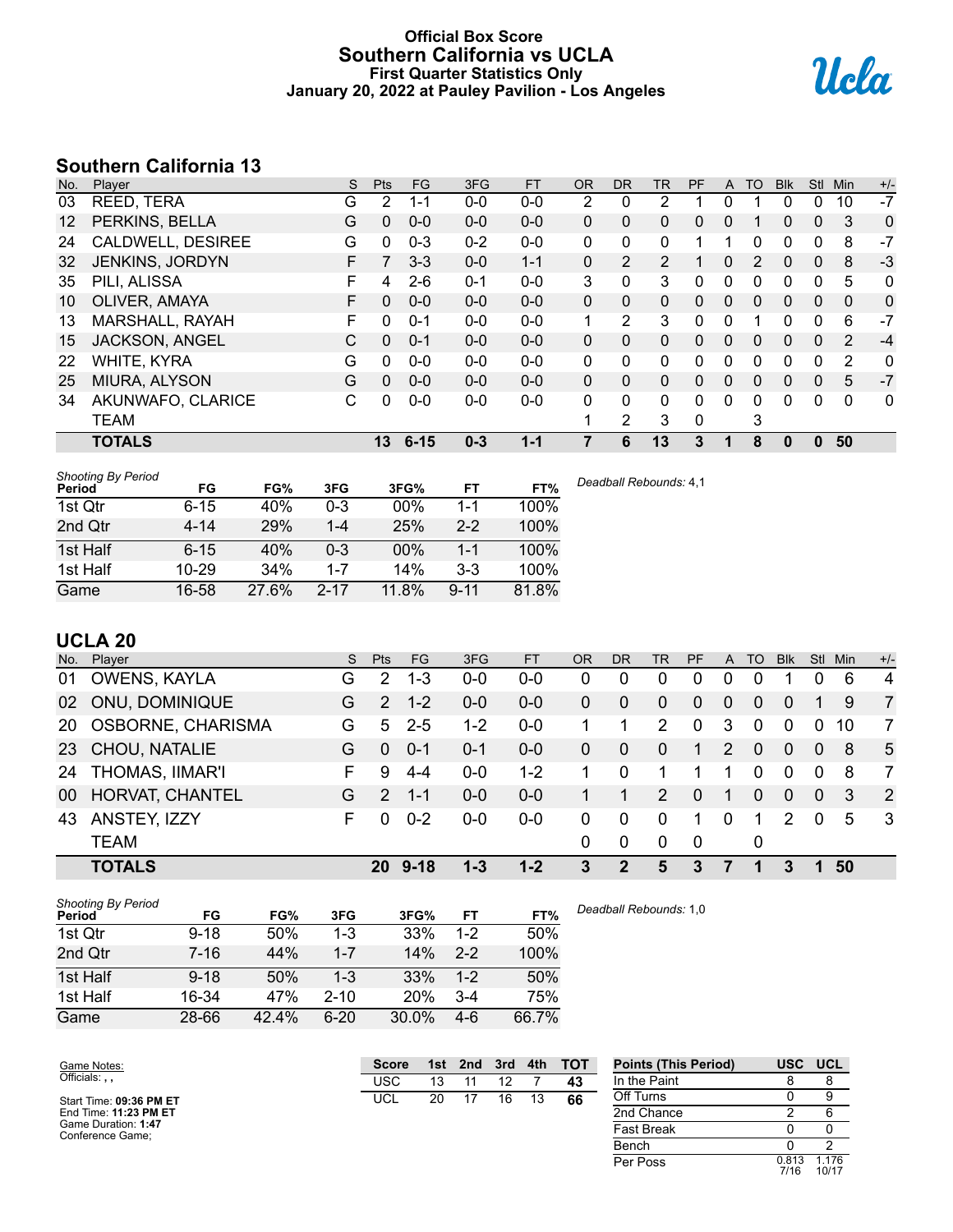#### **Official Play-By-Play Southern California vs UCLA First Quarter January 20, 2022 at Pauley Pavilion - Los Angeles**



#### **Period 1**

<mark>Starters :</mark><br>Southern California: 3 REED,TERA (G); 12 PERKINS,BELLA (G); 24 CALDWELL,DESIREE (G); 32 JENKINS,JORDYN (F); 35 PILI,ALISSA (F);<br>UCLA: 1 OWENS,KAYLA (G); 2 ONU,DOMINIQUE (G); 20 OSBORNE,CHARISMA (G); 23 CHOU,NA

| Time  | <b>VISITORS: Southern California</b>   | <b>Score</b> | <b>Margin</b>  | <b>HOME: UCLA</b>                     |
|-------|----------------------------------------|--------------|----------------|---------------------------------------|
| 09:39 |                                        | $2 - 0$      | H <sub>2</sub> | GOOD! JUMPER by OWENS, KAYLA          |
| 09:39 |                                        |              |                | ASSIST by THOMAS, IIMAR'I             |
| 09:18 | MISSED LAYUP by CALDWELL, DESIREE      |              |                |                                       |
| 09:14 | REBOUND (OFF) by REED, TERA            |              |                |                                       |
| 09:10 | TURNOVER (BADPASS) by REED, TERA       |              |                |                                       |
| 08:59 |                                        |              |                | MISSED 3PTR by CHOU, NATALIE          |
| 08:55 | REBOUND (DEF) by JENKINS, JORDYN       |              |                |                                       |
| 08:47 | MISSED 3PTR by CALDWELL, DESIREE       |              |                |                                       |
| 08:44 | REBOUND (OFF) by PILI, ALISSA          |              |                |                                       |
| 08:43 | MISSED JUMPER by PILI, ALISSA          |              |                |                                       |
| 08:43 |                                        |              |                | BLOCK by OWENS, KAYLA                 |
| 08:35 | REBOUND (OFF) by PILI, ALISSA          |              |                |                                       |
| 08:32 | GOOD! JUMPER by PILI, ALISSA           | $2 - 2$      | Т              |                                       |
| 08:23 |                                        |              |                | MISSED JUMPER by OWENS, KAYLA         |
| 08:19 | REBOUND (DEF) by JENKINS, JORDYN       |              |                |                                       |
| 08:13 | TURNOVER (BADPASS) by PERKINS, BELLA   |              |                |                                       |
| 07:56 | FOUL (PERSONAL) by CALDWELL, DESIREE   |              |                |                                       |
| 07:56 |                                        |              |                | SUB OUT: OWENS, KAYLA                 |
| 07:56 |                                        |              |                | SUB IN: ANSTEY, IZZY                  |
| 07:54 |                                        | $4 - 2$      | H <sub>2</sub> | GOOD! JUMPER by OSBORNE, CHARISMA     |
| 07:54 |                                        |              |                | ASSIST by CHOU, NATALIE               |
| 07:43 | TURNOVER (LOSTBALL) by JENKINS, JORDYN |              |                |                                       |
| 07:43 |                                        |              |                | STEAL by ONU, DOMINIQUE               |
| 07:38 |                                        |              |                | MISSED JUMPER by ONU, DOMINIQUE       |
| 07:35 | REBOUND (DEF) by TEAM                  |              |                |                                       |
| 07:22 | GOOD! LAYUP by JENKINS, JORDYN [PNT]   | $4 - 4$      | $\mathsf T$    |                                       |
| 07:22 |                                        |              |                | FOUL (PERSONAL) by THOMAS, IIMAR'I    |
| 07:22 |                                        |              |                | SUB OUT: CHOU, NATALIE                |
| 07:22 |                                        |              |                | SUB IN: HORVAT, CHANTEL               |
| 07:22 |                                        | $4 - 5$      | V <sub>1</sub> |                                       |
| 07:06 | GOOD! FT by JENKINS, JORDYN            |              |                |                                       |
|       | FOUL (PERSONAL) by JENKINS, JORDYN     |              |                |                                       |
| 07:06 |                                        |              |                | MISSED FT by THOMAS, IIMAR'I          |
| 07:06 |                                        |              |                | REBOUND (OFF) by TEAM                 |
| 07:06 |                                        | $5 - 5$      | T.             | GOOD! FT by THOMAS, IIMAR'I           |
| 07:06 | SUB OUT: PERKINS, BELLA                |              |                |                                       |
| 07:06 | SUB IN: MARSHALL, RAYAH                |              |                |                                       |
| 06:49 | MISSED JUMPER by PILI, ALISSA          |              |                |                                       |
| 06:49 |                                        |              |                | BLOCK by ANSTEY, IZZY                 |
| 06:44 |                                        |              |                | REBOUND (DEF) by OSBORNE, CHARISMA    |
| 06:41 |                                        |              |                | MISSED 3PTR by OSBORNE, CHARISMA      |
| 06:37 |                                        |              |                | REBOUND (OFF) by HORVAT, CHANTEL      |
| 06:36 |                                        | $7 - 5$      | H <sub>2</sub> | GOOD! JUMPER by THOMAS, IIMAR'I       |
| 06:36 |                                        |              |                | ASSIST by HORVAT, CHANTEL             |
| 06:29 | GOOD! LAYUP by JENKINS, JORDYN [PNT]   | $7 - 7$      | $\mathsf T$    |                                       |
| 06:29 | ASSIST by CALDWELL, DESIREE            |              |                |                                       |
| 06:12 |                                        |              |                | MISSED JUMPER by ANSTEY, IZZY         |
| 06:07 | REBOUND (DEF) by MARSHALL, RAYAH       |              |                |                                       |
| 05:59 | MISSED 3PTR by PILI, ALISSA            |              |                |                                       |
| 05:56 | REBOUND (OFF) by MARSHALL, RAYAH       |              |                |                                       |
| 05:52 | TURNOVER (TRAVEL) by MARSHALL, RAYAH   |              |                |                                       |
| 05:52 |                                        |              |                | SUB OUT: ONU, DOMINIQUE               |
| 05:52 |                                        |              |                | SUB OUT: ANSTEY, IZZY                 |
| 05:52 |                                        |              |                | SUB IN: OWENS, KAYLA                  |
| 05:52 |                                        |              |                | SUB IN: CHOU, NATALIE                 |
| 05:52 | SUB OUT: PILI, ALISSA                  |              |                |                                       |
| 05:52 | SUB IN: JACKSON, ANGEL                 |              |                |                                       |
| 05:31 |                                        |              |                | MISSED JUMPER by OWENS, KAYLA         |
| 05:27 | REBOUND (DEF) by TEAM                  |              |                |                                       |
| 05:27 | SUB OUT: JENKINS, JORDYN               |              |                |                                       |
| 05:27 | SUB IN: MIURA, ALYSON                  |              |                |                                       |
| 05:15 | MISSED 3PTR by CALDWELL, DESIREE       |              |                |                                       |
| 05:12 |                                        |              |                | REBOUND (DEF) by HORVAT, CHANTEL      |
| 05:05 |                                        | $9 - 7$      | H <sub>2</sub> | GOOD! JUMPER by THOMAS, IIMAR'I [PNT] |
| 05:05 |                                        |              |                | ASSIST by OSBORNE, CHARISMA           |
| 04:49 | GOOD! LAYUP by REED, TERA [PNT]        | $9-9$        | T              |                                       |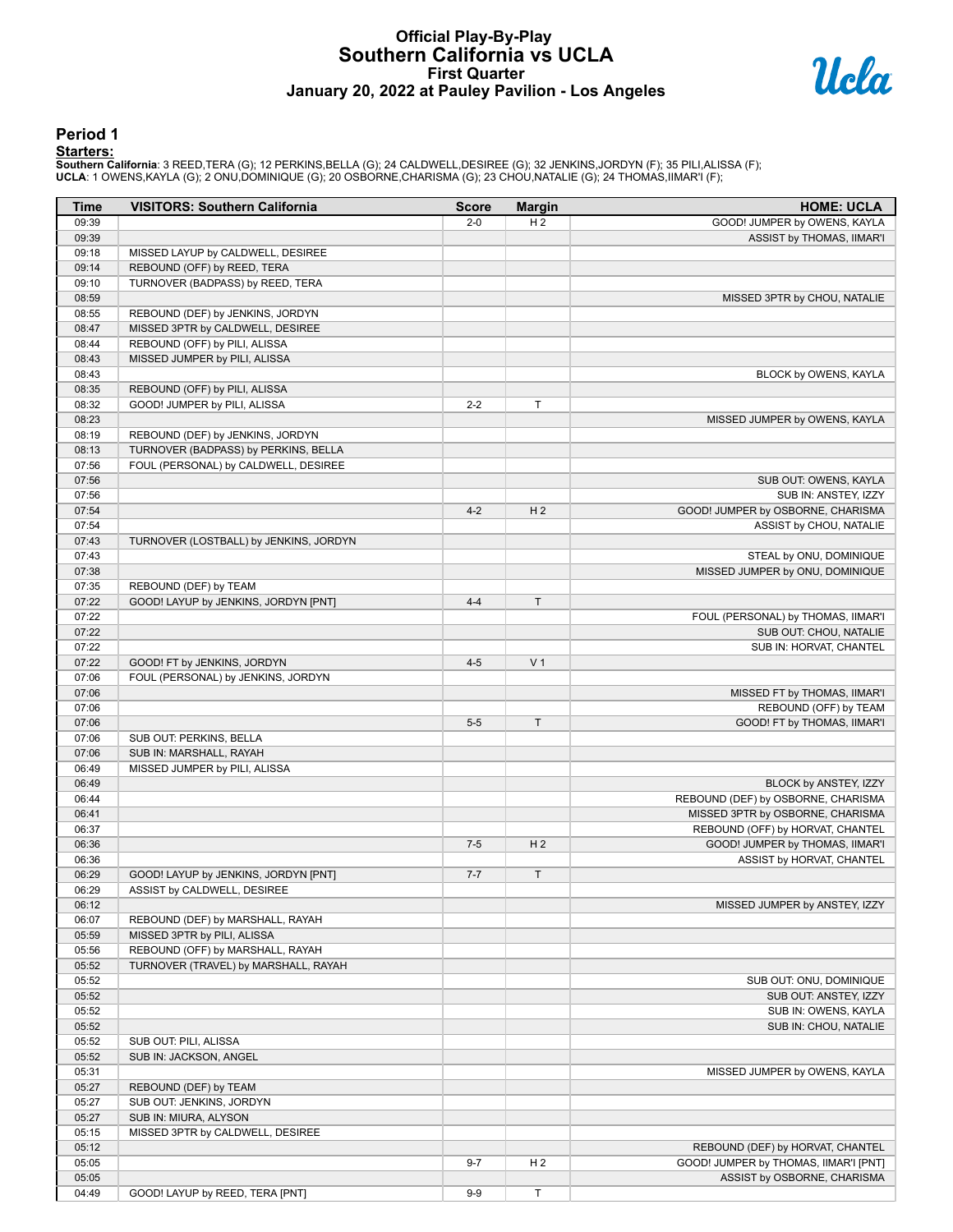| Time  | <b>VISITORS: Southern California</b> | <b>Score</b> | <b>Margin</b>  | <b>HOME: UCLA</b>                     |
|-------|--------------------------------------|--------------|----------------|---------------------------------------|
| 04:36 | FOUL (PERSONAL) by REED, TERA        |              |                |                                       |
| 04:36 |                                      |              |                |                                       |
| 04:36 |                                      |              |                | SUB OUT: HORVAT, CHANTEL              |
| 04:36 |                                      |              |                | SUB IN: ONU, DOMINIQUE                |
| 04:34 |                                      |              |                | MISSED JUMPER by OSBORNE, CHARISMA    |
| 04:31 |                                      |              |                | REBOUND (OFF) by THOMAS, IIMAR'I      |
| 04:30 |                                      | $11-9$       | H <sub>2</sub> | GOOD! JUMPER by THOMAS, IIMAR'I [PNT] |
| 04:21 | MISSED JUMPER by JACKSON, ANGEL      |              |                |                                       |
| 04:18 | REBOUND (OFF) by REED, TERA          |              |                |                                       |
| 03:58 | TURNOVER (SHOTCLOCK) by TEAM         |              |                |                                       |
| 03:47 |                                      | $13-9$       | H <sub>4</sub> | GOOD! JUMPER by ONU, DOMINIQUE [PNT]  |
| 03:47 |                                      |              |                | ASSIST by OSBORNE, CHARISMA           |
| 03:23 |                                      |              |                | FOUL (PERSONAL) by CHOU, NATALIE      |
| 03:23 | SUB OUT: JACKSON, ANGEL              |              |                |                                       |
| 03:23 | SUB IN: JENKINS, JORDYN              |              |                |                                       |
| 03:12 |                                      |              |                | SUB OUT: OWENS, KAYLA                 |
| 03:12 |                                      |              |                | SUB IN: ANSTEY, IZZY                  |
| 03:02 | MISSED JUMPER by MARSHALL, RAYAH     |              |                |                                       |
| 03:00 | REBOUND (OFF) by TEAM                |              |                |                                       |
| 03:00 | TURNOVER (SHOTCLOCK) by TEAM         |              |                |                                       |
| 02:42 |                                      | $16-9$       | H <sub>7</sub> | GOOD! 3PTR by OSBORNE, CHARISMA       |
| 02:42 |                                      |              |                | ASSIST by CHOU, NATALIE               |
| 02:21 | GOOD! LAYUP by JENKINS, JORDYN [PNT] | $16 - 11$    | H <sub>5</sub> |                                       |
| 01:49 |                                      | $18 - 11$    | H <sub>7</sub> | GOOD! LAYUP by THOMAS, IIMAR'I [PNT]  |
| 01:33 | TURNOVER (TRAVEL) by JENKINS, JORDYN |              |                |                                       |
| 01:33 |                                      |              |                | SUB OUT: THOMAS, IIMAR'I              |
| 01:33 |                                      |              |                | SUB IN: OWENS, KAYLA                  |
| 01:33 | SUB OUT: CALDWELL, DESIREE           |              |                |                                       |
| 01:33 | SUB IN: WHITE, KYRA                  |              |                |                                       |
| 01:07 |                                      |              |                | MISSED JUMPER by ANSTEY, IZZY         |
| 01:04 | REBOUND (DEF) by MARSHALL, RAYAH     |              |                |                                       |
| 01:00 |                                      |              |                | FOUL (PERSONAL) by ANSTEY, IZZY       |
| 01:00 | SUB OUT: MARSHALL, RAYAH             |              |                |                                       |
| 01:00 | SUB IN: PILI, ALISSA                 |              |                |                                       |
| 00:50 | GOOD! JUMPER by PILI, ALISSA         | $18-13$      | H <sub>5</sub> |                                       |
| 00:38 |                                      |              |                | TURNOVER (3SEC) by ANSTEY, IZZY       |
| 00:25 |                                      |              |                | SUB OUT: CHOU, NATALIE                |
| 00:25 |                                      |              |                | SUB IN: HORVAT, CHANTEL               |
| 00:09 | MISSED JUMPER by PILI, ALISSA        |              |                |                                       |
| 00:09 |                                      |              |                | BLOCK by ANSTEY, IZZY                 |
| 00:09 | REBOUND (OFF) by PILI, ALISSA        |              |                |                                       |
| 00:09 | TURNOVER (SHOTCLOCK) by TEAM         |              |                |                                       |
| 00:05 |                                      |              |                | MISSED JUMPER by OSBORNE, CHARISMA    |
| 00:01 |                                      |              |                | REBOUND (OFF) by OSBORNE, CHARISMA    |
| 00:00 |                                      | $20-13$      | H 7            | GOOD! JUMPER by HORVAT, CHANTEL       |
| 00:00 |                                      |              |                | ASSIST by OSBORNE, CHARISMA           |

# **Southern California 13, UCLA 20**

| Points (This Period) | <b>USC</b>    | <b>UCL</b>     |
|----------------------|---------------|----------------|
| In the Paint         |               |                |
| Off Turns            |               |                |
| 2nd Chance           |               |                |
| Fast Break           |               |                |
| Bench                |               |                |
| Per Poss             | 0.813<br>7/16 | 1.176<br>10/17 |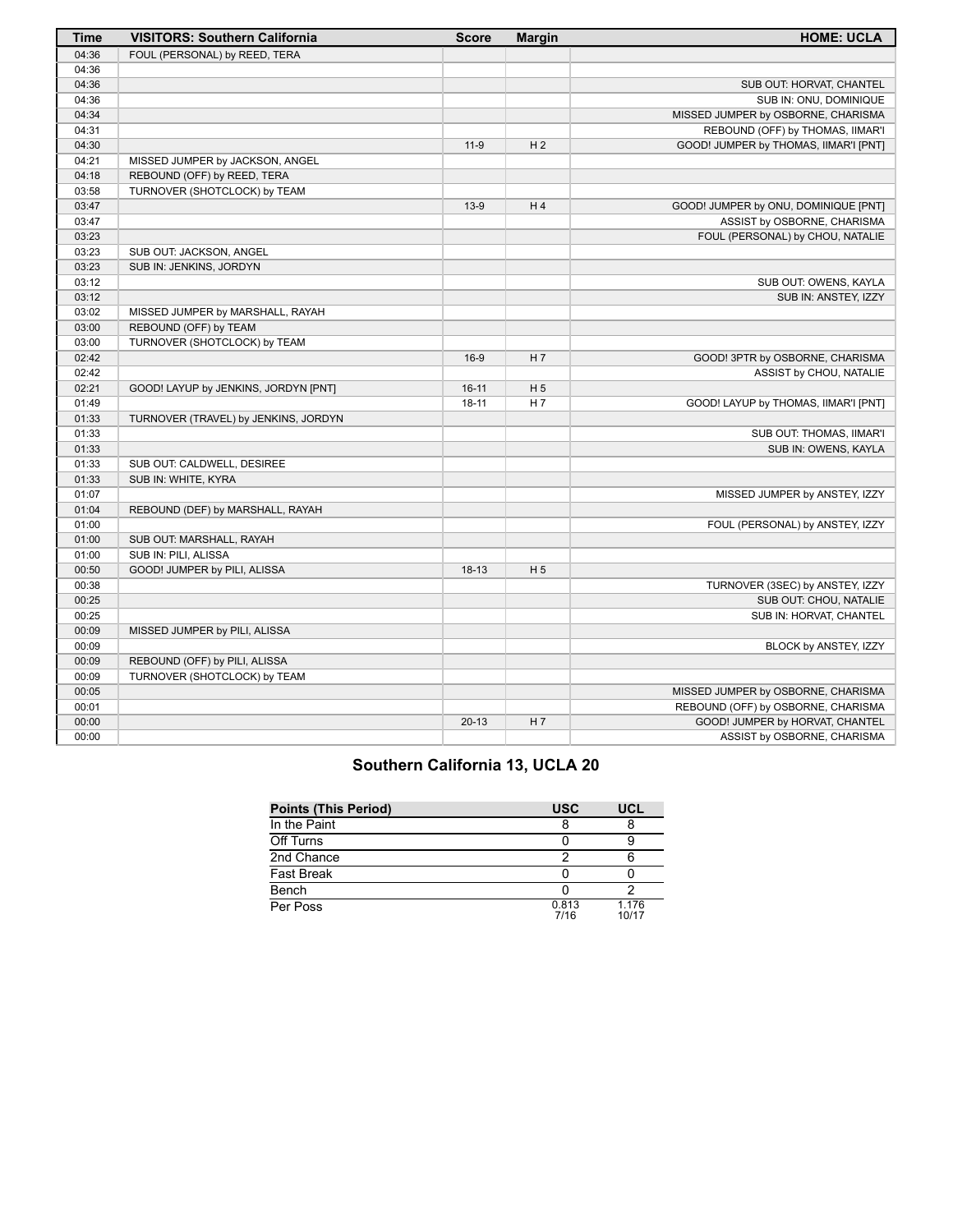#### **Official Box Score Southern California vs UCLA Second Quarter Statistics Only January 20, 2022 at Pauley Pavilion - Los Angeles**



# **Southern California 11**

| No.               | Player                | S | <b>Pts</b>   | <b>FG</b> | 3FG     | <b>FT</b> | <b>OR</b> | <b>DR</b>    | TR | PF       | A            | TO | <b>Blk</b> | <b>Stl</b>   | Min            | $+/-$ |
|-------------------|-----------------------|---|--------------|-----------|---------|-----------|-----------|--------------|----|----------|--------------|----|------------|--------------|----------------|-------|
| 03                | REED, TERA            | G | 0            | $0 - 2$   | $0 - 1$ | $0 - 0$   | 0         | 0            | 0  |          | 0            |    | 0          |              |                | $-4$  |
| $12 \overline{ }$ | PERKINS, BELLA        | G | $\mathbf{0}$ | $0 - 1$   | $0 - 1$ | $0 - 0$   | 0         |              | 1  | 0        | $\mathbf{0}$ |    | 0          | $\mathbf{0}$ | 3              | $-2$  |
| 24                | CALDWELL, DESIREE     | G | 5            | $2 - 3$   | 1-1     | $0 - 0$   | 0         | 0            | 0  | 0        | 0            | 2  | 0          | 0            | 8              | $-4$  |
| 32                | JENKINS, JORDYN       | F | 4            | $2 - 4$   | $0 - 0$ | $0 - 0$   | 1         | 3            | 4  |          | $\Omega$     |    | 0          | $\Omega$     | $\overline{7}$ | $-4$  |
| 35                | PILI, ALISSA          | F | 2            | $0 - 3$   | $0 - 0$ | $2 - 2$   | 1         | 2            | 3  |          | $\Omega$     | 0  | 0          | $\mathbf 0$  | 5              | 0     |
| 10                | OLIVER, AMAYA         | F | 0            | $0 - 0$   | $0 - 0$ | $0 - 0$   | 0         | $\mathbf{0}$ | 0  | 0        | $\mathbf{0}$ | 0  | 0          | $\mathbf{0}$ | $\mathbf{0}$   | 0     |
| 13                | MARSHALL, RAYAH       | F | 0            | $0 - 0$   | $0 - 0$ | $0-0$     | 0         | 0            | 0  | 0        | $\Omega$     |    | 0          | $\Omega$     | 3              | $-2$  |
| 15                | <b>JACKSON, ANGEL</b> | C | $\mathbf{0}$ | $0 - 0$   | $0 - 0$ | $0 - 0$   | 0         |              | 1  | 0        | $\Omega$     | 0  | 0          | $\mathbf{0}$ | 3              | $-2$  |
| 22                | WHITE, KYRA           | G | 0            | $0 - 0$   | $0 - 0$ | $0 - 0$   | 0         | $\Omega$     | 0  | 0        |              |    |            | 0            | 7              | $-4$  |
| 25                | MIURA, ALYSON         | G | 0            | $0 - 1$   | $0 - 1$ | $0 - 0$   | $\Omega$  | $\Omega$     | 0  | $\Omega$ | $\Omega$     | 0  | 0          | $\Omega$     | $\overline{4}$ | $-4$  |
| 34                | AKUNWAFO, CLARICE     | С | 0            | $0 - 0$   | $0 - 0$ | $0 - 0$   | $\Omega$  | $\Omega$     | 0  | 0        | $\Omega$     | 1  | 0          | $\Omega$     | 2              | $-4$  |
|                   | <b>TEAM</b>           |   |              |           |         |           | 2         | $\mathbf{0}$ | 2  | $\Omega$ |              | 0  |            |              |                |       |
|                   | <b>TOTALS</b>         |   | 11           | $4 - 14$  | 1-4     | $2 - 2$   | 4         |              | 11 | 3        |              | 8  |            |              | 50             |       |

| <b>Shooting By Period</b><br>Period | FG       | FG%   | 3FG      | 3FG%       | FT       | FT%   |
|-------------------------------------|----------|-------|----------|------------|----------|-------|
| 3rd Qtr                             | $4 - 13$ | 31%   | $1-5$    | <b>20%</b> | 3-4      | 75%   |
| 4th Qtr                             | $2 - 16$ | 13%   | $0 - 5$  | $00\%$     | $3 - 4$  | 75%   |
| 2nd Half                            | $4 - 14$ | 29%   | 1-4      | 25%        | $2 - 2$  | 100%  |
| 2nd Half                            | $6 - 29$ | 21%   | $1 - 10$ | 10%        | $6 - 8$  | 75%   |
| Game                                | 16-58    | 27.6% | $2 - 17$ | 11.8%      | $9 - 11$ | 81.8% |

# **UCLA 17**

| No.             | Player                 | S. | Pts           | FG      | 3FG     | <b>FT</b> | <b>OR</b>    | DR           | TR       | <b>PF</b>      | $\mathsf{A}$ | TO       | <b>Blk</b>   | Stl            | Min | $+/-$          |
|-----------------|------------------------|----|---------------|---------|---------|-----------|--------------|--------------|----------|----------------|--------------|----------|--------------|----------------|-----|----------------|
| 01              | OWENS, KAYLA           | G  | $\mathcal{P}$ | 1-1     | $0 - 0$ | 0-0       | 0            | 0            | $\Omega$ |                | 0            |          |              |                | 5   | $\overline{0}$ |
| 02              | <b>ONU, DOMINIQUE</b>  | G  | 5.            | $2 - 5$ | $1 - 3$ | $0-0$     | 0            |              |          |                | 0            | $\Omega$ | 0            |                | 6   | $\overline{4}$ |
| <b>20</b>       | OSBORNE, CHARISMA      | G  | $\Omega$      | $0 - 1$ | $0 - 1$ | $0-0$     | 0            |              |          | 0              | 4            | $\Omega$ | $\Omega$     |                | 9   | -6             |
|                 | 23 CHOU, NATALIE       | G  | $\Omega$      | $0 - 2$ | $0 - 2$ | $0 - 0$   | $\Omega$     | $\mathbf{0}$ | $\Omega$ | $\overline{0}$ | $\mathbf{0}$ | $\Omega$ | $\mathbf{0}$ | $\overline{0}$ | 9   | $\overline{4}$ |
| 24              | <b>THOMAS, IIMAR'I</b> | F. | 6             | $3-5$   | $0 - 1$ | $0-0$     | 1.           | 2            | 3        | $\Omega$       | $\mathbf{0}$ |          |              | $\Omega$       | 10  | 6              |
| 00 <sup>1</sup> | HORVAT, CHANTEL        | G  | $\mathcal{P}$ | $0 - 0$ | $0 - 0$ | $2 - 2$   | $\Omega$     | $\Omega$     | $\Omega$ | 1              | $\Omega$     |          |              |                | 6   | $\overline{4}$ |
| 43              | ANSTEY, IZZY           | F. | $\mathcal{P}$ | $1 - 2$ | $0-0$   | $0-0$     | 1            | 2            | 3        | 0              | 0            | $\Omega$ | $\Omega$     |                | 5   | - 6            |
|                 | <b>TEAM</b>            |    |               |         |         |           | 0            | $\Omega$     | $\Omega$ | $\mathbf{0}$   |              | 0        |              |                |     |                |
|                 | <b>TOTALS</b>          |    |               | 7-16    |         | $2 - 2$   | $\mathbf{c}$ | 6            | 8        | 3              | 4            | 3        | 3            | 6              | 50  |                |

| <b>Shooting By Period</b><br>Period | FG        | FG%   | 3FG      | 3FG%     | FT      | FT%   | Deadb |
|-------------------------------------|-----------|-------|----------|----------|---------|-------|-------|
| 3rd Qtr                             | $7 - 17$  | 41%   | $2-6$    | 33%      | $0 - 0$ | $0\%$ |       |
| 4th Qtr                             | $5 - 15$  | 33%   | $2 - 4$  | 50%      | $1 - 2$ | 50%   |       |
| 2nd Half                            | $7 - 16$  | 44%   | $1 - 7$  | 14%      | $2 - 2$ | 100%  |       |
| 2nd Half                            | $12 - 32$ | 38%   | $4 - 10$ | 40%      | $1-2$   | 50%   |       |
| Game                                | 28-66     | 42.4% | $6 - 20$ | $30.0\%$ | 4-6     | 66.7% |       |

*Deadball Rebounds:* 1,0

| Game Notes:                             | <b>Score</b> | 1st l | 2nd | 3rd | 4th | <b>TOT</b> | <b>Points (This Period)</b> | USC           | <b>UCL</b>    |
|-----------------------------------------|--------------|-------|-----|-----|-----|------------|-----------------------------|---------------|---------------|
| Officials:                              | <b>USC</b>   | 13    |     | 12  |     | 43         | In the Paint                |               | 10            |
| Start Time: 09:36 PM ET                 | UCL          | 20    |     | 16  | 13  | 66         | Off Turns                   |               |               |
| End Time: 11:23 PM ET                   |              |       |     |     |     |            | 2nd Chance                  |               |               |
| Game Duration: 1:47<br>Conference Game: |              |       |     |     |     |            | <b>Fast Break</b>           |               |               |
|                                         |              |       |     |     |     |            | Bench                       |               |               |
|                                         |              |       |     |     |     |            | Per Poss                    | 0.579<br>5/19 | 0.944<br>8/18 |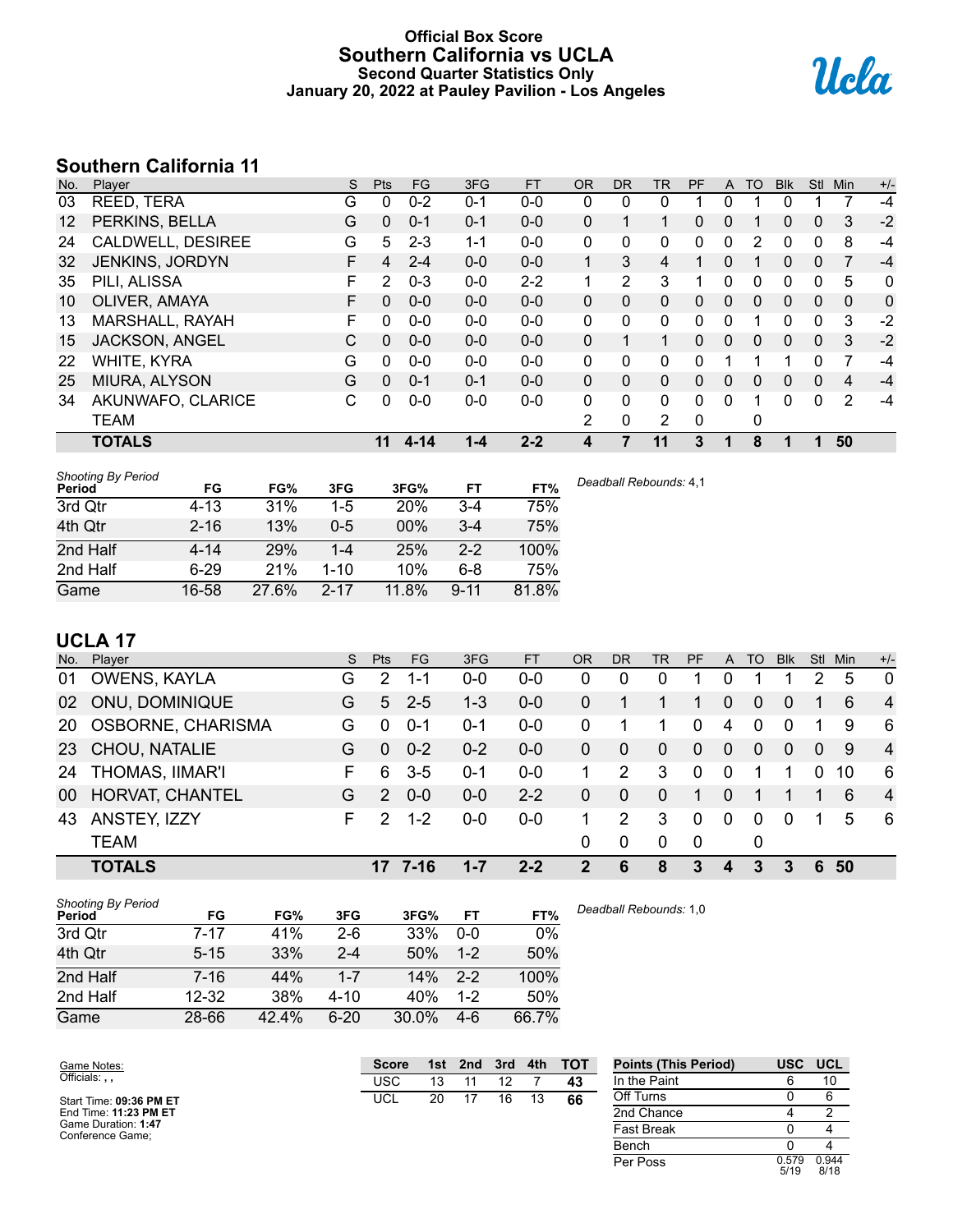#### **Official Play-By-Play Southern California vs UCLA Second Quarter January 20, 2022 at Pauley Pavilion - Los Angeles**



#### **Period 2**

<mark>Starters :</mark><br>Southern California: 3 REED,TERA (G); 12 PERKINS,BELLA (G); 24 CALDWELL,DESIREE (G); 32 JENKINS,JORDYN (F); 35 PILI,ALISSA (F);<br>UCLA: 1 OWENS,KAYLA (G); 2 ONU,DOMINIQUE (G); 20 OSBORNE,CHARISMA (G); 23 CHOU,NA

| Time           | <b>VISITORS: Southern California</b>     | <b>Score</b> | <b>Margin</b>  | <b>HOME: UCLA</b>                                                |
|----------------|------------------------------------------|--------------|----------------|------------------------------------------------------------------|
| 10:00          |                                          |              |                | SUB OUT: ANSTEY, IZZY                                            |
| 10:00          |                                          |              |                | SUB IN: THOMAS, IIMAR'I                                          |
| 09:44          | MISSED JUMPER by PILI, ALISSA            |              |                |                                                                  |
| 09:44          |                                          |              |                | BLOCK by HORVAT, CHANTEL                                         |
| 09:43          | REBOUND (OFF) by TEAM                    |              |                |                                                                  |
| 09:40          | TURNOVER (BADPASS) by WHITE, KYRA        |              |                |                                                                  |
| 09:40          |                                          |              |                | STEAL by ONU, DOMINIQUE                                          |
| 09:36          |                                          | $22 - 13$    | H9             | GOOD! LAYUP by ONU, DOMINIQUE [FB]                               |
| 09:26          | MISSED JUMPER by PILI, ALISSA            |              |                |                                                                  |
| 09:24          | REBOUND (OFF) by PILI, ALISSA            |              |                |                                                                  |
| 09:24<br>09:24 |                                          |              |                | FOUL (PERSONAL) by ONU, DOMINIQUE                                |
| 09:24          |                                          |              |                | SUB OUT: ONU, DOMINIQUE<br>SUB IN: CHOU, NATALIE                 |
| 09:24          | SUB OUT: MIURA, ALYSON                   |              |                |                                                                  |
| 09:24          | SUB IN: CALDWELL, DESIREE                |              |                |                                                                  |
| 09:24          | GOOD! FT by PILI, ALISSA                 | $22 - 14$    | H <sub>8</sub> |                                                                  |
| 09:24          | GOOD! FT by PILI, ALISSA                 | $22 - 15$    | H 7            |                                                                  |
| 09:20          |                                          |              |                | MISSED 3PTR by CHOU, NATALIE                                     |
| 09:20          | BLOCK by WHITE, KYRA                     |              |                |                                                                  |
| 09:16          | REBOUND (DEF) by PILI, ALISSA            |              |                |                                                                  |
| 09:01          | MISSED 3PTR by REED, TERA                |              |                |                                                                  |
| 08:58          | REBOUND (OFF) by JENKINS, JORDYN         |              |                |                                                                  |
| 08:57          | GOOD! LAYUP by JENKINS, JORDYN [PNT]     | $22 - 17$    | H <sub>5</sub> |                                                                  |
| 08:38          |                                          |              |                | TURNOVER (BADPASS) by HORVAT, CHANTEL                            |
| 08:38          |                                          |              |                | SUB OUT: OWENS, KAYLA                                            |
| 08:38          |                                          |              |                | SUB IN: ANSTEY, IZZY                                             |
| 08:38          | SUB OUT: PILI, ALISSA                    |              |                |                                                                  |
| 08:38          | SUB IN: AKUNWAFO, CLARICE                |              |                |                                                                  |
| 08:21          | TURNOVER (BADPASS) by REED, TERA         |              |                |                                                                  |
| 08:21          |                                          |              |                | STEAL by ANSTEY, IZZY                                            |
| 08:10          |                                          |              |                | MISSED JUMPER by ANSTEY, IZZY                                    |
| 08:07          | REBOUND (DEF) by JENKINS, JORDYN         |              |                |                                                                  |
| 07:54          | MISSED LAYUP by JENKINS, JORDYN          |              |                |                                                                  |
| 07:50          |                                          |              |                | REBOUND (DEF) by THOMAS, IIMAR'I                                 |
| 07:45          |                                          |              |                | TURNOVER (LOSTBALL) by THOMAS, IIMAR'I                           |
| 07:45          | STEAL by REED, TERA                      |              |                |                                                                  |
| 07:27          | MISSED LAYUP by REED, TERA               |              |                |                                                                  |
| 07:25          |                                          |              |                | REBOUND (DEF) by ANSTEY, IZZY                                    |
| 07:10          |                                          | $24 - 17$    | H 7            | GOOD! JUMPER by ANSTEY, IZZY [PNT]                               |
| 07:10<br>06:47 | TURNOVER (LOSTBALL) by AKUNWAFO, CLARICE |              |                | ASSIST by OSBORNE, CHARISMA                                      |
| 06:47          |                                          |              |                |                                                                  |
| 06:37          |                                          | 26-17        | H9             | STEAL by HORVAT, CHANTEL<br>GOOD! LAYUP by THOMAS, IIMAR'I [PNT] |
| 06:37          |                                          |              |                | ASSIST by OSBORNE, CHARISMA                                      |
| 06:34          | TIMEOUT 30SEC                            |              |                |                                                                  |
| 06:34          |                                          |              |                | SUB OUT: HORVAT, CHANTEL                                         |
| 06:34          |                                          |              |                | SUB IN: ONU, DOMINIQUE                                           |
| 06:34          | SUB OUT: REED, TERA                      |              |                |                                                                  |
| 06:34          | SUB OUT: JENKINS, JORDYN                 |              |                |                                                                  |
| 06:34          | SUB OUT: AKUNWAFO, CLARICE               |              |                |                                                                  |
| 06:34          | SUB IN: PERKINS, BELLA                   |              |                |                                                                  |
| 06:34          | SUB IN: MARSHALL, RAYAH                  |              |                |                                                                  |
| 06:34          | SUB IN: JACKSON, ANGEL                   |              |                |                                                                  |
| 06:23          | TURNOVER (LOSTBALL) by MARSHALL, RAYAH   |              |                |                                                                  |
| 06:23          |                                          |              |                | STEAL by OSBORNE, CHARISMA                                       |
| 05:57          |                                          |              |                | MISSED 3PTR by OSBORNE, CHARISMA                                 |
| 05:53          | REBOUND (DEF) by JACKSON, ANGEL          |              |                |                                                                  |
| 05:43          | MISSED 3PTR by PERKINS, BELLA            |              |                |                                                                  |
| 05:39          |                                          |              |                | REBOUND (DEF) by ANSTEY, IZZY                                    |
| 05:34          |                                          |              |                | MISSED JUMPER by THOMAS, IIMAR'I                                 |
| 05:30          |                                          |              |                | REBOUND (OFF) by THOMAS, IIMAR'I                                 |
| 05:29          |                                          | 28-17        | H 11           | GOOD! JUMPER by THOMAS, IIMAR'I [PNT]                            |
| 05:16          | GOOD! 3PTR by CALDWELL, DESIREE          | 28-20        | H <sub>8</sub> |                                                                  |
| 05:16          | ASSIST by WHITE, KYRA                    |              |                |                                                                  |
| 05:07          |                                          | $31 - 20$    | H 11           | GOOD! 3PTR by ONU, DOMINIQUE                                     |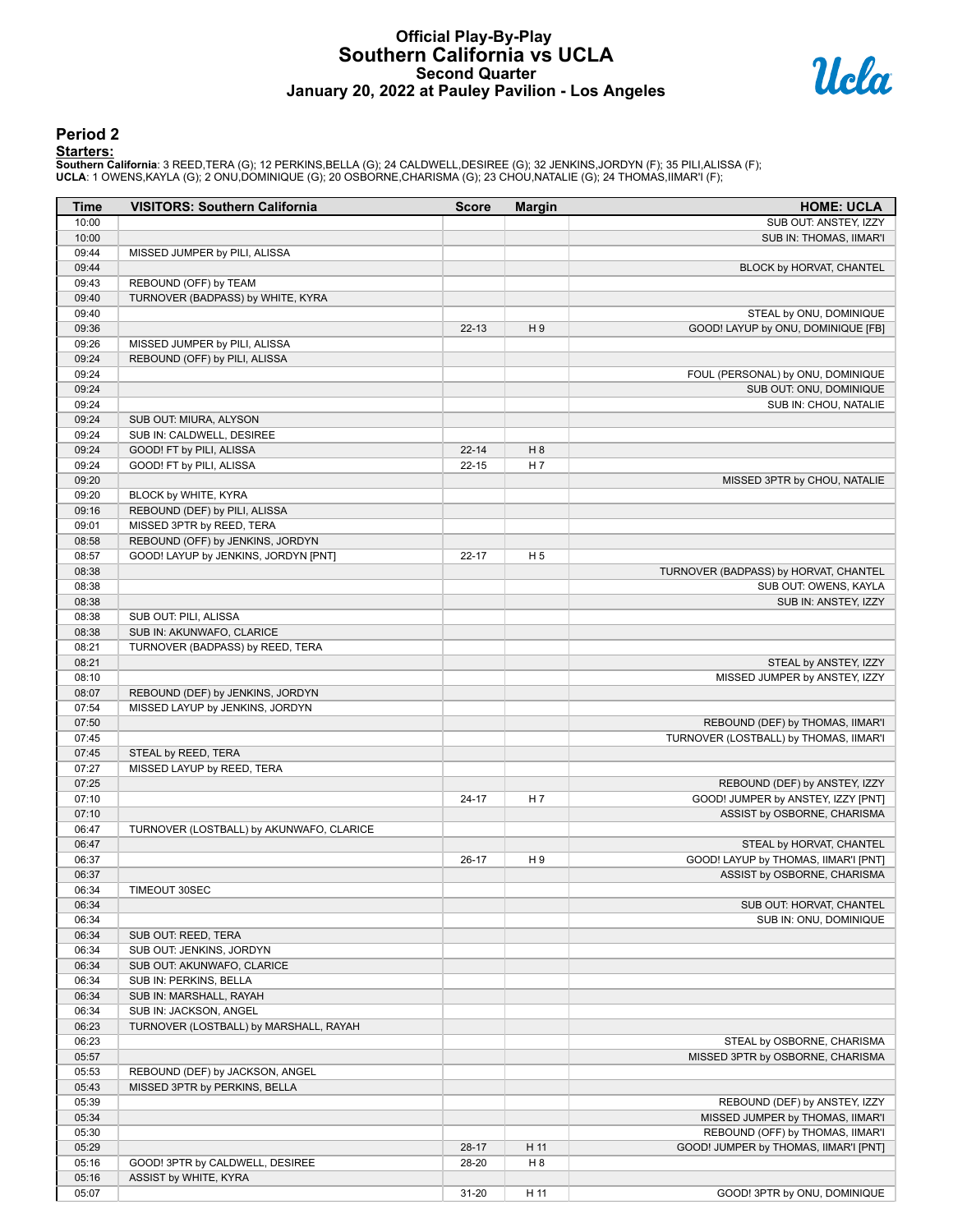| Time           | <b>VISITORS: Southern California</b>    | <b>Score</b> | <b>Margin</b> | <b>HOME: UCLA</b>                                              |
|----------------|-----------------------------------------|--------------|---------------|----------------------------------------------------------------|
| 05:07          |                                         |              |               | ASSIST by OSBORNE, CHARISMA                                    |
| 04:56          | MISSED LAYUP by CALDWELL, DESIREE       |              |               |                                                                |
| 04:49          |                                         |              |               | REBOUND (DEF) by ONU, DOMINIQUE                                |
| 04:46          |                                         | 33-20        | H 13          | GOOD! LAYUP by THOMAS, IIMAR'I [PNT]                           |
| 04:22          | GOOD! LAYUP by CALDWELL, DESIREE [PNT]  | 33-22        | H 11          |                                                                |
| 04:01          |                                         |              |               | MISSED 3PTR by CHOU, NATALIE                                   |
| 03:56          |                                         |              |               | REBOUND (OFF) by ANSTEY, IZZY                                  |
| 03:56          |                                         |              |               | SUB OUT: ANSTEY, IZZY                                          |
| 03:56          |                                         |              |               | SUB IN: OWENS, KAYLA                                           |
| 03:56          | SUB OUT: MARSHALL, RAYAH                |              |               |                                                                |
| 03:56          | SUB OUT: JACKSON, ANGEL                 |              |               |                                                                |
| 03:56          | SUB OUT: WHITE, KYRA                    |              |               |                                                                |
| 03:56          | SUB IN: REED, TERA                      |              |               |                                                                |
| 03:56          | SUB IN: JENKINS, JORDYN                 |              |               |                                                                |
| 03:56          | SUB IN: PILI, ALISSA                    |              |               |                                                                |
| 03:56          |                                         |              |               | FOUL (OFF) by OWENS, KAYLA                                     |
| 03:56          |                                         |              |               | TURNOVER (OFFENSIVE) by OWENS, KAYLA                           |
| 03:56          |                                         |              |               | SUB OUT: OSBORNE, CHARISMA                                     |
| 03:56          |                                         |              |               | SUB IN: HORVAT, CHANTEL                                        |
| 03:46          | TURNOVER (TRAVEL) by PERKINS, BELLA     |              |               |                                                                |
| 03:44<br>03:29 | FOUL (PERSONAL) by REED, TERA           |              |               |                                                                |
| 03:25          | REBOUND (DEF) by PERKINS, BELLA         |              |               | MISSED 3PTR by ONU, DOMINIQUE                                  |
| 03:20          | TURNOVER (BADPASS) by CALDWELL, DESIREE |              |               |                                                                |
| 03:20          |                                         |              |               | STEAL by OWENS, KAYLA                                          |
| 03:13          | FOUL (PERSONAL) by PILI, ALISSA         |              |               |                                                                |
| 03:13          |                                         |              |               | SUB OUT: ONU, DOMINIQUE                                        |
| 03:13          |                                         |              |               | SUB IN: OSBORNE, CHARISMA                                      |
| 03:12          | SUB OUT: PERKINS, BELLA                 |              |               |                                                                |
| 03:12          | SUB IN: MIURA, ALYSON                   |              |               |                                                                |
| 03:12          |                                         | 34-22        | H 12          | GOOD! FT by HORVAT, CHANTEL [FB]                               |
| 03:12          |                                         | 35-22        | H 13          | GOOD! FT by HORVAT, CHANTEL [FB]                               |
| 02:50          | MISSED 3PTR by MIURA, ALYSON            |              |               |                                                                |
| 02:46          |                                         |              |               | REBOUND (DEF) by THOMAS, IIMAR'I                               |
| 02:20          |                                         | 37-22        | H 15          | GOOD! JUMPER by OWENS, KAYLA                                   |
| 02:20          |                                         |              |               | ASSIST by OSBORNE, CHARISMA                                    |
| 02:03          | GOOD! LAYUP by JENKINS, JORDYN          | $37 - 24$    | H 13          |                                                                |
| 01:42          |                                         |              |               | MISSED 3PTR by THOMAS, IIMAR'I                                 |
| 01:39          | REBOUND (DEF) by JENKINS, JORDYN        |              |               |                                                                |
| 01:39          |                                         |              |               | FOUL (PERSONAL) by HORVAT, CHANTEL                             |
| 01:39          |                                         |              |               | SUB OUT: HORVAT, CHANTEL                                       |
| 01:39          |                                         |              |               | SUB IN: ONU, DOMINIQUE                                         |
| 01:27          | TURNOVER (BADPASS) by CALDWELL, DESIREE |              |               |                                                                |
| 01:27          |                                         |              |               | STEAL by OWENS, KAYLA                                          |
| 01:21          |                                         |              |               | MISSED LAYUP by ONU, DOMINIQUE                                 |
| 01:18          | REBOUND (DEF) by PILI, ALISSA           |              |               |                                                                |
| 01:10          | FOUL (OFF) by JENKINS, JORDYN           |              |               |                                                                |
| 01:10          | TURNOVER (OFFENSIVE) by JENKINS, JORDYN |              |               |                                                                |
| 01:10          | SUB OUT: CALDWELL, DESIREE              |              |               |                                                                |
| 01:10          | SUB OUT: PILI, ALISSA                   |              |               |                                                                |
| 01:10          | SUB IN: MARSHALL, RAYAH                 |              |               |                                                                |
| 01:10          | SUB IN: WHITE, KYRA                     |              |               |                                                                |
| 00:45          |                                         |              |               | MISSED 3PTR by ONU, DOMINIQUE                                  |
| 00:39          | REBOUND (DEF) by JENKINS, JORDYN        |              |               |                                                                |
| 00:33          | MISSED LAYUP by JENKINS, JORDYN         |              |               |                                                                |
| 00:33          |                                         |              |               | BLOCK by OWENS, KAYLA                                          |
| 00:33          | REBOUND (OFF) by TEAM                   |              |               |                                                                |
| 00:31          | SUB OUT: MARSHALL, RAYAH                |              |               |                                                                |
| 00:31          | SUB IN: PILI, ALISSA                    |              |               |                                                                |
| 00:26<br>00:26 | MISSED LAYUP by PILI, ALISSA            |              |               |                                                                |
| 00:20          |                                         |              |               | BLOCK by THOMAS, IIMAR'I<br>REBOUND (DEF) by OSBORNE, CHARISMA |
|                |                                         |              |               |                                                                |

# **Southern California 24, UCLA 37**

| <b>Points (This Period)</b> | <b>USC</b>    | UCL           |
|-----------------------------|---------------|---------------|
| In the Paint                | 6             | 10            |
| Off Turns                   |               |               |
| 2nd Chance                  |               |               |
| <b>Fast Break</b>           |               |               |
| Bench                       |               |               |
| Per Poss                    | 0.579<br>5/19 | 0.944<br>8/18 |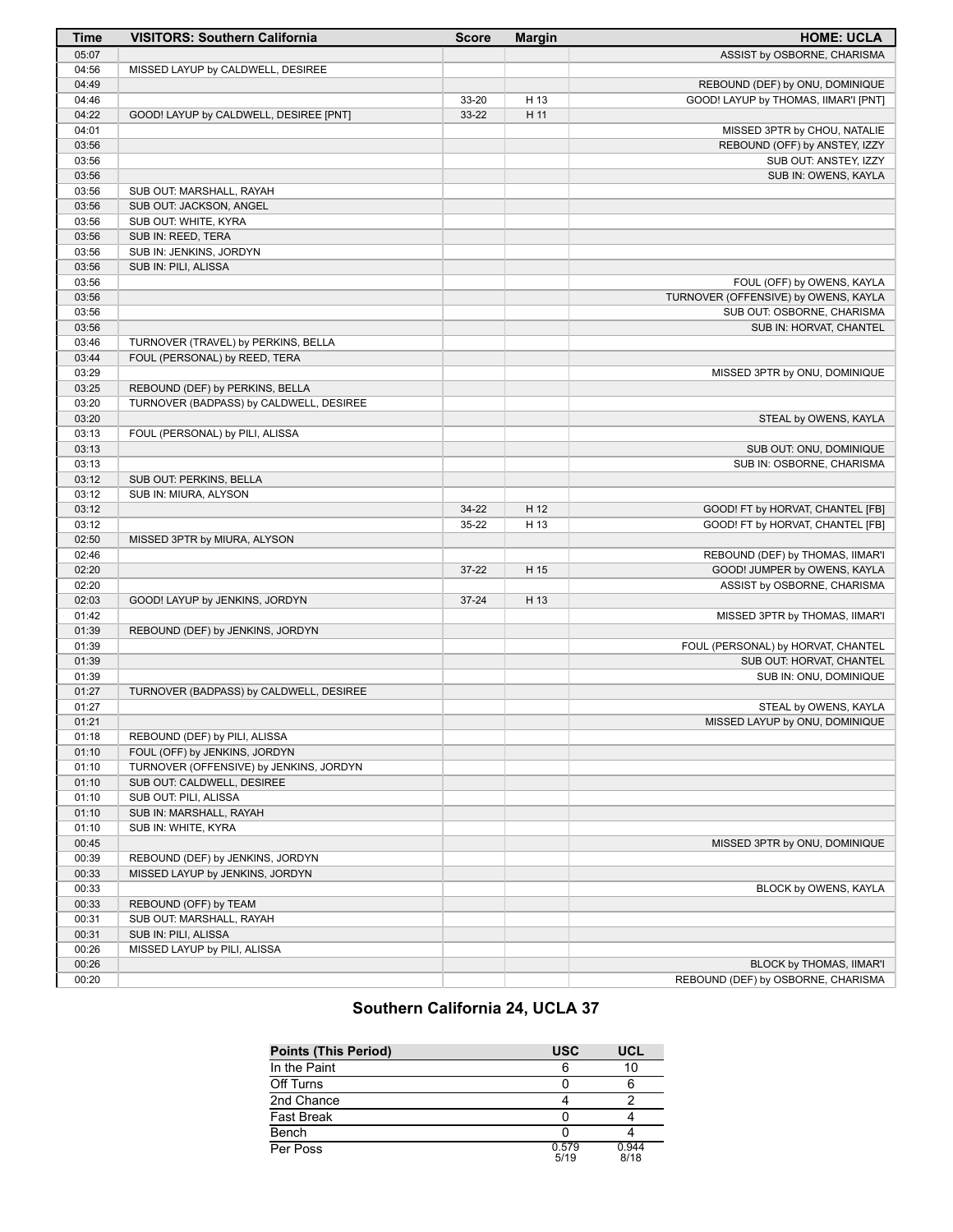### **Official Box Score Southern California vs UCLA Second Half Statistics Only January 20, 2022 at Pauley Pavilion - Los Angeles**



# **Southern California 19**

| No. | Player                | S  | <b>Pts</b> | <b>FG</b> | 3FG      | <b>FT</b> | <b>OR</b>    | <b>DR</b>    | TR       | <b>PF</b>    | A        | TO | <b>Blk</b> | <b>Stl</b>     | Min | $+/-$ |
|-----|-----------------------|----|------------|-----------|----------|-----------|--------------|--------------|----------|--------------|----------|----|------------|----------------|-----|-------|
| 03  | REED, TERA            | G  | 2          | $0 - 3$   | $0 - 3$  | $2 - 2$   | 0            |              |          | $\Omega$     |          | 0  |            |                | 13  | $-4$  |
| 10  | OLIVER, AMAYA         | F. | 0          | $0 - 2$   | $0 - 2$  | $0 - 0$   | $\Omega$     | 0            | 0        | $\mathbf{0}$ | 0        | 2  | 0          | $\overline{0}$ | 5   | $-2$  |
| 12  | PERKINS, BELLA        | G  | 0          | $0 - 1$   | $0 - 0$  | $0-0$     | $\mathbf{0}$ | $\mathbf{0}$ | 0        | 0            | 0        | 0  | 0          | 0              | 5   | $-3$  |
| 13  | MARSHALL, RAYAH       | F. | 5          | $2 - 6$   | $1 - 1$  | $0 - 0$   | $\Omega$     | 4            | 4        | $\Omega$     | 0        | 0  |            |                | 10  | -8    |
| 15  | <b>JACKSON, ANGEL</b> | С  |            | $0 - 1$   | $0 - 0$  | $1 - 2$   | 1            | 1            | 2        | $\Omega$     |          |    | 0          | 0              | 6   | -6    |
| 22  | <b>WHITE, KYRA</b>    | G  | 3          | $1 - 2$   | $0 - 0$  | $1 - 2$   |              | 0            | 1        | 0            | $\Omega$ | 4  | 0          | $\overline{0}$ | 16  | $-7$  |
| 24  | CALDWELL, DESIREE     | G  | 0          | $0 - 5$   | $0 - 2$  | $0 - 0$   | $\mathbf{0}$ |              | 1        | 0            |          |    | 0          | 0              | 11  | $-7$  |
| 25  | MIURA, ALYSON         | G  | $\Omega$   | $0 - 1$   | $0 - 0$  | $0 - 0$   | $\Omega$     | $\Omega$     | $\Omega$ | $\Omega$     |          | 0  | 0          |                | 9   | $-3$  |
| 32  | JENKINS, JORDYN       | F  | 6          | $2 - 4$   | $0 - 0$  | $2 - 2$   | 3            | 2            | 5        | 0            | 0        | 2  | 0          |                |     | $-7$  |
| 34  | AKUNWAFO, CLARICE     | С  | 2          | $1 - 2$   | $0 - 0$  | $0 - 0$   | $\mathbf{0}$ | 2            | 2        |              | 0        |    | $\Omega$   | $\Omega$       | 11  | 0     |
| 35  | PILI, ALISSA          | F  | 0          | $0 - 2$   | $0 - 2$  | $0 - 0$   | $\Omega$     | $\Omega$     | 0        | 1            | 0        | 0  | 0          | 0              | 6   | $-3$  |
|     | <b>TEAM</b>           |    | 0          | $0 - 0$   | $0 - 0$  | $0 - 0$   | 4            | 2            | 6        | $\mathbf{0}$ | 0        | 0  | 0          | $\Omega$       | 0   |       |
|     | <b>TOTALS</b>         |    | 19         | $6 - 29$  | $1 - 10$ | $6 - 8$   | 9            | 13           | 22       | $\mathbf 2$  | 4        | 11 | 2          | 4              | 98  |       |

| <b>Shooting By Period</b><br>Period | FG       | FG%   | 3FG      | 3FG%   | FT       | FT%   |
|-------------------------------------|----------|-------|----------|--------|----------|-------|
| 3rd Qtr                             | $4 - 13$ | 31%   | 1-5      | 20%    | $3-4$    | 75%   |
| 4th Qtr                             | $2 - 16$ | 13%   | $0 - 5$  | $00\%$ | $3 - 4$  | 75%   |
| 2nd Half                            | $6-29$   | 21%   | $1 - 10$ | 10%    | 6-8      | 75%   |
| Game                                | 16-58    | 27.6% | $2 - 17$ | 11.8%  | $9 - 11$ | 81.8% |

*Deadball Rebounds:* 4,1 *Last FG Half:* USC 4th-00:21

# **UCLA 29**

|    | No. Player           | S. | Pts            | FG       | 3FG     | FT      | <b>OR</b> | D <sub>R</sub> | TR.           | <b>PF</b> |              | A TO     | <b>BIK</b>     | Stl          | Min. | $+/-$          |
|----|----------------------|----|----------------|----------|---------|---------|-----------|----------------|---------------|-----------|--------------|----------|----------------|--------------|------|----------------|
| 00 | HORVAT, CHANTEL      | G  | 4              | $2 - 2$  | $0-0$   | $0-0$   | 2         |                | 3             | 0         | 0            | $\Omega$ | 0              |              |      | $\overline{4}$ |
| 01 | OWENS, KAYLA         | G  | $\overline{2}$ | $1 - 8$  | $0 - 1$ | $0 - 0$ |           | 2              | 3             | 1         | 2            |          | $\Omega$       | $\mathbf{0}$ | -13  | 12             |
| 02 | ONU, DOMINIQUE       | G  | 2              | $1 - 2$  | $0 - 0$ | $0-0$   | 0         |                |               | $\Omega$  | 1.           | 2        | $\mathbf 0$    | 0            | 14   | 9              |
|    | 20 OSBORNE, CHARISMA | G  | 6              | $2 - 7$  | 1-3     | $1 - 2$ |           | 2              | 3             | 2         | $\mathbf{0}$ | 3        | $\overline{0}$ |              | 3 20 | 10             |
| 23 | CHOU, NATALIE        | G  | 10             | $4-6$    | $2 - 4$ | $0 - 0$ | $\Omega$  | 2              | 2             | 2         | $\Omega$     | $\Omega$ | 1              | 5            | 18   | 7              |
|    | 24 THOMAS, IIMAR'I   | F. | 5              | $2 - 5$  | $1 - 2$ | $0 - 0$ | 1         | 2              | 3             | $\Omega$  | $\mathbf 1$  | 1        | $\Omega$       | $\Omega$     | -17  | - 6            |
| 43 | ANSTEY, IZZY         | F. | 0              | $0 - 2$  | $0 - 0$ | $0 - 0$ | 0         | 2              | $\mathcal{P}$ | 4         | $\Omega$     | $\Omega$ | $\Omega$       | 0            | 9    | 2              |
|    | <b>TEAM</b>          |    | 0              | $0 - 0$  | $0 - 0$ | $0 - 0$ | 2         | $\Omega$       | 2             | $\Omega$  | $\Omega$     | $\Omega$ | $\Omega$       | 0            | - 0  |                |
|    | <b>TOTALS</b>        |    |                | 29 12-32 | 4-10    | $1 - 2$ |           | 12             | 19            | 9         | 4            |          | 1              |              | 898  |                |

| <b>Shooting By Period</b><br>Period | FG        | FG%   | 3FG      | 3FG%  | FT      | FT%   |
|-------------------------------------|-----------|-------|----------|-------|---------|-------|
| 3rd Otr                             | $7 - 17$  | 41%   | $2-6$    | 33%   | $0 - 0$ | $0\%$ |
| 4th Qtr                             | $5 - 15$  | 33%   | $2 - 4$  | 50%   | $1 - 2$ | 50%   |
| 2nd Half                            | $12 - 32$ | 38%   | $4 - 10$ | 40%   | $1 - 2$ | 50%   |
| Game                                | 28-66     | 42.4% | $6-20$   | 30.0% | 4-6     | 66.7% |

*Deadball Rebounds:* 1,0 *Last FG Half:* UCL 4th-02:07

| Game Notes:                             | <b>Score</b> | 1st | 2nd | 3rd | 4th | <b>TOT</b> | <b>Points from (This Period)</b> | <b>USC UCL</b> |
|-----------------------------------------|--------------|-----|-----|-----|-----|------------|----------------------------------|----------------|
| Officials:                              | USC          |     |     |     |     | 43         | In the Paint                     |                |
| Start Time: 09:36 PM ET                 | UCL          | 20  |     | 16  |     | 66         | Off Turns                        |                |
| End Time: 11:23 PM ET                   |              |     |     |     |     |            | 2nd Chance                       |                |
| Game Duration: 1:47<br>Conference Game; |              |     |     |     |     |            | <b>Fast Break</b>                |                |
|                                         |              |     |     |     |     |            | Bench                            |                |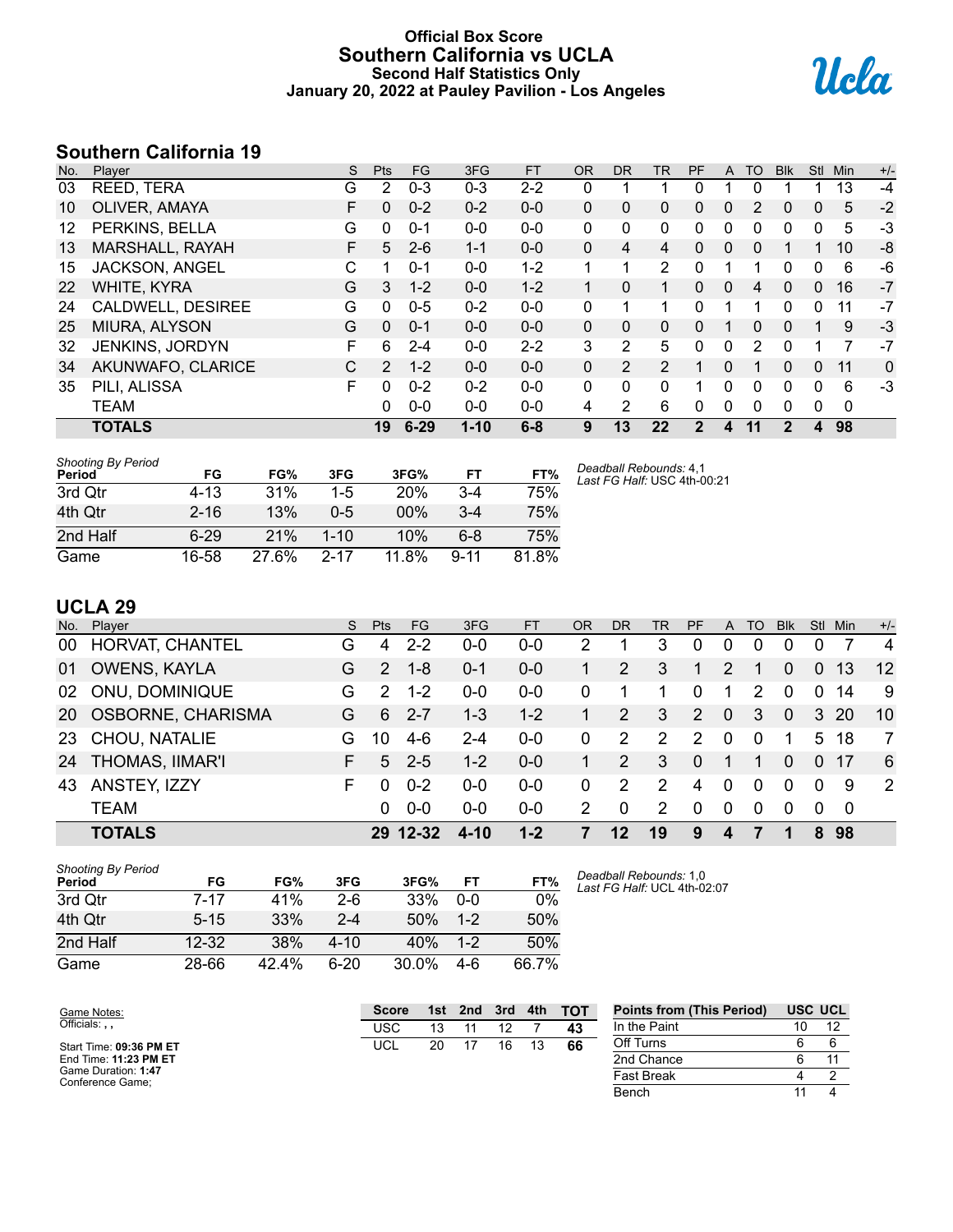#### **Official Box Score Southern California vs UCLA Third Quarter Statistics Only January 20, 2022 at Pauley Pavilion - Los Angeles**



# **Southern California 19**

| No. | Player                | S  | <b>Pts</b>   | <b>FG</b> | 3FG     | <b>FT</b> | 0R           | <b>DR</b>    | <b>TR</b> | <b>PF</b> | A        | TO | <b>BIK</b> | <b>Stl</b>   | Min            | $+/-$ |
|-----|-----------------------|----|--------------|-----------|---------|-----------|--------------|--------------|-----------|-----------|----------|----|------------|--------------|----------------|-------|
| 03  | REED, TERA            | G  | 2            | $0 - 2$   | $0 - 2$ | $2 - 2$   | 0            |              |           | 0         |          |    |            |              | 10             | $-4$  |
| 12  | PERKINS, BELLA        | G  | $\mathbf{0}$ | $0 - 0$   | $0 - 0$ | $0 - 0$   | 0            | 0            | 0         | 0         | 0        | 0  | 0          | $\mathbf{0}$ | 2              | -3    |
| 24  | CALDWELL, DESIREE     | G  | $\mathbf{0}$ | $0 - 3$   | $0 - 1$ | $0 - 0$   | 0            | 0            | 0         | 0         |          |    | 0          | 0            | 5              | 0     |
| 32  | JENKINS, JORDYN       | F. | 2            | $1 - 1$   | $0 - 0$ | $0 - 0$   | 1            |              | 2         | 0         | $\Omega$ |    | 0          | $\Omega$     | 3              | $-3$  |
| 35  | PILI, ALISSA          | F  | 0            | $0 - 1$   | $0 - 1$ | $0 - 0$   | 0            | $\Omega$     | 0         | 0         | 0        | 0  | 0          | $\Omega$     | 3              | $-3$  |
| 10  | OLIVER, AMAYA         | F  | $\mathbf{0}$ | $0 - 0$   | $0 - 0$ | $0 - 0$   | $\mathbf{0}$ | $\mathbf{0}$ | 0         | 0         | $\Omega$ | 0  | 0          | $\mathbf{0}$ | $\mathbf{0}$   | 0     |
| 13  | MARSHALL, RAYAH       | F  | 5            | $2 - 4$   | $1 - 1$ | $0 - 0$   | 0            | 2            | 2         | 0         | 0        | 0  | 1          |              | $\overline{7}$ | -1    |
| 15  | <b>JACKSON, ANGEL</b> | C  | $\Omega$     | $0 - 0$   | $0 - 0$ | $0 - 0$   | $\mathbf{0}$ | $\Omega$     | 0         | $\Omega$  | 0        | 0  | 0          | $\Omega$     | $\Omega$       | 0     |
| 22  | WHITE, KYRA           | G  | 3            | $1 - 2$   | $0 - 0$ | $1 - 2$   |              | $\Omega$     |           | 0         | $\Omega$ | 4  | 0          | $\Omega$     | 9              | -1    |
| 25  | <b>MIURA, ALYSON</b>  | G  | $\Omega$     | $0 - 0$   | $0 - 0$ | $0 - 0$   | $\Omega$     | $\Omega$     | 0         | $\Omega$  |          | 0  | $\Omega$   |              | 5              | $-4$  |
| 34  | AKUNWAFO, CLARICE     | C  | 0            | $0 - 0$   | $0-0$   | $0 - 0$   | 0            | 1            | 1         | 1         | 0        |    | 0          | $\Omega$     | 7              | -1    |
|     | <b>TEAM</b>           |    |              |           |         |           | 4            | 0            | 4         | 0         |          | 0  |            |              |                |       |
|     | <b>TOTALS</b>         |    | 12           | $4 - 13$  | 1-5     | $3 - 4$   | 6            | 5            | 11        |           | 3        |    | 2          | 3            | 50             |       |

| Shooting By Period<br><b>Period</b> | FG    | FG%   | 3FG      | 3FG%  | FT       | FT%   | Deadball Rebounds: 4,1 |
|-------------------------------------|-------|-------|----------|-------|----------|-------|------------------------|
| 2nd Half                            | 0-0   | 0%    | ი-ი      | 0%    | ი-ი      | $0\%$ |                        |
| Game                                | 16-58 | 27.6% | $2 - 17$ | 11.8% | $9 - 11$ | 81.8% |                        |

# **UCLA 29**

|           | <b>TOTALS</b>            |    |               | 16 7-17   | $2 - 6$ | $0 - 0$   | 5         | 3            | 8              | 4         | 2              | 4  |            | 4              | 50  |                |
|-----------|--------------------------|----|---------------|-----------|---------|-----------|-----------|--------------|----------------|-----------|----------------|----|------------|----------------|-----|----------------|
|           | <b>TEAM</b>              |    |               |           |         |           | 0         | 0            | 0              | 0         |                | 0  |            |                |     |                |
| 43        | ANSTEY, IZZY             | F  | $\Omega$      | $0 - 2$   | $0 - 0$ | $0-0$     | 0         | 1            | 1              | 2         | $\overline{0}$ | 0  | $\Omega$   | $\Omega$       | 5   | $-2$           |
| 00        | HORVAT, CHANTEL          | G  | 4             | $2 - 2$   | $0 - 0$ | $0-0$     | 2         | $\Omega$     | $\overline{2}$ | 0         | $\Omega$       | 0  | $\Omega$   | $\Omega$       | 5   | $\overline{4}$ |
| 24        | THOMAS, IIMAR'I          | F. | 5             | $2 - 5$   | $1 - 2$ | $0-0$     |           |              | $\mathcal{P}$  | $\Omega$  |                |    | $\Omega$   | $\Omega$       | 10  | $\overline{4}$ |
|           | 23 CHOU, NATALIE         | G  | $\Omega$      | $0 - 1$   | $0 - 1$ | $0 - 0$   | 0         |              | 1              | 1         | $\overline{0}$ | 0  | 1          | 2              | 8   | $\overline{1}$ |
| <b>20</b> | <b>OSBORNE, CHARISMA</b> | G  | 3             | $1 - 4$   | $1 - 3$ | $0 - 0$   |           | $\Omega$     | 1              | 1         | $\mathbf 0$    | 2  | $\Omega$   | 2              | 10  | 4              |
| 02        | <b>ONU, DOMINIQUE</b>    | G  | $\mathcal{P}$ | $1 - 1$   | $0 - 0$ | $0 - 0$   | 0         | $\mathbf{0}$ | $\mathbf{0}$   | $\Omega$  | $\mathbf{0}$   | 0  | $\Omega$   | $\overline{0}$ |     | -3             |
| 01        | OWENS, KAYLA             | G  | 2             | $1 - 2$   | $0 - 0$ | 0-0       |           | 0            |                | Ω         |                |    | 0          | O              | 5   | 6              |
|           | No. Player               | S. | <b>Pts</b>    | <b>FG</b> | 3FG     | <b>FT</b> | <b>OR</b> | DR.          | TR             | <b>PF</b> | $\mathsf{A}$   | TO | <b>BIK</b> | Stl            | Min | $+/-$          |

| <b>Shooting By Period</b><br>Period | FG    | FG%   | 3FG      | 3FG%  | ET  | FT%   | Deadball Rebounds: 1,0 |
|-------------------------------------|-------|-------|----------|-------|-----|-------|------------------------|
| 2nd Half                            | 0-0   | 0%    | 0-0      | 0%    | 0-0 | 0%    |                        |
| Game                                | 28-66 | 42.4% | $6 - 20$ | 30.0% | 4-6 | 66.7% |                        |

| Game Notes:                             | <b>Score</b> | 1st. | 2nd | 3rd | 4th | <b>TOT</b> | <b>Points (This Period)</b> | <b>USC</b>    | <b>UCL</b>    |
|-----------------------------------------|--------------|------|-----|-----|-----|------------|-----------------------------|---------------|---------------|
| Officials:                              | USC          | 13   |     | 12  |     | 43         | In the Paint                |               |               |
| Start Time: 09:36 PM ET                 | <b>UCL</b>   | 20   |     | 16  |     | 66         | Off Turns                   |               |               |
| End Time: 11:23 PM ET                   |              |      |     |     |     |            | 2nd Chance                  |               | 9             |
| Game Duration: 1:47<br>Conference Game: |              |      |     |     |     |            | Fast Break                  |               |               |
|                                         |              |      |     |     |     |            | Bench                       |               |               |
|                                         |              |      |     |     |     |            | Per Poss                    | 0.750<br>6/16 | 000.1<br>7/16 |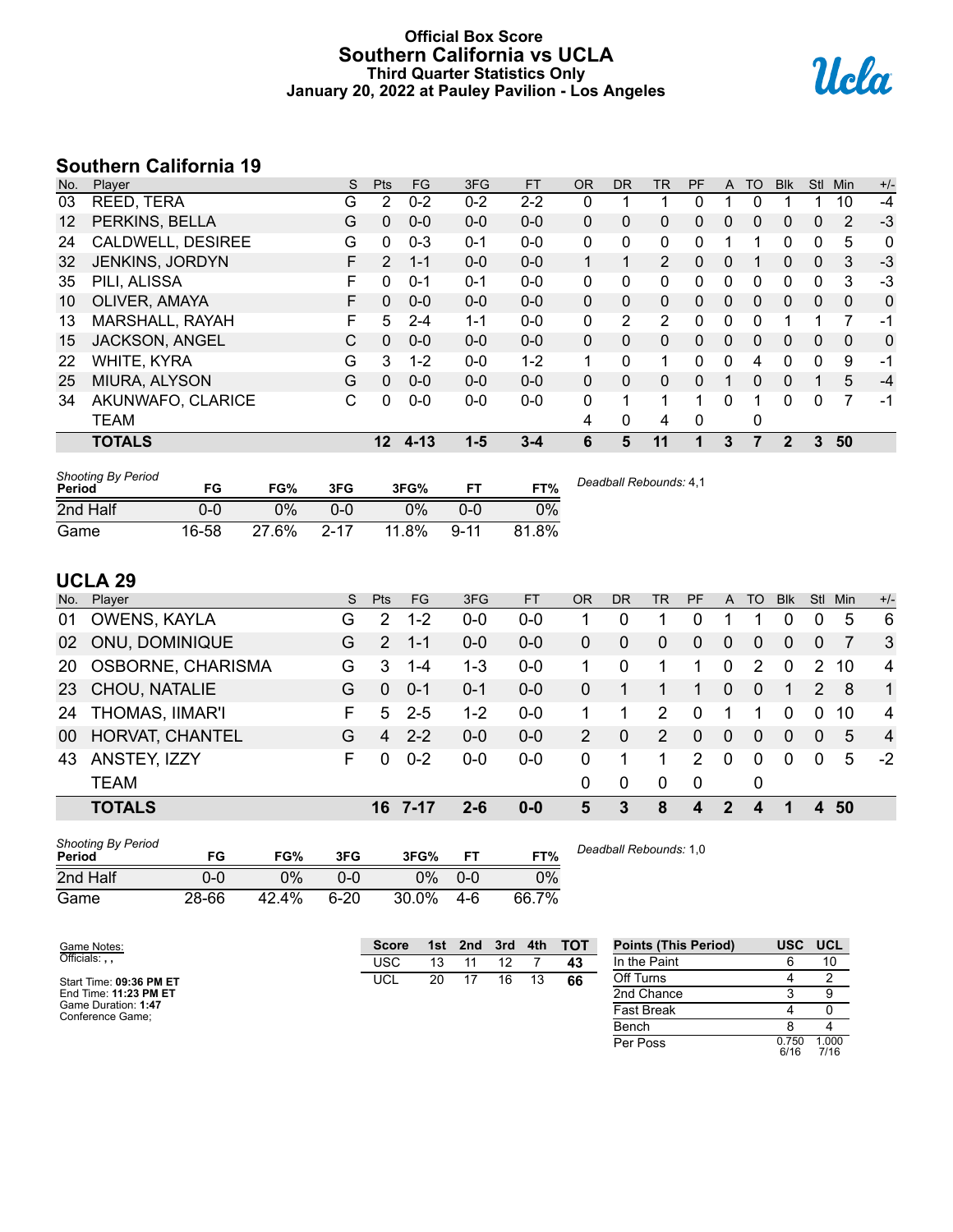#### **Official Play-By-Play Southern California vs UCLA Third Quarter January 20, 2022 at Pauley Pavilion - Los Angeles**



#### **Period 3**

<mark>Starters :</mark><br>Southern California: 3 REED,TERA (G); 12 PERKINS,BELLA (G); 24 CALDWELL,DESIREE (G); 32 JENKINS,JORDYN (F); 35 PILI,ALISSA (F);<br>UCLA: 1 OWENS,KAYLA (G); 2 ONU,DOMINIQUE (G); 20 OSBORNE,CHARISMA (G); 23 CHOU,NA

| Time           | <b>VISITORS: Southern California</b>                                   | <b>Score</b> | <b>Margin</b> | <b>HOME: UCLA</b>                       |
|----------------|------------------------------------------------------------------------|--------------|---------------|-----------------------------------------|
| 10:00          | SUB OUT: WHITE, KYRA                                                   |              |               |                                         |
| 10:00          | SUB OUT: MIURA, ALYSON                                                 |              |               |                                         |
| 10:00          | SUB IN: PERKINS, BELLA                                                 |              |               |                                         |
| 10:00          | SUB IN: CALDWELL, DESIREE                                              |              |               |                                         |
| 09:41          |                                                                        | 39-24        | H 15          | GOOD! JUMPER by ONU, DOMINIQUE [PNT]    |
| 09:29          | MISSED JUMPER by CALDWELL, DESIREE                                     |              |               |                                         |
| 09:26          | REBOUND (OFF) by TEAM                                                  |              |               |                                         |
| 09:17<br>09:14 | MISSED JUMPER by CALDWELL, DESIREE<br>REBOUND (OFF) by JENKINS, JORDYN |              |               |                                         |
| 09:12          | GOOD! JUMPER by JENKINS, JORDYN [PNT]                                  | 39-26        | H 13          |                                         |
| 08:51          |                                                                        |              |               | MISSED 3PTR by CHOU, NATALIE            |
| 08:48          |                                                                        |              |               | REBOUND (OFF) by OSBORNE, CHARISMA      |
| 08:45          |                                                                        | 42-26        | H 16          | GOOD! 3PTR by OSBORNE, CHARISMA         |
| 08:36          | TURNOVER (BADPASS) by CALDWELL, DESIREE                                |              |               |                                         |
| 08:32          | SUB OUT: PERKINS, BELLA                                                |              |               |                                         |
| 08:32          | SUB IN: WHITE, KYRA                                                    |              |               |                                         |
| 08:22          |                                                                        |              |               | MISSED JUMPER by OWENS, KAYLA           |
| 08:22          | BLOCK by REED, TERA                                                    |              |               |                                         |
| 08:22          |                                                                        |              |               | REBOUND (OFF) by OWENS, KAYLA           |
| 08:22          |                                                                        | 44-26        | H 18          | GOOD! JUMPER by OWENS, KAYLA            |
| 08:22          | TURNOVER (BADPASS) by JENKINS, JORDYN                                  |              |               |                                         |
| 08:22          |                                                                        |              |               | STEAL by CHOU, NATALIE                  |
| 08:22<br>08:22 |                                                                        |              |               | TURNOVER (BADPASS) by OSBORNE, CHARISMA |
| 08:20          | STEAL by REED, TERA                                                    |              |               | FOUL (PERSONAL) by CHOU, NATALIE        |
| 07:49          | GOOD! FT by REED, TERA [FB]                                            | 44-27        | H 17          |                                         |
| 07:46          | GOOD! FT by REED, TERA [FB]                                            | 44-28        | H 16          |                                         |
| 07:45          |                                                                        |              |               | SUB OUT: OWENS, KAYLA                   |
| 07:45          |                                                                        |              |               | SUB IN: ANSTEY, IZZY                    |
| 07:45          | SUB OUT: JENKINS, JORDYN                                               |              |               |                                         |
| 07:45          | SUB OUT: PILI, ALISSA                                                  |              |               |                                         |
| 07:45          | SUB IN: MARSHALL, RAYAH                                                |              |               |                                         |
| 07:45          | SUB IN: AKUNWAFO, CLARICE                                              |              |               |                                         |
| 07:24          |                                                                        |              |               | MISSED LAYUP by THOMAS, IIMAR'I         |
| 07:20          |                                                                        |              |               | REBOUND (OFF) by THOMAS, IIMAR'I        |
| 07:19          |                                                                        | 46-28        | H 18          | GOOD! JUMPER by THOMAS, IIMAR'I [PNT]   |
| 07:03          | MISSED 3PTR by CALDWELL, DESIREE                                       |              |               |                                         |
| 07:00<br>06:50 | REBOUND (OFF) by TEAM<br>MISSED LAYUP by WHITE, KYRA                   |              |               |                                         |
| 06:50          |                                                                        |              |               | BLOCK by CHOU, NATALIE                  |
| 06:48          | REBOUND (OFF) by TEAM                                                  |              |               |                                         |
| 06:46          | TURNOVER (BADPASS) by WHITE, KYRA                                      |              |               |                                         |
| 06:46          |                                                                        |              |               | STEAL by OSBORNE, CHARISMA              |
| 06:41          |                                                                        |              |               | MISSED LAYUP by OSBORNE, CHARISMA       |
| 06:38          | REBOUND (DEF) by MARSHALL, RAYAH                                       |              |               |                                         |
| 06:31          | TURNOVER (BADPASS) by WHITE, KYRA                                      |              |               |                                         |
| 06:31          |                                                                        |              |               | STEAL by CHOU, NATALIE                  |
| 06:24          |                                                                        |              |               | MISSED 3PTR by OSBORNE, CHARISMA        |
| 06:21          | REBOUND (DEF) by REED, TERA                                            |              |               |                                         |
| 06:09          | GOOD! JUMPER by WHITE, KYRA [PNT]                                      | 46-30        | H 16          |                                         |
| 06:09          | ASSIST by REED, TERA                                                   |              |               |                                         |
| 05:38          |                                                                        |              |               | MISSED JUMPER by THOMAS, IIMAR'I        |
| 05:33          | REBOUND (DEF) by MARSHALL, RAYAH                                       |              |               |                                         |
| 05:27<br>05:27 | GOOD! 3PTR by MARSHALL, RAYAH<br>ASSIST by CALDWELL, DESIREE           | 46-33        | H 13          |                                         |
| 05:25          |                                                                        |              |               |                                         |
| 05:25          |                                                                        |              |               | SUB OUT: CHOU, NATALIE                  |
| 05:25          |                                                                        |              |               | SUB OUT: ANSTEY, IZZY                   |
| 05:25          |                                                                        |              |               | SUB IN: HORVAT, CHANTEL                 |
| 05:25          |                                                                        |              |               | SUB IN: OWENS, KAYLA                    |
| 05:25          | SUB OUT: CALDWELL, DESIREE                                             |              |               |                                         |
| 05:25          | SUB IN: MIURA, ALYSON                                                  |              |               |                                         |
| 05:08          |                                                                        |              |               | MISSED 3PTR by OSBORNE, CHARISMA        |
| 05:05          |                                                                        |              |               | REBOUND (OFF) by HORVAT, CHANTEL        |
| 05:02          |                                                                        |              |               | TURNOVER (TRAVEL) by THOMAS, IIMAR'I    |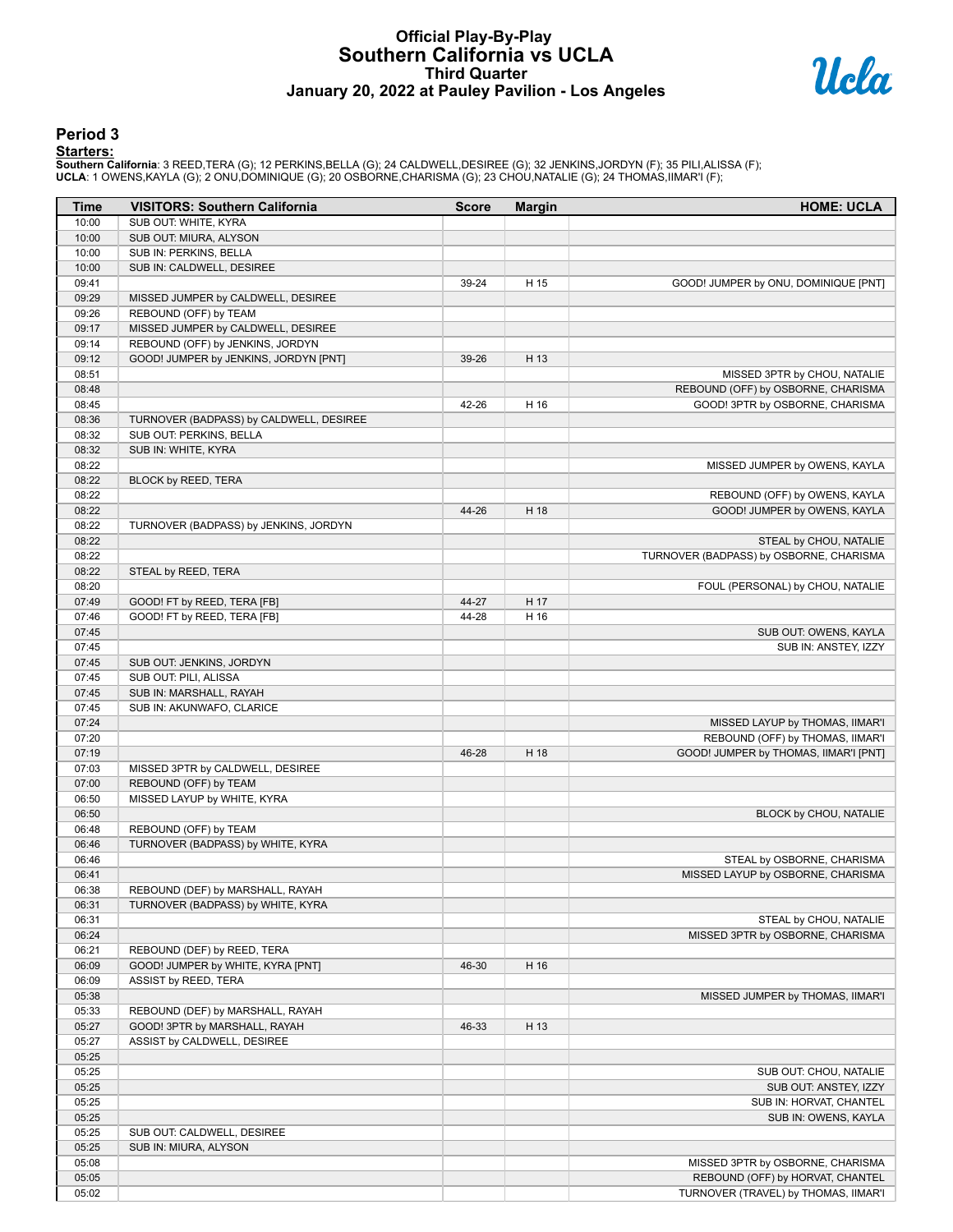| <b>Time</b> | <b>VISITORS: Southern California</b>      | <b>Score</b> | <b>Margin</b> | <b>HOME: UCLA</b>                        |
|-------------|-------------------------------------------|--------------|---------------|------------------------------------------|
| 04:51       | TURNOVER (BADPASS) by WHITE, KYRA         |              |               |                                          |
| 04:51       |                                           |              |               |                                          |
| 04:26       |                                           |              |               | TURNOVER (BADPASS) by OWENS, KAYLA       |
| 04:26       | STEAL by MARSHALL, RAYAH                  |              |               |                                          |
| 04:07       | MISSED JUMPER by MARSHALL, RAYAH          |              |               |                                          |
| 04:04       |                                           |              |               | REBOUND (DEF) by THOMAS, IIMAR'I         |
| 03:58       |                                           | 49-33        | H 16          | GOOD! 3PTR by THOMAS, IIMAR'I            |
| 03:58       |                                           |              |               | ASSIST by OWENS, KAYLA                   |
| 03:31       |                                           |              |               | SUB OUT: ONU, DOMINIQUE                  |
| 03:31       |                                           |              |               | SUB IN: CHOU, NATALIE                    |
| 03:28       | MISSED JUMPER by MARSHALL, RAYAH          |              |               |                                          |
| 03:27       | REBOUND (OFF) by WHITE, KYRA              |              |               |                                          |
| 03:27       |                                           |              |               | FOUL (PERSONAL) by OSBORNE, CHARISMA     |
| 03:27       |                                           |              |               | SUB OUT: OWENS, KAYLA                    |
| 03:27       |                                           |              |               | SUB IN: ANSTEY, IZZY                     |
| 03:27       | GOOD! FT by WHITE, KYRA                   | 49-34        | H 15          |                                          |
| 03:26       | MISSED FT by WHITE, KYRA                  |              |               |                                          |
| 03:25       |                                           |              |               | REBOUND (DEF) by ANSTEY, IZZY            |
| 02:59       |                                           |              |               | MISSED 3PTR by THOMAS, IIMAR'I           |
| 02:55       | REBOUND (DEF) by AKUNWAFO, CLARICE        |              |               |                                          |
| 02:49       | TURNOVER (BADPASS) by WHITE, KYRA         |              |               |                                          |
| 02:49       |                                           |              |               | STEAL by OSBORNE, CHARISMA               |
| 02:41       |                                           |              |               | TURNOVER (LOSTBALL) by OSBORNE, CHARISMA |
| 02:41       | STEAL by MIURA, ALYSON                    |              |               |                                          |
| 02:35       | GOOD! JUMPER by MARSHALL, RAYAH [FB]      | 49-36        | H 13          |                                          |
| 02:35       | ASSIST by MIURA, ALYSON                   |              |               |                                          |
| 02:18       |                                           | 51-36        | H 15          | GOOD! JUMPER by HORVAT, CHANTEL [PNT]    |
| 02:18       |                                           |              |               | ASSIST by THOMAS, IIMAR'I                |
| 01:53       | MISSED 3PTR by REED, TERA                 |              |               |                                          |
| 01:50       |                                           |              |               | REBOUND (DEF) by CHOU, NATALIE           |
| 01:32       |                                           |              |               | MISSED JUMPER by ANSTEY, IZZY            |
| 01:32       | BLOCK by MARSHALL, RAYAH                  |              |               |                                          |
| 01:27       |                                           |              |               | REBOUND (OFF) by HORVAT, CHANTEL         |
| 01:25       |                                           | 53-36        | H 17          | GOOD! JUMPER by HORVAT, CHANTEL [PNT]    |
| 01:08       | FOUL (OFF) by AKUNWAFO, CLARICE           |              |               |                                          |
| 01:08       | TURNOVER (OFFENSIVE) by AKUNWAFO, CLARICE |              |               |                                          |
| 01:01       | SUB OUT: MARSHALL, RAYAH                  |              |               |                                          |
| 01:01       | SUB OUT: AKUNWAFO, CLARICE                |              |               |                                          |
| 01:01       | SUB IN: JENKINS, JORDYN                   |              |               |                                          |
| 01:01       | SUB IN: PILI, ALISSA                      |              |               |                                          |
| 00:56       |                                           |              |               | MISSED JUMPER by ANSTEY, IZZY            |
| 00:52       | REBOUND (DEF) by JENKINS, JORDYN          |              |               |                                          |
| 00:47       |                                           |              |               | FOUL (PERSONAL) by ANSTEY, IZZY          |
| 00:47       | SUB OUT: MIURA, ALYSON                    |              |               |                                          |
| 00:47       | SUB IN: PERKINS, BELLA                    |              |               |                                          |
| 00:34       |                                           |              |               | FOUL (PERSONAL) by ANSTEY, IZZY          |
| 00:34       |                                           |              |               | SUB OUT: ANSTEY, IZZY                    |
| 00:34       |                                           |              |               | SUB IN: OWENS, KAYLA                     |
| 00:16       | MISSED 3PTR by PILI, ALISSA               |              |               |                                          |
| 00:12       | REBOUND (OFF) by TEAM                     |              |               |                                          |
| 00:01       |                                           |              |               | SUB OUT: OSBORNE, CHARISMA               |
| 00:01       |                                           |              |               | SUB IN: ONU, DOMINIQUE                   |
| 00:01       | SUB OUT: WHITE, KYRA                      |              |               |                                          |
| 00:01       | SUB IN: CALDWELL, DESIREE                 |              |               |                                          |
| 00:00       | MISSED 3PTR by REED, TERA                 |              |               |                                          |
| 00:00       | REBOUND (OFF) by TEAM                     |              |               |                                          |

# **Southern California 36, UCLA 53**

| <b>Points (This Period)</b> | <b>USC</b>    | UCL           |
|-----------------------------|---------------|---------------|
| In the Paint                | 6             | 10            |
| Off Turns                   |               |               |
| 2nd Chance                  | ว             |               |
| <b>Fast Break</b>           |               |               |
| Bench                       |               |               |
| Per Poss                    | 0.750<br>6/16 | 1.000<br>7/16 |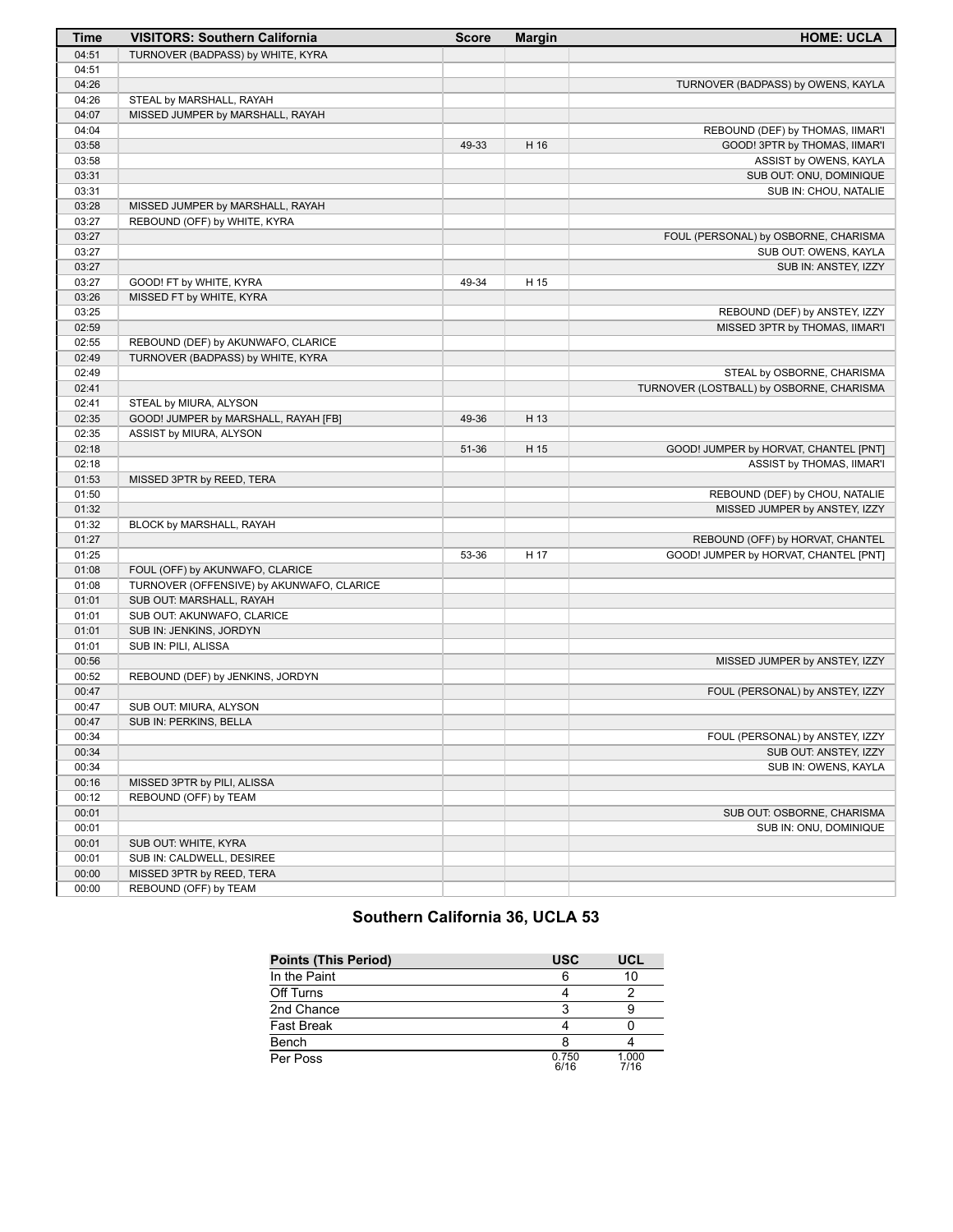#### **Official Box Score Southern California vs UCLA Fourth Quarter Statistics Only January 20, 2022 at Pauley Pavilion - Los Angeles**



# **Southern California 7**

| No.               | Plaver             | S | <b>Pts</b>     | <b>FG</b> | 3FG     | <b>FT</b> | <b>OR</b>      | <b>DR</b>    | TR             | PF       | A            | TO | <b>BIK</b> | <b>Stl</b>   | Min            | $+/-$ |
|-------------------|--------------------|---|----------------|-----------|---------|-----------|----------------|--------------|----------------|----------|--------------|----|------------|--------------|----------------|-------|
| 03                | REED, TERA         | G | 0              | $0 - 1$   | $0 - 1$ | $0 - 0$   | 0              | 0            | 0              | 0        | $\Omega$     | 0  | 0          | 0            | 3              | 0     |
| $12 \overline{ }$ | PERKINS, BELLA     | G | 0              | $0 - 1$   | $0 - 0$ | $0 - 0$   | 0              | $\mathbf{0}$ | 0              | 0        | $\Omega$     | 0  | 0          | $\mathbf{0}$ | 3              | 0     |
| 24                | CALDWELL, DESIREE  | G | 0              | $0 - 2$   | $0 - 1$ | $0 - 0$   | 0              |              | 1              | 0        | $\mathbf{0}$ | 0  | 0          | $\mathbf 0$  | 6              | $-7$  |
| 32                | JENKINS, JORDYN    | F | 4              | $1 - 3$   | $0 - 0$ | $2 - 2$   | $\overline{2}$ |              | 3              | 0        | $\mathbf{0}$ |    | 0          |              | 4              | $-4$  |
| 35                | PILI, ALISSA       | F | 0              | $0 - 1$   | $0 - 1$ | $0 - 0$   | $\Omega$       | $\Omega$     | 0              |          | $\Omega$     | 0  | 0          | 0            | 3              | 0     |
| 10                | OLIVER, AMAYA      | F | 0              | $0 - 2$   | $0 - 2$ | $0 - 0$   | $\Omega$       | $\Omega$     | 0              | $\Omega$ | $\Omega$     | 2  | $\Omega$   | $\mathbf{0}$ | 5              | $-2$  |
| 13                | MARSHALL, RAYAH    | F | 0              | $0 - 2$   | $0 - 0$ | $0 - 0$   | 0              | 2            | 2              | 0        | $\Omega$     | 0  | 0          | $\Omega$     | 3              | $-7$  |
| 15                | JACKSON, ANGEL     | C |                | $0 - 1$   | $0 - 0$ | $1 - 2$   |                |              | $\overline{2}$ | 0        |              |    | 0          | $\mathbf{0}$ | 6              | $-6$  |
| 22                | <b>WHITE, KYRA</b> | G | 0              | $0 - 0$   | $0 - 0$ | $0 - 0$   | 0              | 0            | 0              | 0        | $\Omega$     | 0  | 0          | $\Omega$     | 7              | -6    |
| 25                | MIURA, ALYSON      | G | 0              | $0 - 1$   | $0 - 0$ | $0 - 0$   | $\Omega$       | $\Omega$     | 0              | $\Omega$ | $\Omega$     | 0  | 0          | $\Omega$     | $\overline{4}$ | 1     |
| 34                | AKUNWAFO, CLARICE  | С | $\overline{2}$ | $1 - 2$   | $0 - 0$ | $0 - 0$   | $\Omega$       |              | 1              | 0        | $\Omega$     | 0  | 0          | $\mathbf 0$  | 4              | 1     |
|                   | TEAM               |   |                |           |         |           | $\Omega$       | 2            | 2              | 0        |              | 0  |            |              |                |       |
|                   | <b>TOTALS</b>      |   | 7              | $2 - 16$  | $0 - 5$ | $3 - 4$   | 3              | 8            | 11             |          |              | 4  | 0          |              | 48             |       |

| <b>Shooting By Period</b><br>Period | FG    | FG%   | 3FG      | 3FG%  | <b>FT</b> | FT%   | Deadball Rebounds: 4,1 |
|-------------------------------------|-------|-------|----------|-------|-----------|-------|------------------------|
| Game                                | 16-58 | 27.6% | $2 - 17$ | 11.8% | $9 - 11$  | 81.8% |                        |

# **UCLA 13**

| No. | Player                   | S. | <b>Pts</b> | <b>FG</b>       | 3FG     | <b>FT</b> | <b>OR</b>      | DR | TR | <b>PF</b>     | $\mathsf{A}$   | TO       | <b>B</b> lk | Stl            | Min            | $+/-$          |
|-----|--------------------------|----|------------|-----------------|---------|-----------|----------------|----|----|---------------|----------------|----------|-------------|----------------|----------------|----------------|
| 01  | OWENS, KAYLA             | G  |            | $0 - 6$         | 0-1     | $0 - 0$   | 0              | 2  | 2  |               |                | 0        | 0           | 0              | 8              | 6              |
| 02  | ONU, DOMINIQUE           | G  | $\Omega$   | $0 - 1$         | $0 - 0$ | $0 - 0$   | $\Omega$       |    |    | 0             | 1              | 2        | $\Omega$    | $\overline{0}$ |                | - 6            |
| 20  | <b>OSBORNE, CHARISMA</b> | G  | 3          | $1 - 3$         | $0 - 0$ | $1 - 2$   | 0              | 2  | 2  | 1             | $\mathbf{0}$   |          | $\Omega$    |                | 10             | 6              |
| 23  | CHOU, NATALIE            | G. | 10         | $4 - 5$         | $2 - 3$ | $0 - 0$   | $\Omega$       |    |    | 1             | $\Omega$       | 0        | $\Omega$    | 3              | 10             | 6              |
| 24  | <b>THOMAS, IIMAR'I</b>   | F. | $\Omega$   | $0 - 0$         | $0 - 0$ | $0 - 0$   | 0              |    |    | $\Omega$      | $\Omega$       | $\Omega$ | $\Omega$    | $\mathbf 0$    |                | 2              |
| 00  | HORVAT, CHANTEL          | G  | $\Omega$   | $0 - 0$         | $0 - 0$ | $0 - 0$   | 0              |    | 1  | $\Omega$      | $\mathbf{0}$   | $\Omega$ | $\Omega$    | $\mathbf{0}$   | 2              | $\Omega$       |
| 43  | ANSTEY, IZZY             | F. |            | $0 - 0$         | $0 - 0$ | $0 - 0$   | $\Omega$       |    |    | $\mathcal{P}$ | $\Omega$       | $\Omega$ | $\Omega$    | $\mathbf{0}$   | $\overline{4}$ | $\overline{4}$ |
|     | <b>TEAM</b>              |    |            |                 |         |           | $\overline{2}$ | 0  | 2  | - 0           |                | 0        |             |                |                |                |
|     | <b>TOTALS</b>            |    |            | $13 \quad 5-15$ | 2-4     | $1 - 2$   | 2              | 9  | 11 | 5             | $\mathfrak{p}$ | 3        | $\bf{0}$    | $\mathbf{A}$   | 48             |                |

| <b>Shooting By Period</b><br>Period | FG    | FG%   | 3FG      | 3FG%  |     | FT%   |  |
|-------------------------------------|-------|-------|----------|-------|-----|-------|--|
| Game                                | 28-66 | 42.4% | $6 - 20$ | 30.0% | 4-6 | 66.7% |  |

*Deadball Rebounds:* 1,0

Per Poss

 $0.368$ <br> $4/19$ 

0.765 6/17

| Game Notes:                             | <b>Score</b> | 1st. | 2nd | 3rd | 4th | <b>TOT</b> | <b>Points (This Period)</b> | <b>USC</b> | <b>UCL</b> |
|-----------------------------------------|--------------|------|-----|-----|-----|------------|-----------------------------|------------|------------|
| Officials:,,                            | USC          | 13   |     |     |     | 43         | In the Paint                |            |            |
| Start Time: 09:36 PM ET                 | UCL          | 20   |     | 16  | 13  | 66         | Off Turns                   |            |            |
| End Time: 11:23 PM ET                   |              |      |     |     |     |            | 2nd Chance                  |            |            |
| Game Duration: 1:47<br>Conference Game: |              |      |     |     |     |            | <b>Fast Break</b>           |            |            |
|                                         |              |      |     |     |     |            | Bench                       |            |            |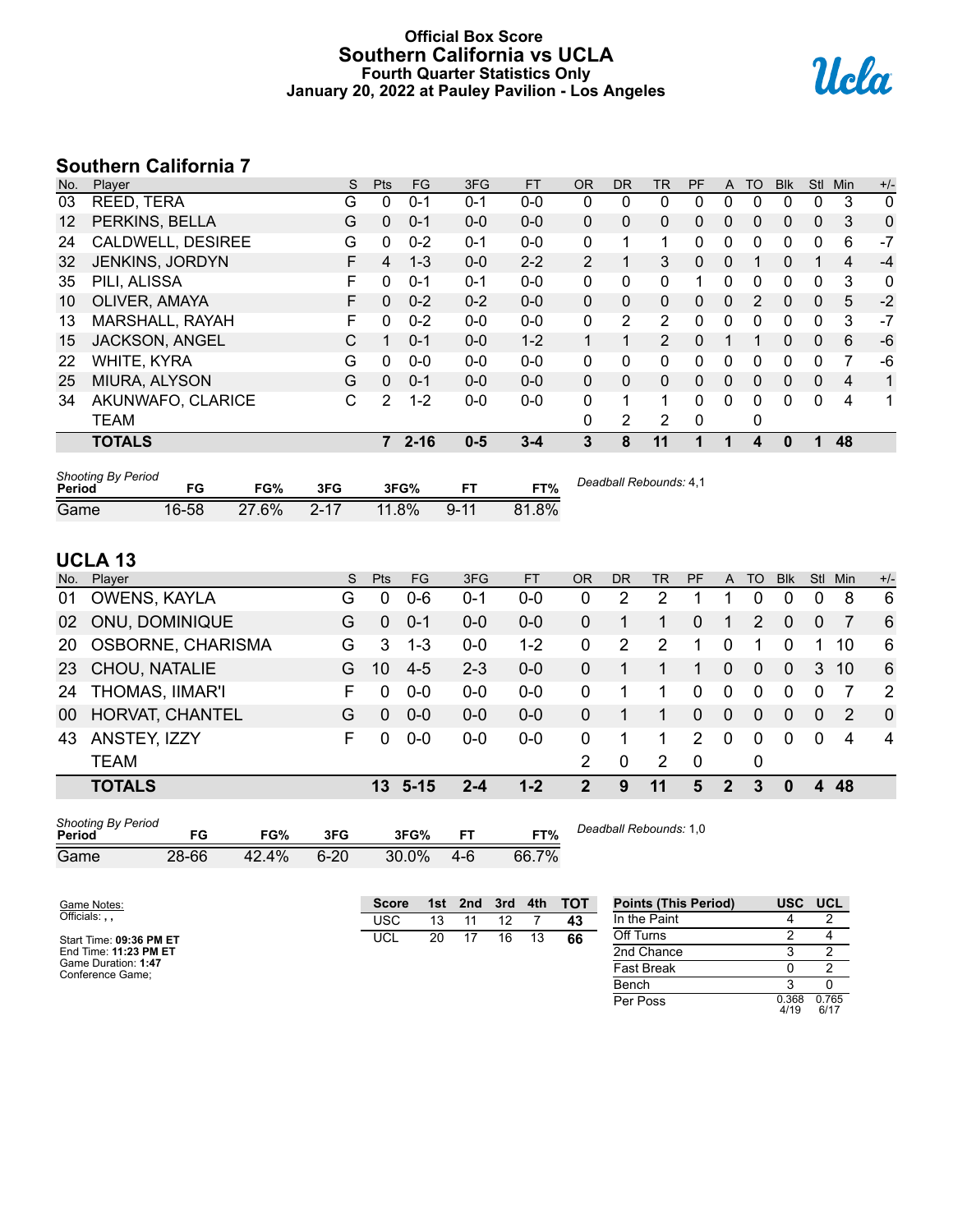#### **Official Play-By-Play Southern California vs UCLA Fourth Quarter January 20, 2022 at Pauley Pavilion - Los Angeles**



#### **Period 4**

<mark>Starters :</mark><br>Southern California: 3 REED,TERA (G); 12 PERKINS,BELLA (G); 24 CALDWELL,DESIREE (G); 32 JENKINS,JORDYN (F); 35 PILI,ALISSA (F);<br>UCLA: 1 OWENS,KAYLA (G); 2 ONU,DOMINIQUE (G); 20 OSBORNE,CHARISMA (G); 23 CHOU,NA

| <b>Time</b>    | <b>VISITORS: Southern California</b>   | <b>Score</b> | <b>Margin</b> | <b>HOME: UCLA</b>                                                   |
|----------------|----------------------------------------|--------------|---------------|---------------------------------------------------------------------|
| 10:00          |                                        |              |               | SUB OUT: HORVAT, CHANTEL                                            |
| 10:00          |                                        |              |               | SUB IN: OSBORNE, CHARISMA                                           |
| 09:48          |                                        |              |               | MISSED JUMPER by OWENS, KAYLA                                       |
| 09:45          | REBOUND (DEF) by CALDWELL, DESIREE     |              |               |                                                                     |
| 09:42          | MISSED 3PTR by REED, TERA              |              |               |                                                                     |
| 09:37          |                                        |              |               | REBOUND (DEF) by ONU, DOMINIQUE                                     |
| 09:20          |                                        |              |               | TURNOVER (LOSTBALL) by ONU, DOMINIQUE                               |
| 09:20          | STEAL by JENKINS, JORDYN               |              |               |                                                                     |
| 09:13          | MISSED LAYUP by JENKINS, JORDYN        |              |               |                                                                     |
| 09:10          | REBOUND (OFF) by JENKINS, JORDYN       |              |               |                                                                     |
| 09:09          | MISSED JUMPER by JENKINS, JORDYN       |              |               |                                                                     |
| 09:06          |                                        |              |               | REBOUND (DEF) by OSBORNE, CHARISMA                                  |
| 09:04          |                                        |              |               | TURNOVER (BADPASS) by ONU, DOMINIQUE                                |
| 09:04          |                                        |              |               | SUB OUT: OWENS, KAYLA                                               |
| 09:04          |                                        |              |               | SUB OUT: ONU, DOMINIQUE                                             |
| 09:04          |                                        |              |               | SUB IN: HORVAT, CHANTEL                                             |
| 09:04          |                                        |              |               | SUB IN: ANSTEY, IZZY                                                |
| 08:39          | MISSED LAYUP by CALDWELL, DESIREE      |              |               |                                                                     |
| 08:36<br>08:24 |                                        |              |               | REBOUND (DEF) by HORVAT, CHANTEL<br>FOUL (OFF) by OSBORNE, CHARISMA |
| 08:24          |                                        |              |               | TURNOVER (OFFENSIVE) by OSBORNE, CHARISMA                           |
| 08:13          | MISSED JUMPER by PERKINS, BELLA        |              |               |                                                                     |
| 08:10          | REBOUND (OFF) by JENKINS, JORDYN       |              |               |                                                                     |
| 08:09          | GOOD! JUMPER by JENKINS, JORDYN        | 53-38        | H 15          |                                                                     |
| 07:38          |                                        | 55-38        | H 17          | GOOD! LAYUP by CHOU, NATALIE [PNT]                                  |
| 07:26          |                                        |              |               | SUB OUT: ANSTEY, IZZY                                               |
| 07:26          |                                        |              |               | SUB IN: OWENS, KAYLA                                                |
| 07:26          | SUB OUT: REED, TERA                    |              |               |                                                                     |
| 07:26          | SUB OUT: PERKINS, BELLA                |              |               |                                                                     |
| 07:26          | SUB IN: MARSHALL, RAYAH                |              |               |                                                                     |
| 07:26          | SUB IN: WHITE, KYRA                    |              |               |                                                                     |
| 07:22          | TURNOVER (LOSTBALL) by JENKINS, JORDYN |              |               |                                                                     |
| 07:22          |                                        |              |               | STEAL by CHOU, NATALIE                                              |
| 07:13          |                                        |              |               | MISSED LAYUP by OWENS, KAYLA                                        |
| 07:10          | REBOUND (DEF) by MARSHALL, RAYAH       |              |               |                                                                     |
| 06:58          | MISSED 3PTR by PILI, ALISSA            |              |               |                                                                     |
| 06:54          |                                        |              |               | REBOUND (DEF) by THOMAS, IIMAR'I                                    |
| 06:48          | FOUL (PERSONAL) by PILI, ALISSA        |              |               |                                                                     |
| 06:48          |                                        |              |               | SUB OUT: HORVAT, CHANTEL                                            |
| 06:48          |                                        |              |               | SUB IN: ONU, DOMINIQUE                                              |
| 06:48          | SUB OUT: PILI, ALISSA                  |              |               |                                                                     |
| 06:48          | SUB IN: JACKSON, ANGEL                 |              |               |                                                                     |
| 06:48          |                                        | 56-38        | H 18          | GOOD! FT by OSBORNE, CHARISMA                                       |
| 06:47          |                                        |              |               | MISSED FT by OSBORNE, CHARISMA                                      |
| 06:46          | REBOUND (DEF) by JENKINS, JORDYN       |              |               |                                                                     |
| 06:31          | TURNOVER (BADPASS) by JACKSON, ANGEL   |              |               |                                                                     |
| 06:31          |                                        |              |               | STEAL by CHOU, NATALIE                                              |
| 06:26          |                                        | 58-38        | H 20          | GOOD! JUMPER by CHOU, NATALIE [FB]                                  |
| 06:18          |                                        |              |               | SUB OUT: THOMAS, IIMAR'I                                            |
| 06:18          |                                        |              |               | SUB IN: ANSTEY, IZZY                                                |
| 06:17          |                                        |              |               | FOUL (PERSONAL) by ANSTEY, IZZY                                     |
| 06:17          | GOOD! FT by JENKINS, JORDYN            | 58-39        | H 19          |                                                                     |
| 06:17          | GOOD! FT by JENKINS, JORDYN            | 58-40        | H 18          |                                                                     |
| 06:10          |                                        | 61-40        | H 21          | GOOD! 3PTR by CHOU, NATALIE                                         |
| 06:10          |                                        |              |               | ASSIST by ONU, DOMINIQUE                                            |
| 05:58          | MISSED LAYUP by MARSHALL, RAYAH        |              |               |                                                                     |
| 05:54          |                                        |              |               | REBOUND (DEF) by OWENS, KAYLA                                       |
| 05:37          |                                        |              |               | MISSED JUMPER by OSBORNE, CHARISMA                                  |
| 05:35          |                                        |              |               | REBOUND (OFF) by TEAM                                               |
| 05:35          | SUB OUT: JENKINS, JORDYN               |              |               |                                                                     |
| 05:35          | SUB IN: OLIVER, AMAYA                  |              |               |                                                                     |
| 05:24          |                                        |              |               | MISSED JUMPER by OWENS, KAYLA                                       |
| 05:21          | REBOUND (DEF) by MARSHALL, RAYAH       |              |               |                                                                     |
| 05:13          | MISSED JUMPER by MARSHALL, RAYAH       |              |               |                                                                     |
| 05:09          |                                        |              |               | REBOUND (DEF) by ANSTEY, IZZY                                       |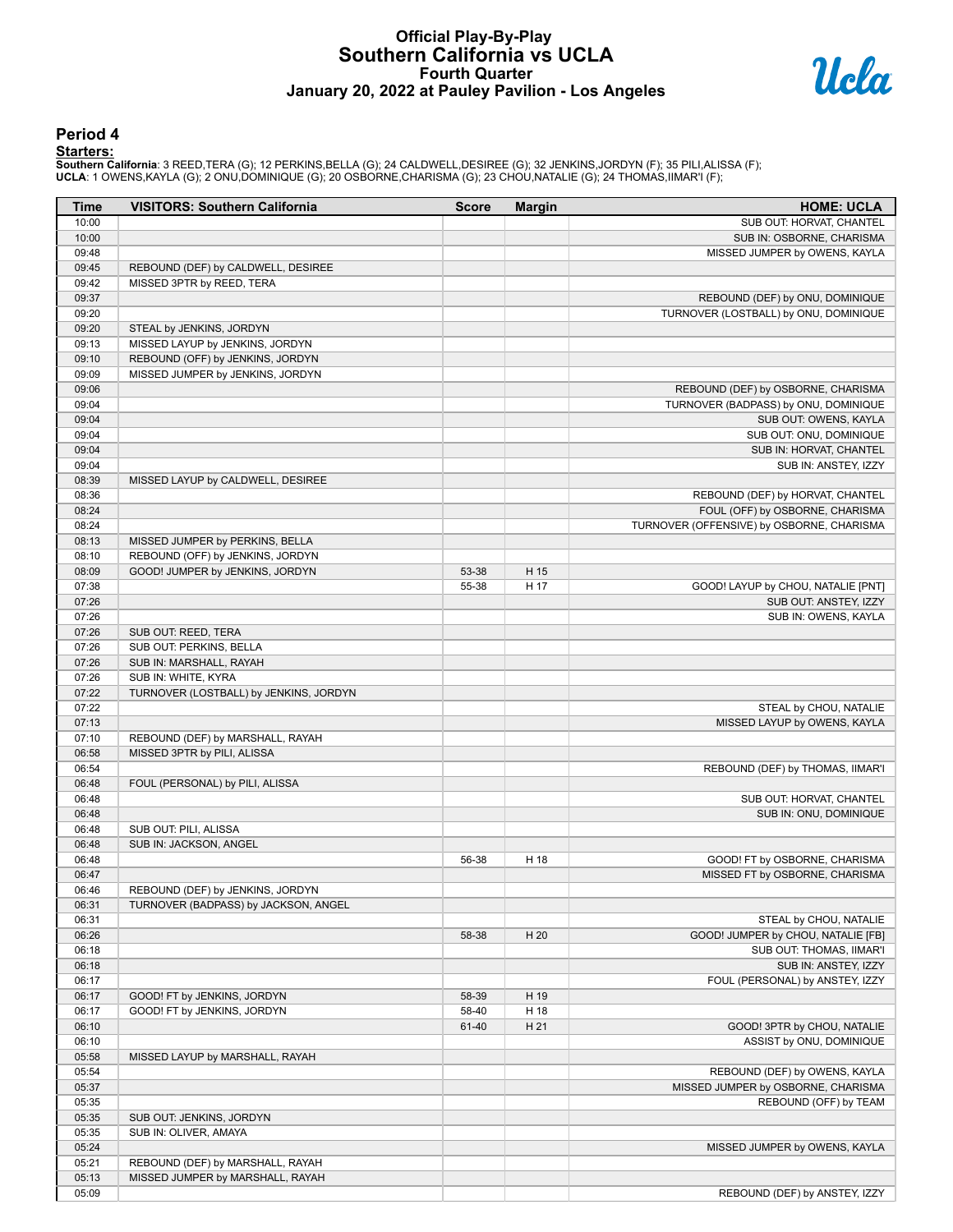| <b>Time</b> | <b>VISITORS: Southern California</b>    | <b>Score</b> | <b>Margin</b> | <b>HOME: UCLA</b>                  |
|-------------|-----------------------------------------|--------------|---------------|------------------------------------|
| 04:54       |                                         | 64-40        | H 24          | GOOD! 3PTR by CHOU, NATALIE        |
| 04:54       |                                         |              |               | ASSIST by OWENS, KAYLA             |
| 04:35       | MISSED 3PTR by CALDWELL, DESIREE        |              |               |                                    |
| 04:32       |                                         |              |               | REBOUND (DEF) by OWENS, KAYLA      |
| 04:02       |                                         |              |               | MISSED JUMPER by OWENS, KAYLA      |
| 04:00       | REBOUND (DEF) by TEAM                   |              |               |                                    |
| 04:00       |                                         |              |               | FOUL (PERSONAL) by ANSTEY, IZZY    |
| 04:00       |                                         |              |               |                                    |
| 04:00       |                                         |              |               | SUB OUT: ANSTEY, IZZY              |
| 04:00       |                                         |              |               | SUB IN: THOMAS, IIMAR'I            |
| 04:00       | SUB OUT: CALDWELL, DESIREE              |              |               |                                    |
| 04:00       | SUB IN: MIURA, ALYSON                   |              |               |                                    |
| 03:57       | TURNOVER (BADPASS) by OLIVER, AMAYA     |              |               |                                    |
| 03:57       |                                         |              |               | STEAL by CHOU, NATALIE             |
| 03:50       |                                         |              |               | MISSED JUMPER by ONU, DOMINIQUE    |
| 03:44       | REBOUND (DEF) by JACKSON, ANGEL         |              |               |                                    |
| 03:42       | SUB OUT: MARSHALL, RAYAH                |              |               |                                    |
| 03:42       | SUB IN: AKUNWAFO, CLARICE               |              |               |                                    |
| 03:18       | MISSED JUMPER by AKUNWAFO, CLARICE      |              |               |                                    |
| 03:14       |                                         |              |               | REBOUND (DEF) by CHOU, NATALIE     |
| 02:55       |                                         |              |               | MISSED 3PTR by CHOU, NATALIE       |
| 02:54       | REBOUND (DEF) by TEAM                   |              |               |                                    |
| 02:38       | TURNOVER (BADPASS) by OLIVER, AMAYA     |              |               |                                    |
| 02:38       |                                         |              |               | STEAL by OSBORNE, CHARISMA         |
| 02:21       |                                         |              |               | MISSED JUMPER by OWENS, KAYLA      |
| 02:17       |                                         |              |               | REBOUND (OFF) by TEAM              |
| 02:07       |                                         | 66-40        | H 26          | GOOD! JUMPER by OSBORNE, CHARISMA  |
| 01:43       | MISSED 3PTR by OLIVER, AMAYA            |              |               |                                    |
| 01:43       | REBOUND (OFF) by TEAM                   |              |               |                                    |
| 01:43       |                                         |              |               | FOUL (PERSONAL) by CHOU, NATALIE   |
| 01:43       |                                         |              |               | <b>TIMEOUT TEAM</b>                |
| 01:36       | MISSED JUMPER by MIURA, ALYSON          |              |               |                                    |
| 01:32       | REBOUND (OFF) by JACKSON, ANGEL         |              |               |                                    |
| 01:32       | MISSED JUMPER by JACKSON, ANGEL         |              |               |                                    |
| 01:32       | REBOUND (OFF) by TEAM                   |              |               |                                    |
| 01:32       |                                         |              |               | FOUL (PERSONAL) by OWENS, KAYLA    |
| 01:32       | MISSED FT by JACKSON, ANGEL             |              |               |                                    |
| 01:32       | REBOUND (OFF) by TEAM                   |              |               |                                    |
| 01:32       | GOOD! FT by JACKSON, ANGEL              | 66-41        | H 25          |                                    |
| 01:06       |                                         |              |               | MISSED JUMPER by OSBORNE, CHARISMA |
| 01:03       | REBOUND (DEF) by AKUNWAFO, CLARICE      |              |               |                                    |
| 00:49       | MISSED 3PTR by OLIVER, AMAYA            |              |               |                                    |
| 00:46       |                                         |              |               | REBOUND (DEF) by OSBORNE, CHARISMA |
| 00:33       |                                         |              |               | MISSED 3PTR by OWENS, KAYLA        |
| 00:31       | REBOUND (DEF) by TEAM                   |              |               |                                    |
| 00:21       | GOOD! JUMPER by AKUNWAFO, CLARICE [PNT] | 66-43        | H 23          |                                    |
| 00:21       | ASSIST by JACKSON, ANGEL                |              |               |                                    |

# **Southern California 43, UCLA 66**

| <b>Points (This Period)</b> | <b>USC</b>    | UCL           |
|-----------------------------|---------------|---------------|
| In the Paint                |               |               |
| Off Turns                   |               |               |
| 2nd Chance                  |               |               |
| <b>Fast Break</b>           |               |               |
| Bench                       |               |               |
| Per Poss                    | 0.368<br>4/19 | 0.765<br>6/17 |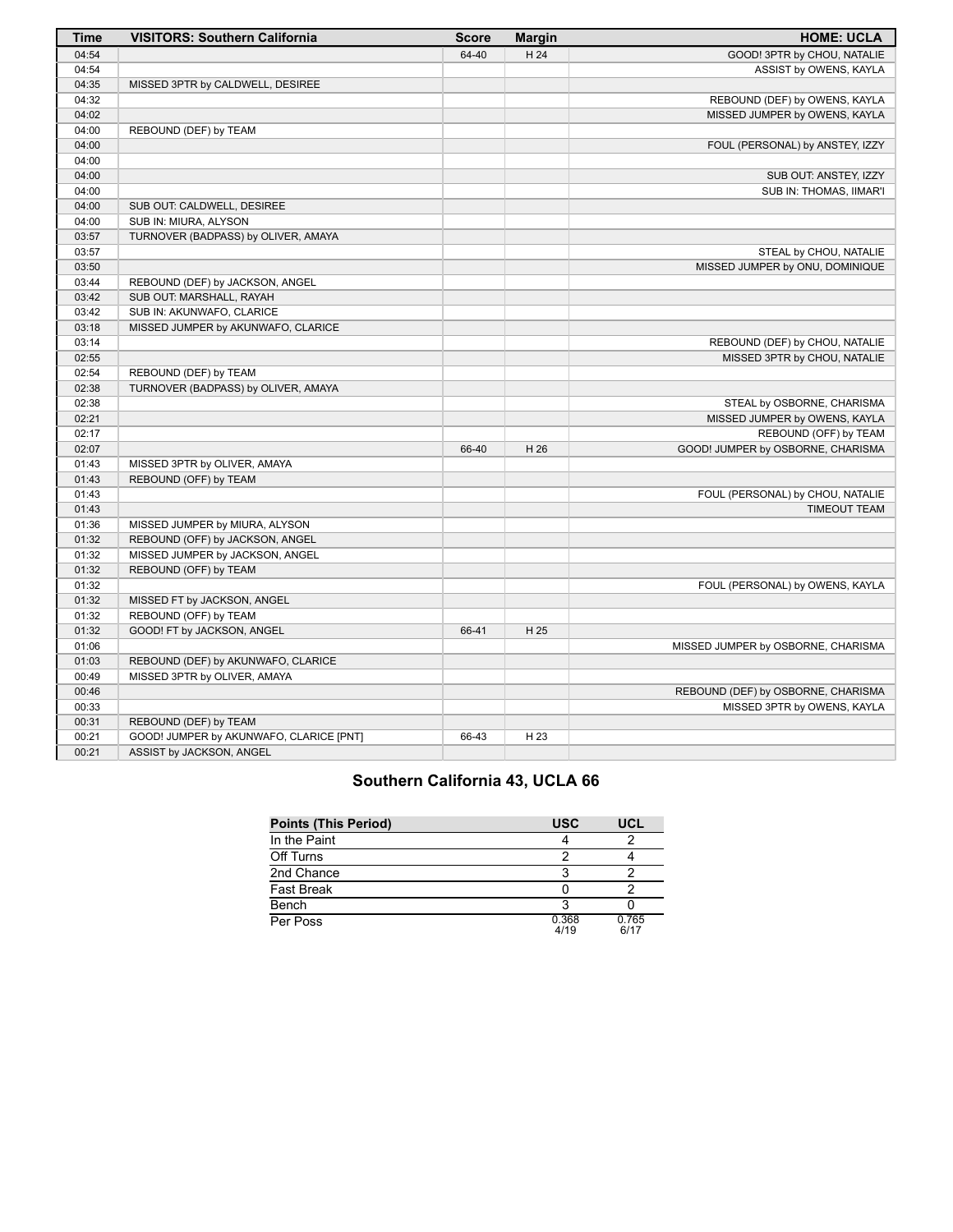### **Official Scoring/Possession Reference Chart Southern California vs UCLA Period 1 January 20, 2022 at Pauley Pavilion - Los Angeles**



**Period 1**

<mark>Starters :</mark><br>Southern California: 3 REED,TERA (G); 12 PERKINS,BELLA (G); 24 CALDWELL,DESIREE (G); 32 JENKINS,JORDYN (F); 35 PILI,ALISSA (F);<br>UCLA: 1 OWENS,KAYLA (G); 2 ONU,DOMINIQUE (G); 20 OSBORNE,CHARISMA (G); 23 CHOU,NA

| <b>Time</b> | <b>VISITORS: Southern California</b> | <b>Score</b> | <b>Margin</b>  | <b>HOME: UCLA</b>                     |
|-------------|--------------------------------------|--------------|----------------|---------------------------------------|
| 09:39       |                                      | $2 - 0$      | H <sub>2</sub> | GOOD! JUMPER by OWENS, KAYLA          |
| 08:32       | GOOD! JUMPER by PILI, ALISSA         | $2 - 2$      | $\mathsf{T}$   |                                       |
| 07:54       |                                      | $4 - 2$      | H <sub>2</sub> | GOOD! JUMPER by OSBORNE, CHARISMA     |
| 07:22       | GOOD! LAYUP by JENKINS, JORDYN [PNT] | $4 - 4$      | т              |                                       |
| 07:22       | GOOD! FT by JENKINS, JORDYN          | $4 - 5$      | V <sub>1</sub> |                                       |
| 07:06       |                                      | $5-5$        | т              | GOOD! FT by THOMAS, IIMAR'I           |
| 06:36       |                                      | $7-5$        | H <sub>2</sub> | GOOD! JUMPER by THOMAS, IIMAR'I       |
| 06:29       | GOOD! LAYUP by JENKINS, JORDYN [PNT] | $7 - 7$      | т              |                                       |
| 05:05       |                                      | $9 - 7$      | H <sub>2</sub> | GOOD! JUMPER by THOMAS, IIMAR'I [PNT] |
| 04:49       | GOOD! LAYUP by REED, TERA [PNT]      | $9-9$        | т              |                                       |
| 04:30       |                                      | $11 - 9$     | H <sub>2</sub> | GOOD! JUMPER by THOMAS, IIMAR'I [PNT] |
| 03:47       |                                      | $13-9$       | H <sub>4</sub> | GOOD! JUMPER by ONU, DOMINIQUE [PNT]  |
| 02:42       |                                      | $16-9$       | H 7            | GOOD! 3PTR by OSBORNE, CHARISMA       |
| 02:21       | GOOD! LAYUP by JENKINS, JORDYN [PNT] | $16 - 11$    | H <sub>5</sub> |                                       |
| 01:49       |                                      | $18 - 11$    | H <sub>7</sub> | GOOD! LAYUP by THOMAS, IIMAR'I [PNT]  |
| 00:50       | GOOD! JUMPER by PILI, ALISSA         | $18-13$      | H <sub>5</sub> |                                       |
| 00:00       |                                      | $20-13$      | H <sub>7</sub> | GOOD! JUMPER by HORVAT, CHANTEL       |

**Southern California 13, UCLA 20**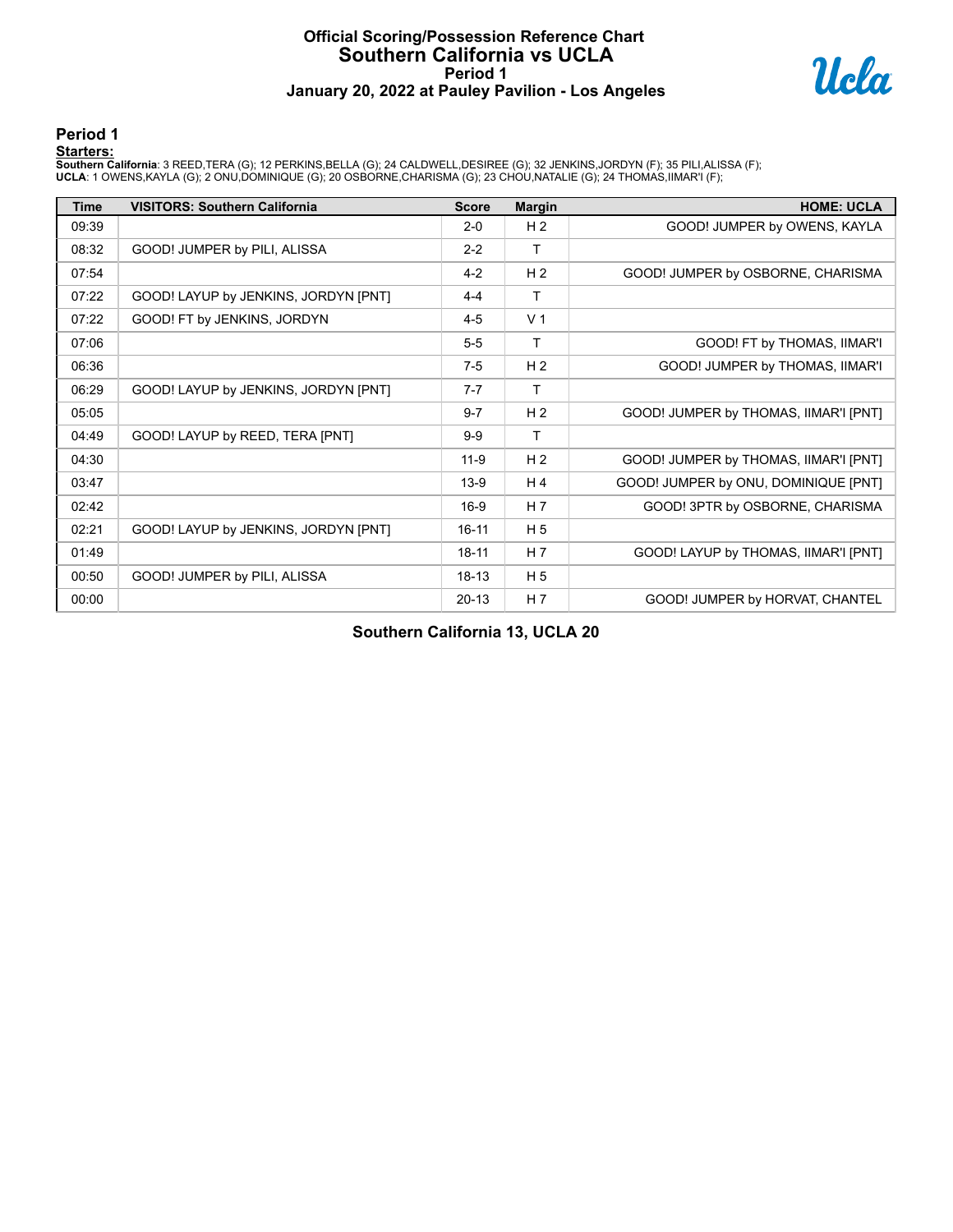### **Official Scoring/Possession Reference Chart Southern California vs UCLA Period 2 January 20, 2022 at Pauley Pavilion - Los Angeles**



#### **Period 2**

#### **Starters:**

**Southern California**: 3 REED,TERA (G); 12 PERKINS,BELLA (G); 24 CALDWELL,DESIREE (G); 32 JENKINS,JORDYN (F); 35 PILI,ALISSA (F);<br>**UCLA**: 1 OWENS,KAYLA (G); 2 ONU,DOMINIQUE (G); 20 OSBORNE,CHARISMA (G); 23 CHOU,NATALIE (G)

| Time  | <b>VISITORS: Southern California</b>   | <b>Score</b> | <b>Margin</b>  | <b>HOME: UCLA</b>                     |
|-------|----------------------------------------|--------------|----------------|---------------------------------------|
| 09:36 |                                        | $22 - 13$    | H 9            | GOOD! LAYUP by ONU, DOMINIQUE [FB]    |
| 09:24 | GOOD! FT by PILI, ALISSA               | $22 - 14$    | H 8            |                                       |
| 09:24 | GOOD! FT by PILI, ALISSA               | $22 - 15$    | H 7            |                                       |
| 08:57 | GOOD! LAYUP by JENKINS, JORDYN [PNT]   | $22 - 17$    | H <sub>5</sub> |                                       |
| 07:10 |                                        | $24 - 17$    | H <sub>7</sub> | GOOD! JUMPER by ANSTEY, IZZY [PNT]    |
| 06:37 |                                        | $26-17$      | H 9            | GOOD! LAYUP by THOMAS, IIMAR'I [PNT]  |
| 05:29 |                                        | $28-17$      | H 11           | GOOD! JUMPER by THOMAS, IIMAR'I [PNT] |
| 05:16 | GOOD! 3PTR by CALDWELL, DESIREE        | 28-20        | H 8            |                                       |
| 05:07 |                                        | $31 - 20$    | H 11           | GOOD! 3PTR by ONU, DOMINIQUE          |
| 04:46 |                                        | $33 - 20$    | H 13           | GOOD! LAYUP by THOMAS, IIMAR'I [PNT]  |
| 04:22 | GOOD! LAYUP by CALDWELL, DESIREE [PNT] | $33 - 22$    | H 11           |                                       |
| 03:12 |                                        | $34 - 22$    | H 12           | GOOD! FT by HORVAT, CHANTEL [FB]      |
| 03:12 |                                        | $35 - 22$    | H 13           | GOOD! FT by HORVAT, CHANTEL [FB]      |
| 02:20 |                                        | $37-22$      | H 15           | GOOD! JUMPER by OWENS, KAYLA          |
| 02:03 | GOOD! LAYUP by JENKINS, JORDYN         | $37 - 24$    | H 13           |                                       |

**Southern California 24, UCLA 37**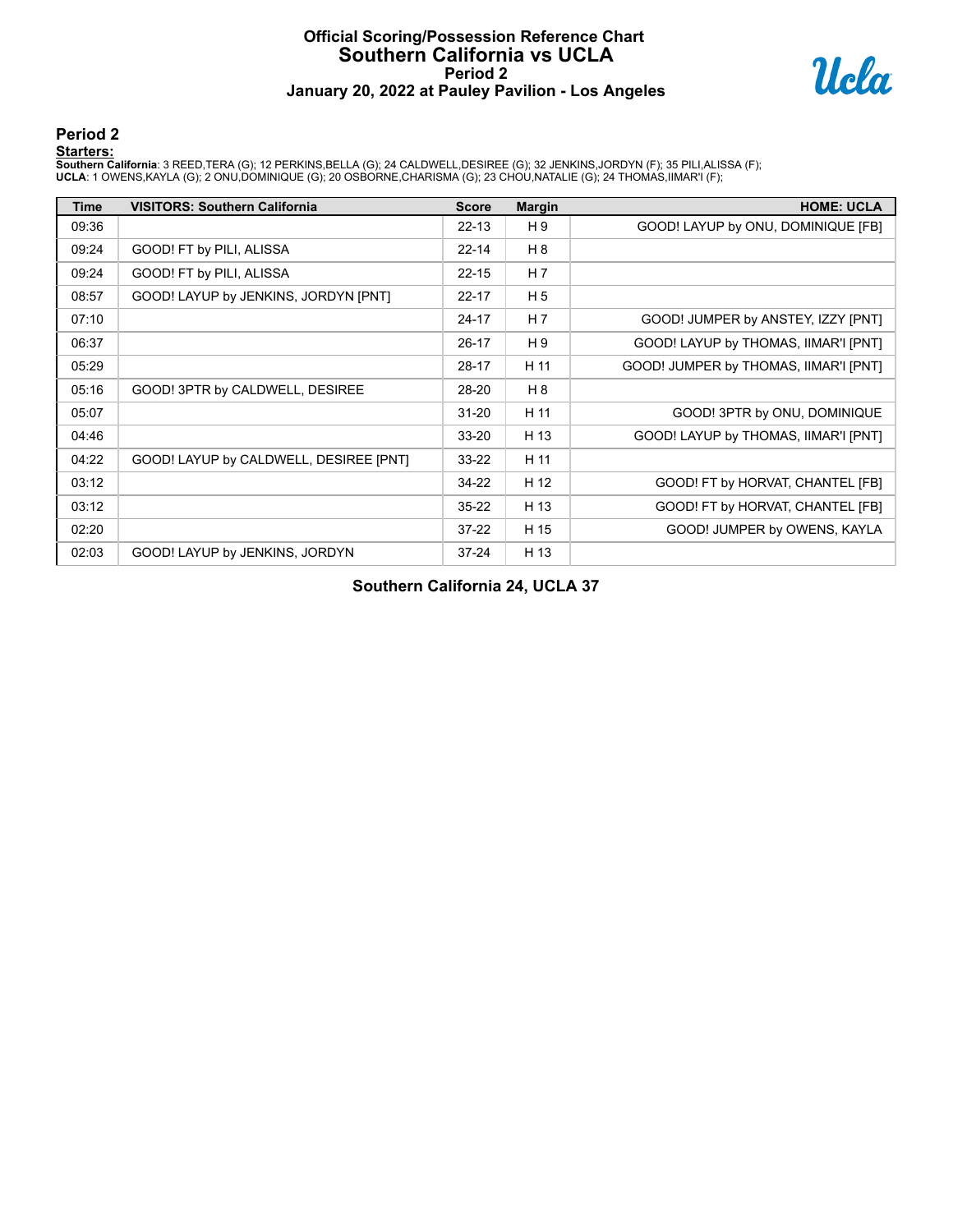### **Official Scoring/Possession Reference Chart Southern California vs UCLA Period 3 January 20, 2022 at Pauley Pavilion - Los Angeles**



**Period 3**

<mark>Starters :</mark><br>Southern California: 3 REED,TERA (G); 12 PERKINS,BELLA (G); 24 CALDWELL,DESIREE (G); 32 JENKINS,JORDYN (F); 35 PILI,ALISSA (F);<br>UCLA: 1 OWENS,KAYLA (G); 2 ONU,DOMINIQUE (G); 20 OSBORNE,CHARISMA (G); 23 CHOU,NA

| Time  | <b>VISITORS: Southern California</b>  | <b>Score</b> | <b>Margin</b> | <b>HOME: UCLA</b>                     |
|-------|---------------------------------------|--------------|---------------|---------------------------------------|
| 09:41 |                                       | 39-24        | H 15          | GOOD! JUMPER by ONU, DOMINIQUE [PNT]  |
| 09:12 | GOOD! JUMPER by JENKINS, JORDYN [PNT] | 39-26        | H 13          |                                       |
| 08:45 |                                       | 42-26        | H 16          | GOOD! 3PTR by OSBORNE, CHARISMA       |
| 08:22 |                                       | 44-26        | H 18          | GOOD! JUMPER by OWENS, KAYLA          |
| 07:49 | GOOD! FT by REED, TERA [FB]           | 44-27        | H 17          |                                       |
| 07:46 | GOOD! FT by REED, TERA [FB]           | 44-28        | H 16          |                                       |
| 07:19 |                                       | 46-28        | H 18          | GOOD! JUMPER by THOMAS, IIMAR'I [PNT] |
| 06:09 | GOOD! JUMPER by WHITE, KYRA [PNT]     | 46-30        | H 16          |                                       |
| 05:27 | GOOD! 3PTR by MARSHALL, RAYAH         | 46-33        | H 13          |                                       |
| 03:58 |                                       | 49-33        | H 16          | GOOD! 3PTR by THOMAS, IIMAR'I         |
| 03:27 | GOOD! FT by WHITE, KYRA               | 49-34        | H 15          |                                       |
| 02:35 | GOOD! JUMPER by MARSHALL, RAYAH [FB]  | 49-36        | H 13          |                                       |
| 02:18 |                                       | 51-36        | H 15          | GOOD! JUMPER by HORVAT, CHANTEL [PNT] |
| 01:25 |                                       | 53-36        | H 17          | GOOD! JUMPER by HORVAT, CHANTEL [PNT] |

**Southern California 36, UCLA 53**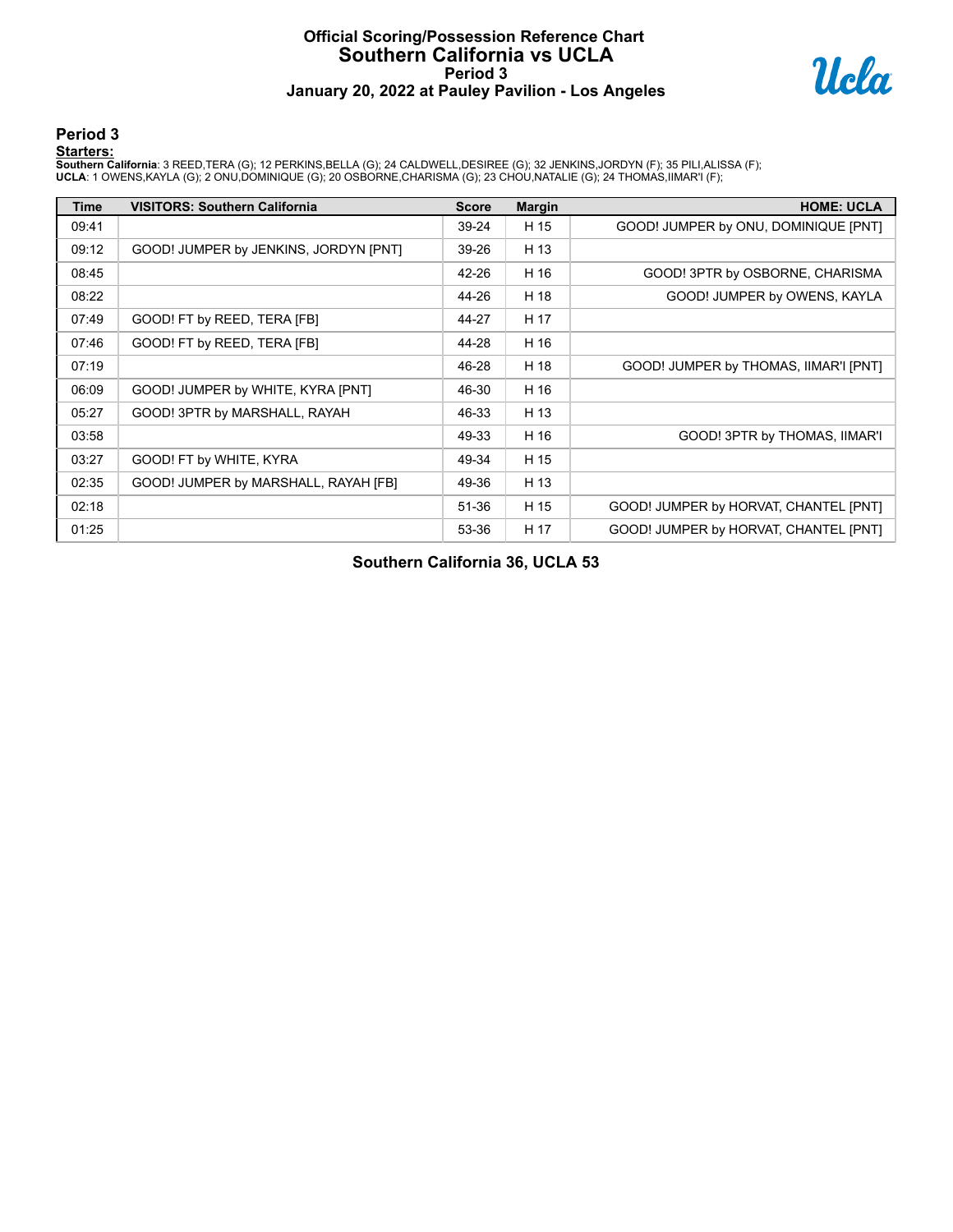### **Official Scoring/Possession Reference Chart Southern California vs UCLA Period 4 January 20, 2022 at Pauley Pavilion - Los Angeles**



**Period 4**

<mark>Starters :</mark><br>Southern California: 3 REED,TERA (G); 12 PERKINS,BELLA (G); 24 CALDWELL,DESIREE (G); 32 JENKINS,JORDYN (F); 35 PILI,ALISSA (F);<br>UCLA: 1 OWENS,KAYLA (G); 2 ONU,DOMINIQUE (G); 20 OSBORNE,CHARISMA (G); 23 CHOU,NA

| <b>Time</b> | <b>VISITORS: Southern California</b>    | <b>Score</b> | <b>Margin</b> | <b>HOME: UCLA</b>                  |
|-------------|-----------------------------------------|--------------|---------------|------------------------------------|
| 08:09       | GOOD! JUMPER by JENKINS, JORDYN         | 53-38        | H 15          |                                    |
| 07:38       |                                         | 55-38        | H 17          | GOOD! LAYUP by CHOU, NATALIE [PNT] |
| 06:48       |                                         | 56-38        | H 18          | GOOD! FT by OSBORNE, CHARISMA      |
| 06:26       |                                         | 58-38        | H 20          | GOOD! JUMPER by CHOU, NATALIE [FB] |
| 06:17       | GOOD! FT by JENKINS, JORDYN             | 58-39        | H 19          |                                    |
| 06:17       | GOOD! FT by JENKINS, JORDYN             | 58-40        | H 18          |                                    |
| 06:10       |                                         | 61-40        | H 21          | GOOD! 3PTR by CHOU, NATALIE        |
| 04:54       |                                         | 64-40        | H 24          | GOOD! 3PTR by CHOU, NATALIE        |
| 02:07       |                                         | 66-40        | H 26          | GOOD! JUMPER by OSBORNE, CHARISMA  |
| 01:32       | GOOD! FT by JACKSON, ANGEL              | 66-41        | H 25          |                                    |
| 00:21       | GOOD! JUMPER by AKUNWAFO, CLARICE [PNT] | 66-43        | H 23          |                                    |

**Southern California 43, UCLA 66**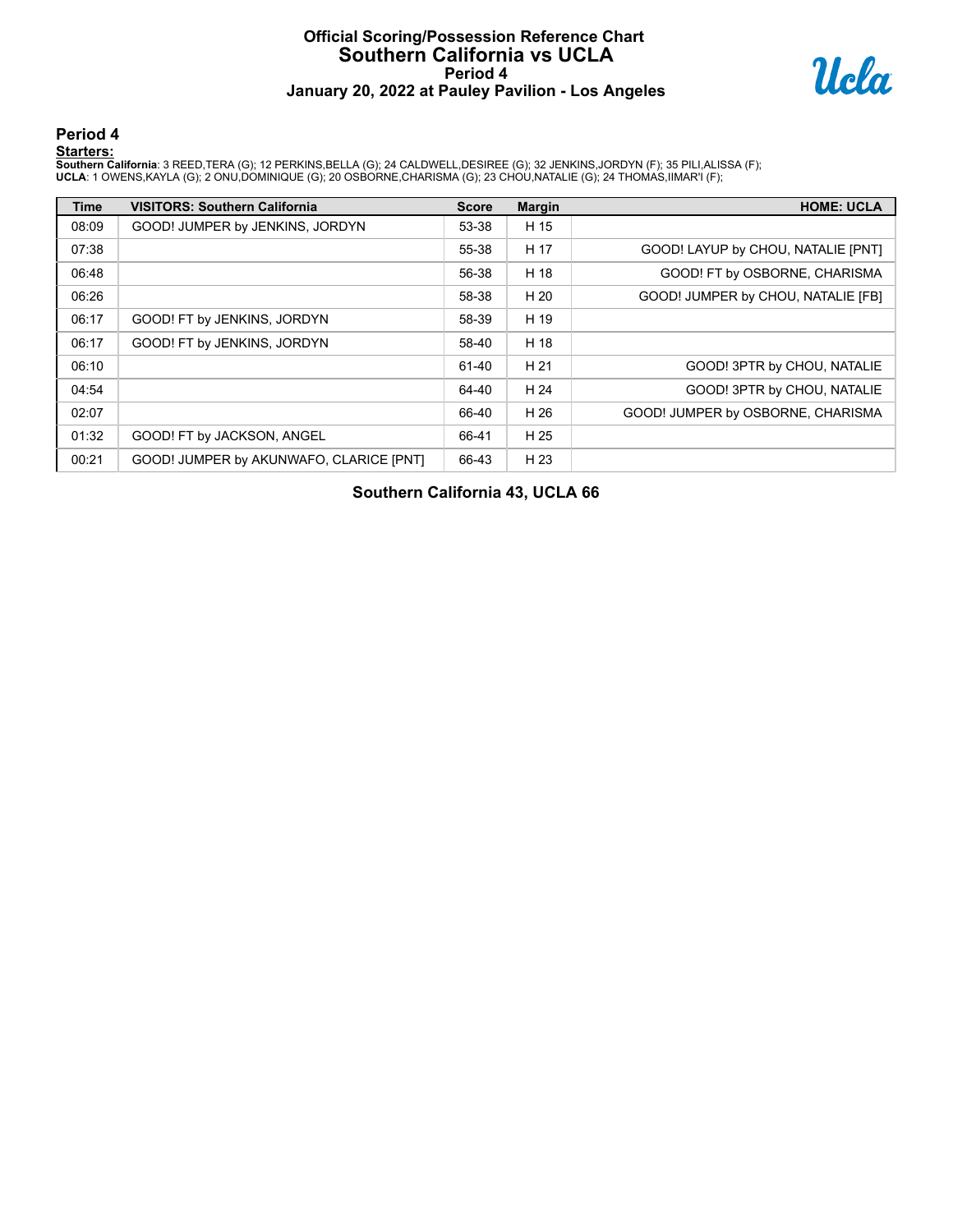#### **Official Substitutions Log Southern California vs UCLA Period 1 January 20, 2022 at Pauley Pavilion - Los Angeles**



| <b>VISITORS: Southern California</b> | <b>Time</b> | <b>Score</b> | <b>HOME: UCLA</b>        |
|--------------------------------------|-------------|--------------|--------------------------|
| 3 REED, TERA                         |             |              | 1 OWENS, KAYLA           |
| 12 PERKINS, BELLA                    |             |              | 2 ONU, DOMINIQUE         |
| 24 CALDWELL, DESIREE                 |             |              | 20 OSBORNE, CHARISMA     |
| 32 JENKINS, JORDYN                   |             |              | 23 CHOU, NATALIE         |
| 35 PILI, ALISSA                      |             |              | 24 THOMAS, IIMAR'I       |
|                                      | 07:56       | $2 - 2$      | SUB OUT: OWENS, KAYLA    |
|                                      | 07:56       |              | SUB IN: ANSTEY, IZZY     |
|                                      | 07:22       | $4 - 4$      | SUB OUT: CHOU, NATALIE   |
|                                      | 07:22       |              | SUB IN: HORVAT, CHANTEL  |
| SUB OUT: 12 PERKINS, BELLA           | 07:06       | $5-5$        |                          |
| SUB IN: 13 MARSHALL, RAYAH           | 07:06       |              |                          |
|                                      | 05:52       | $7 - 7$      | SUB OUT: ONU, DOMINIQUE  |
|                                      | 05:52       |              | SUB OUT: ANSTEY, IZZY    |
|                                      | 05:52       |              | SUB IN: OWENS, KAYLA     |
|                                      | 05:52       |              | SUB IN: CHOU, NATALIE    |
| SUB OUT: 35 PILI, ALISSA             | 05:52       |              |                          |
| SUB IN: 15 JACKSON, ANGEL            | 05:52       |              |                          |
| SUB OUT: 32 JENKINS, JORDYN          | 05:27       | $7 - 7$      |                          |
| SUB IN: 25 MIURA, ALYSON             | 05:27       |              |                          |
|                                      | 04:36       | $9-9$        | SUB OUT: HORVAT, CHANTEL |
|                                      | 04:36       |              | SUB IN: ONU, DOMINIQUE   |
| SUB OUT: 15 JACKSON, ANGEL           | 03:23       | $9 - 13$     |                          |
| SUB IN: 32 JENKINS, JORDYN           | 03:23       |              |                          |
|                                      | 03:12       | $9 - 13$     | SUB OUT: OWENS, KAYLA    |
|                                      | 03:12       |              | SUB IN: ANSTEY, IZZY     |
|                                      | 01:33       | $11 - 18$    | SUB OUT: THOMAS, IIMAR'I |
|                                      | 01:33       |              | SUB IN: OWENS, KAYLA     |
| SUB OUT: 24 CALDWELL, DESIREE        | 01:33       |              |                          |
| SUB IN: 22 WHITE, KYRA               | 01:33       |              |                          |
| SUB OUT: 13 MARSHALL, RAYAH          | 01:00       | $11 - 18$    |                          |
| SUB IN: 35 PILI, ALISSA              | 01:00       |              |                          |
|                                      | 00:25       | $13 - 18$    | SUB OUT: CHOU, NATALIE   |
|                                      | 00:25       |              | SUB IN: HORVAT, CHANTEL  |

**Southern California 13, UCLA 20**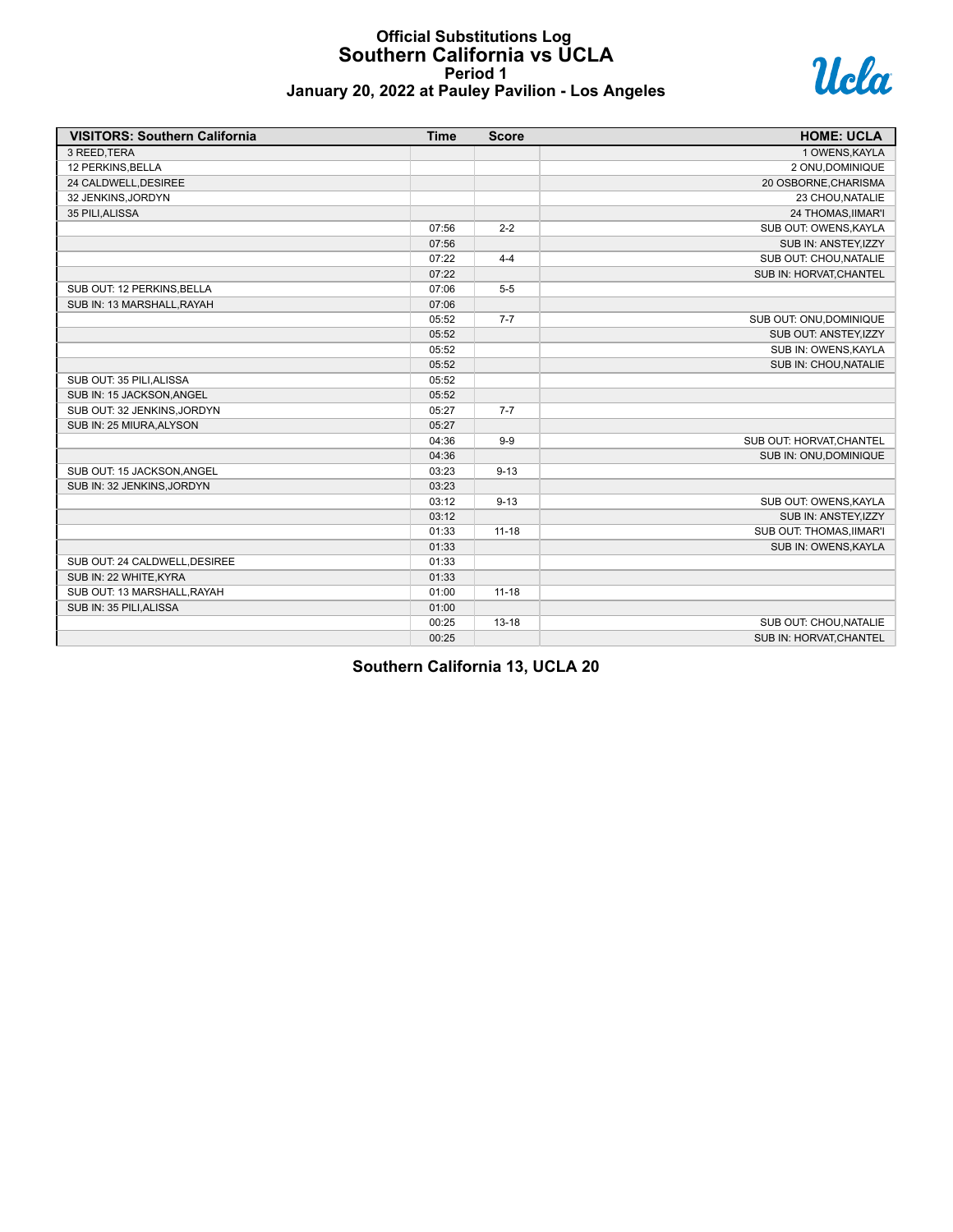#### **Official Substitutions Log Southern California vs UCLA Period 2 January 20, 2022 at Pauley Pavilion - Los Angeles**



| 3 REED.TERA<br>1 OWENS, KAYLA<br>12 PERKINS, BELLA<br>2 ONU, DOMINIQUE<br>24 CALDWELL, DESIREE<br>20 OSBORNE, CHARISMA<br>32 JENKINS, JORDYN<br>23 CHOU, NATALIE<br>35 PILI.ALISSA<br>24 THOMAS, IIMAR'I<br>10:00<br>SUB OUT: ANSTEY, IZZY<br>$\overline{\phantom{a}}$<br>10:00<br>SUB IN: THOMAS, IIMAR'I<br>09:24<br>13-22<br>SUB OUT: ONU, DOMINIQUE<br>09:24<br>SUB IN: CHOU, NATALIE<br>SUB OUT: 25 MIURA, ALYSON<br>09:24<br>SUB IN: 24 CALDWELL, DESIREE<br>09:24<br>08:38<br>$17 - 22$<br>SUB OUT: OWENS, KAYLA<br>08:38<br>SUB IN: ANSTEY, IZZY<br>SUB OUT: 35 PILI, ALISSA<br>08:38<br>SUB IN: 34 AKUNWAFO, CLARICE<br>08:38<br>17-26<br>06:34<br>SUB OUT: HORVAT, CHANTEL<br>06:34<br>SUB IN: ONU, DOMINIQUE<br>SUB OUT: 3 REED.TERA<br>06:34<br>06:34<br>SUB OUT: 32 JENKINS, JORDYN<br>SUB OUT: 34 AKUNWAFO, CLARICE<br>06:34<br>SUB IN: 12 PERKINS, BELLA<br>06:34<br>SUB IN: 13 MARSHALL, RAYAH<br>06:34<br>SUB IN: 15 JACKSON, ANGEL<br>06:34<br>22-33<br>03:56<br>SUB OUT: ANSTEY, IZZY<br>03:56<br>SUB IN: OWENS, KAYLA<br>SUB OUT: 13 MARSHALL, RAYAH<br>03:56<br>03:56<br>SUB OUT: 15 JACKSON, ANGEL<br>SUB OUT: 22 WHITE, KYRA<br>03:56<br>SUB IN: 3 REED, TERA<br>03:56<br>SUB IN: 32 JENKINS, JORDYN<br>03:56<br>SUB IN: 35 PILI.ALISSA<br>03:56<br>03:56<br>SUB OUT: OSBORNE, CHARISMA<br>03:56<br>SUB IN: HORVAT, CHANTEL<br>03:13<br>22-33<br>SUB OUT: ONU, DOMINIQUE<br>03:13<br>SUB IN: OSBORNE, CHARISMA<br>SUB OUT: 12 PERKINS, BELLA<br>03:12<br>22-33<br>SUB IN: 25 MIURA, ALYSON<br>03:12<br>01:39<br>24-37<br>SUB OUT: HORVAT, CHANTEL<br>01:39<br>SUB IN: ONU, DOMINIQUE<br>SUB OUT: 24 CALDWELL, DESIREE<br>24-37<br>01:10<br>SUB OUT: 35 PILI, ALISSA<br>01:10<br>SUB IN: 13 MARSHALL, RAYAH<br>01:10<br>SUB IN: 22 WHITE, KYRA<br>01:10<br>SUB OUT: 13 MARSHALL.RAYAH<br>00:31<br>24-37 | <b>VISITORS: Southern California</b> | <b>Time</b> | <b>Score</b> | <b>HOME: UCLA</b> |
|-------------------------------------------------------------------------------------------------------------------------------------------------------------------------------------------------------------------------------------------------------------------------------------------------------------------------------------------------------------------------------------------------------------------------------------------------------------------------------------------------------------------------------------------------------------------------------------------------------------------------------------------------------------------------------------------------------------------------------------------------------------------------------------------------------------------------------------------------------------------------------------------------------------------------------------------------------------------------------------------------------------------------------------------------------------------------------------------------------------------------------------------------------------------------------------------------------------------------------------------------------------------------------------------------------------------------------------------------------------------------------------------------------------------------------------------------------------------------------------------------------------------------------------------------------------------------------------------------------------------------------------------------------------------------------------------------------------------------------------------------------------------------------------------------------------------------------|--------------------------------------|-------------|--------------|-------------------|
|                                                                                                                                                                                                                                                                                                                                                                                                                                                                                                                                                                                                                                                                                                                                                                                                                                                                                                                                                                                                                                                                                                                                                                                                                                                                                                                                                                                                                                                                                                                                                                                                                                                                                                                                                                                                                               |                                      |             |              |                   |
|                                                                                                                                                                                                                                                                                                                                                                                                                                                                                                                                                                                                                                                                                                                                                                                                                                                                                                                                                                                                                                                                                                                                                                                                                                                                                                                                                                                                                                                                                                                                                                                                                                                                                                                                                                                                                               |                                      |             |              |                   |
|                                                                                                                                                                                                                                                                                                                                                                                                                                                                                                                                                                                                                                                                                                                                                                                                                                                                                                                                                                                                                                                                                                                                                                                                                                                                                                                                                                                                                                                                                                                                                                                                                                                                                                                                                                                                                               |                                      |             |              |                   |
|                                                                                                                                                                                                                                                                                                                                                                                                                                                                                                                                                                                                                                                                                                                                                                                                                                                                                                                                                                                                                                                                                                                                                                                                                                                                                                                                                                                                                                                                                                                                                                                                                                                                                                                                                                                                                               |                                      |             |              |                   |
|                                                                                                                                                                                                                                                                                                                                                                                                                                                                                                                                                                                                                                                                                                                                                                                                                                                                                                                                                                                                                                                                                                                                                                                                                                                                                                                                                                                                                                                                                                                                                                                                                                                                                                                                                                                                                               |                                      |             |              |                   |
|                                                                                                                                                                                                                                                                                                                                                                                                                                                                                                                                                                                                                                                                                                                                                                                                                                                                                                                                                                                                                                                                                                                                                                                                                                                                                                                                                                                                                                                                                                                                                                                                                                                                                                                                                                                                                               |                                      |             |              |                   |
|                                                                                                                                                                                                                                                                                                                                                                                                                                                                                                                                                                                                                                                                                                                                                                                                                                                                                                                                                                                                                                                                                                                                                                                                                                                                                                                                                                                                                                                                                                                                                                                                                                                                                                                                                                                                                               |                                      |             |              |                   |
|                                                                                                                                                                                                                                                                                                                                                                                                                                                                                                                                                                                                                                                                                                                                                                                                                                                                                                                                                                                                                                                                                                                                                                                                                                                                                                                                                                                                                                                                                                                                                                                                                                                                                                                                                                                                                               |                                      |             |              |                   |
|                                                                                                                                                                                                                                                                                                                                                                                                                                                                                                                                                                                                                                                                                                                                                                                                                                                                                                                                                                                                                                                                                                                                                                                                                                                                                                                                                                                                                                                                                                                                                                                                                                                                                                                                                                                                                               |                                      |             |              |                   |
|                                                                                                                                                                                                                                                                                                                                                                                                                                                                                                                                                                                                                                                                                                                                                                                                                                                                                                                                                                                                                                                                                                                                                                                                                                                                                                                                                                                                                                                                                                                                                                                                                                                                                                                                                                                                                               |                                      |             |              |                   |
|                                                                                                                                                                                                                                                                                                                                                                                                                                                                                                                                                                                                                                                                                                                                                                                                                                                                                                                                                                                                                                                                                                                                                                                                                                                                                                                                                                                                                                                                                                                                                                                                                                                                                                                                                                                                                               |                                      |             |              |                   |
|                                                                                                                                                                                                                                                                                                                                                                                                                                                                                                                                                                                                                                                                                                                                                                                                                                                                                                                                                                                                                                                                                                                                                                                                                                                                                                                                                                                                                                                                                                                                                                                                                                                                                                                                                                                                                               |                                      |             |              |                   |
|                                                                                                                                                                                                                                                                                                                                                                                                                                                                                                                                                                                                                                                                                                                                                                                                                                                                                                                                                                                                                                                                                                                                                                                                                                                                                                                                                                                                                                                                                                                                                                                                                                                                                                                                                                                                                               |                                      |             |              |                   |
|                                                                                                                                                                                                                                                                                                                                                                                                                                                                                                                                                                                                                                                                                                                                                                                                                                                                                                                                                                                                                                                                                                                                                                                                                                                                                                                                                                                                                                                                                                                                                                                                                                                                                                                                                                                                                               |                                      |             |              |                   |
|                                                                                                                                                                                                                                                                                                                                                                                                                                                                                                                                                                                                                                                                                                                                                                                                                                                                                                                                                                                                                                                                                                                                                                                                                                                                                                                                                                                                                                                                                                                                                                                                                                                                                                                                                                                                                               |                                      |             |              |                   |
|                                                                                                                                                                                                                                                                                                                                                                                                                                                                                                                                                                                                                                                                                                                                                                                                                                                                                                                                                                                                                                                                                                                                                                                                                                                                                                                                                                                                                                                                                                                                                                                                                                                                                                                                                                                                                               |                                      |             |              |                   |
|                                                                                                                                                                                                                                                                                                                                                                                                                                                                                                                                                                                                                                                                                                                                                                                                                                                                                                                                                                                                                                                                                                                                                                                                                                                                                                                                                                                                                                                                                                                                                                                                                                                                                                                                                                                                                               |                                      |             |              |                   |
|                                                                                                                                                                                                                                                                                                                                                                                                                                                                                                                                                                                                                                                                                                                                                                                                                                                                                                                                                                                                                                                                                                                                                                                                                                                                                                                                                                                                                                                                                                                                                                                                                                                                                                                                                                                                                               |                                      |             |              |                   |
|                                                                                                                                                                                                                                                                                                                                                                                                                                                                                                                                                                                                                                                                                                                                                                                                                                                                                                                                                                                                                                                                                                                                                                                                                                                                                                                                                                                                                                                                                                                                                                                                                                                                                                                                                                                                                               |                                      |             |              |                   |
|                                                                                                                                                                                                                                                                                                                                                                                                                                                                                                                                                                                                                                                                                                                                                                                                                                                                                                                                                                                                                                                                                                                                                                                                                                                                                                                                                                                                                                                                                                                                                                                                                                                                                                                                                                                                                               |                                      |             |              |                   |
|                                                                                                                                                                                                                                                                                                                                                                                                                                                                                                                                                                                                                                                                                                                                                                                                                                                                                                                                                                                                                                                                                                                                                                                                                                                                                                                                                                                                                                                                                                                                                                                                                                                                                                                                                                                                                               |                                      |             |              |                   |
|                                                                                                                                                                                                                                                                                                                                                                                                                                                                                                                                                                                                                                                                                                                                                                                                                                                                                                                                                                                                                                                                                                                                                                                                                                                                                                                                                                                                                                                                                                                                                                                                                                                                                                                                                                                                                               |                                      |             |              |                   |
|                                                                                                                                                                                                                                                                                                                                                                                                                                                                                                                                                                                                                                                                                                                                                                                                                                                                                                                                                                                                                                                                                                                                                                                                                                                                                                                                                                                                                                                                                                                                                                                                                                                                                                                                                                                                                               |                                      |             |              |                   |
|                                                                                                                                                                                                                                                                                                                                                                                                                                                                                                                                                                                                                                                                                                                                                                                                                                                                                                                                                                                                                                                                                                                                                                                                                                                                                                                                                                                                                                                                                                                                                                                                                                                                                                                                                                                                                               |                                      |             |              |                   |
|                                                                                                                                                                                                                                                                                                                                                                                                                                                                                                                                                                                                                                                                                                                                                                                                                                                                                                                                                                                                                                                                                                                                                                                                                                                                                                                                                                                                                                                                                                                                                                                                                                                                                                                                                                                                                               |                                      |             |              |                   |
|                                                                                                                                                                                                                                                                                                                                                                                                                                                                                                                                                                                                                                                                                                                                                                                                                                                                                                                                                                                                                                                                                                                                                                                                                                                                                                                                                                                                                                                                                                                                                                                                                                                                                                                                                                                                                               |                                      |             |              |                   |
|                                                                                                                                                                                                                                                                                                                                                                                                                                                                                                                                                                                                                                                                                                                                                                                                                                                                                                                                                                                                                                                                                                                                                                                                                                                                                                                                                                                                                                                                                                                                                                                                                                                                                                                                                                                                                               |                                      |             |              |                   |
|                                                                                                                                                                                                                                                                                                                                                                                                                                                                                                                                                                                                                                                                                                                                                                                                                                                                                                                                                                                                                                                                                                                                                                                                                                                                                                                                                                                                                                                                                                                                                                                                                                                                                                                                                                                                                               |                                      |             |              |                   |
|                                                                                                                                                                                                                                                                                                                                                                                                                                                                                                                                                                                                                                                                                                                                                                                                                                                                                                                                                                                                                                                                                                                                                                                                                                                                                                                                                                                                                                                                                                                                                                                                                                                                                                                                                                                                                               |                                      |             |              |                   |
|                                                                                                                                                                                                                                                                                                                                                                                                                                                                                                                                                                                                                                                                                                                                                                                                                                                                                                                                                                                                                                                                                                                                                                                                                                                                                                                                                                                                                                                                                                                                                                                                                                                                                                                                                                                                                               |                                      |             |              |                   |
|                                                                                                                                                                                                                                                                                                                                                                                                                                                                                                                                                                                                                                                                                                                                                                                                                                                                                                                                                                                                                                                                                                                                                                                                                                                                                                                                                                                                                                                                                                                                                                                                                                                                                                                                                                                                                               |                                      |             |              |                   |
|                                                                                                                                                                                                                                                                                                                                                                                                                                                                                                                                                                                                                                                                                                                                                                                                                                                                                                                                                                                                                                                                                                                                                                                                                                                                                                                                                                                                                                                                                                                                                                                                                                                                                                                                                                                                                               |                                      |             |              |                   |
|                                                                                                                                                                                                                                                                                                                                                                                                                                                                                                                                                                                                                                                                                                                                                                                                                                                                                                                                                                                                                                                                                                                                                                                                                                                                                                                                                                                                                                                                                                                                                                                                                                                                                                                                                                                                                               |                                      |             |              |                   |
|                                                                                                                                                                                                                                                                                                                                                                                                                                                                                                                                                                                                                                                                                                                                                                                                                                                                                                                                                                                                                                                                                                                                                                                                                                                                                                                                                                                                                                                                                                                                                                                                                                                                                                                                                                                                                               |                                      |             |              |                   |
|                                                                                                                                                                                                                                                                                                                                                                                                                                                                                                                                                                                                                                                                                                                                                                                                                                                                                                                                                                                                                                                                                                                                                                                                                                                                                                                                                                                                                                                                                                                                                                                                                                                                                                                                                                                                                               |                                      |             |              |                   |
|                                                                                                                                                                                                                                                                                                                                                                                                                                                                                                                                                                                                                                                                                                                                                                                                                                                                                                                                                                                                                                                                                                                                                                                                                                                                                                                                                                                                                                                                                                                                                                                                                                                                                                                                                                                                                               |                                      |             |              |                   |
|                                                                                                                                                                                                                                                                                                                                                                                                                                                                                                                                                                                                                                                                                                                                                                                                                                                                                                                                                                                                                                                                                                                                                                                                                                                                                                                                                                                                                                                                                                                                                                                                                                                                                                                                                                                                                               |                                      |             |              |                   |
|                                                                                                                                                                                                                                                                                                                                                                                                                                                                                                                                                                                                                                                                                                                                                                                                                                                                                                                                                                                                                                                                                                                                                                                                                                                                                                                                                                                                                                                                                                                                                                                                                                                                                                                                                                                                                               |                                      |             |              |                   |
|                                                                                                                                                                                                                                                                                                                                                                                                                                                                                                                                                                                                                                                                                                                                                                                                                                                                                                                                                                                                                                                                                                                                                                                                                                                                                                                                                                                                                                                                                                                                                                                                                                                                                                                                                                                                                               |                                      |             |              |                   |
|                                                                                                                                                                                                                                                                                                                                                                                                                                                                                                                                                                                                                                                                                                                                                                                                                                                                                                                                                                                                                                                                                                                                                                                                                                                                                                                                                                                                                                                                                                                                                                                                                                                                                                                                                                                                                               |                                      |             |              |                   |
|                                                                                                                                                                                                                                                                                                                                                                                                                                                                                                                                                                                                                                                                                                                                                                                                                                                                                                                                                                                                                                                                                                                                                                                                                                                                                                                                                                                                                                                                                                                                                                                                                                                                                                                                                                                                                               |                                      |             |              |                   |
|                                                                                                                                                                                                                                                                                                                                                                                                                                                                                                                                                                                                                                                                                                                                                                                                                                                                                                                                                                                                                                                                                                                                                                                                                                                                                                                                                                                                                                                                                                                                                                                                                                                                                                                                                                                                                               |                                      |             |              |                   |
|                                                                                                                                                                                                                                                                                                                                                                                                                                                                                                                                                                                                                                                                                                                                                                                                                                                                                                                                                                                                                                                                                                                                                                                                                                                                                                                                                                                                                                                                                                                                                                                                                                                                                                                                                                                                                               |                                      |             |              |                   |
|                                                                                                                                                                                                                                                                                                                                                                                                                                                                                                                                                                                                                                                                                                                                                                                                                                                                                                                                                                                                                                                                                                                                                                                                                                                                                                                                                                                                                                                                                                                                                                                                                                                                                                                                                                                                                               |                                      |             |              |                   |
|                                                                                                                                                                                                                                                                                                                                                                                                                                                                                                                                                                                                                                                                                                                                                                                                                                                                                                                                                                                                                                                                                                                                                                                                                                                                                                                                                                                                                                                                                                                                                                                                                                                                                                                                                                                                                               | SUB IN: 35 PILI, ALISSA              | 00:31       |              |                   |

**Southern California 24, UCLA 37**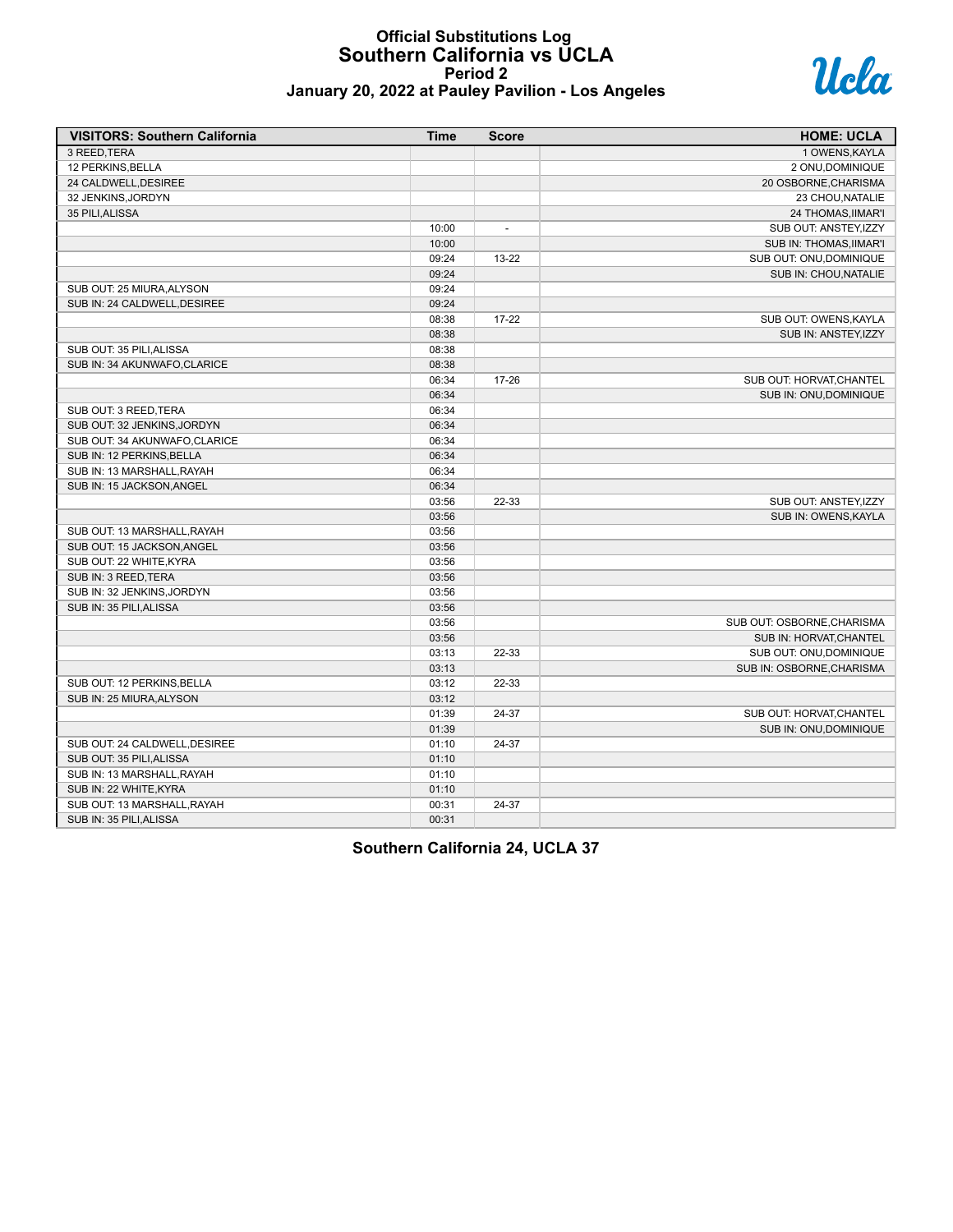#### **Official Substitutions Log Southern California vs UCLA Period 3 January 20, 2022 at Pauley Pavilion - Los Angeles**



|  | January 20, 2022 at Pauley Pavilion - Los Angeles |  |
|--|---------------------------------------------------|--|
|--|---------------------------------------------------|--|

| <b>VISITORS: Southern California</b> | <b>Time</b> | <b>Score</b>   | <b>HOME: UCLA</b>          |
|--------------------------------------|-------------|----------------|----------------------------|
| 3 REED.TERA                          |             |                | 1 OWENS.KAYLA              |
| 12 PERKINS, BELLA                    |             |                | 2 ONU.DOMINIQUE            |
| 24 CALDWELL, DESIREE                 |             |                | 20 OSBORNE, CHARISMA       |
| 32 JENKINS, JORDYN                   |             |                | 23 CHOU, NATALIE           |
| 35 PILI, ALISSA                      |             |                | 24 THOMAS, IIMAR'I         |
| SUB OUT: 22 WHITE, KYRA              | 10:00       | $\blacksquare$ |                            |
| SUB OUT: 25 MIURA, ALYSON            | 10:00       |                |                            |
| SUB IN: 12 PERKINS, BELLA            | 10:00       |                |                            |
| SUB IN: 24 CALDWELL.DESIREE          | 10:00       |                |                            |
| SUB OUT: 12 PERKINS, BELLA           | 08:32       | 26-42          |                            |
| SUB IN: 22 WHITE, KYRA               | 08:32       |                |                            |
|                                      | 07:45       | 28-44          | SUB OUT: OWENS, KAYLA      |
|                                      | 07:45       |                | SUB IN: ANSTEY, IZZY       |
| SUB OUT: 32 JENKINS, JORDYN          | 07:45       |                |                            |
| SUB OUT: 35 PILI.ALISSA              | 07:45       |                |                            |
| SUB IN: 13 MARSHALL, RAYAH           | 07:45       |                |                            |
| SUB IN: 34 AKUNWAFO, CLARICE         | 07:45       |                |                            |
|                                      | 05:25       | 33-46          | SUB OUT: CHOU, NATALIE     |
|                                      | 05:25       |                | SUB OUT: ANSTEY, IZZY      |
|                                      | 05:25       |                | SUB IN: HORVAT, CHANTEL    |
|                                      | 05:25       |                | SUB IN: OWENS, KAYLA       |
| SUB OUT: 24 CALDWELL.DESIREE         | 05:25       |                |                            |
| SUB IN: 25 MIURA, ALYSON             | 05:25       |                |                            |
|                                      | 03:31       | 33-49          | SUB OUT: ONU, DOMINIQUE    |
|                                      | 03:31       |                | SUB IN: CHOU, NATALIE      |
|                                      | 03:27       | 33-49          | SUB OUT: OWENS, KAYLA      |
|                                      | 03:27       |                | SUB IN: ANSTEY, IZZY       |
| SUB OUT: 13 MARSHALL, RAYAH          | 01:01       | 36-53          |                            |
| SUB OUT: 34 AKUNWAFO.CLARICE         | 01:01       |                |                            |
| SUB IN: 32 JENKINS, JORDYN           | 01:01       |                |                            |
| SUB IN: 35 PILI, ALISSA              | 01:01       |                |                            |
| SUB OUT: 25 MIURA, ALYSON            | 00:47       | 36-53          |                            |
| SUB IN: 12 PERKINS, BELLA            | 00:47       |                |                            |
|                                      | 00:34       | 36-53          | SUB OUT: ANSTEY, IZZY      |
|                                      | 00:34       |                | SUB IN: OWENS, KAYLA       |
|                                      | 00:01       | 36-53          | SUB OUT: OSBORNE, CHARISMA |
|                                      | 00:01       |                | SUB IN: ONU, DOMINIQUE     |
| SUB OUT: 22 WHITE, KYRA              | 00:01       |                |                            |
| SUB IN: 24 CALDWELL, DESIREE         | 00:01       |                |                            |

**Southern California 36, UCLA 53**